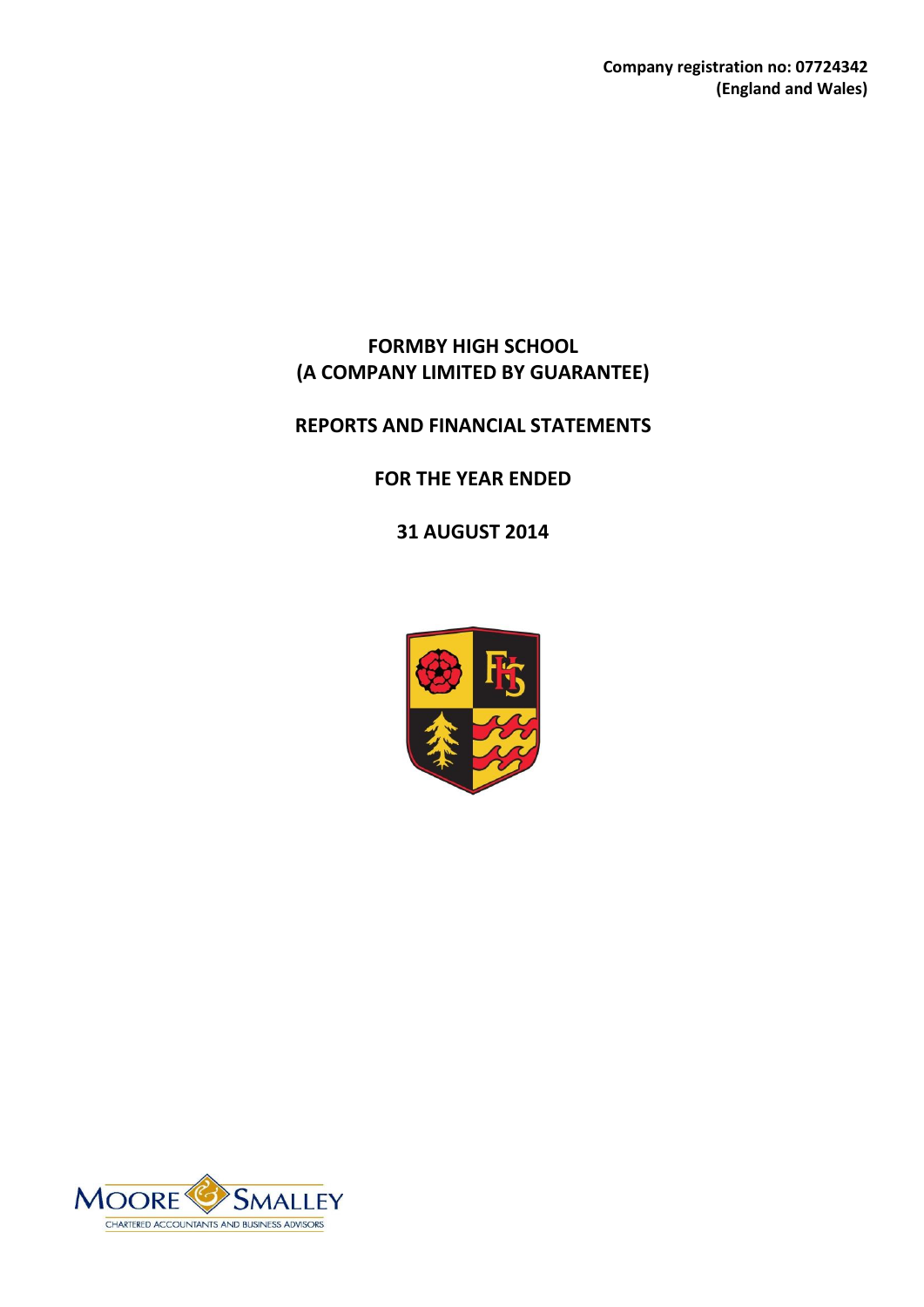CONTENTS

|                                                                                                                                                           | Page         |
|-----------------------------------------------------------------------------------------------------------------------------------------------------------|--------------|
| REFERENCE AND ADMINISTRATIVE DETAILS                                                                                                                      | $\mathbf{1}$ |
| <b>GOVERNORS' REPORT</b>                                                                                                                                  | 3            |
| <b>GOVERNANCE STATEMENT</b>                                                                                                                               | 14           |
| STATEMENT ON REGULARITY, PROPRIETY AND COMPLIANCE                                                                                                         | 20           |
| STATEMENT OF GOVERNORS' RESPONSIBILITIES                                                                                                                  | 21           |
| <b>INDEPENDENT AUDITOR'S REPORT ON FINANCIAL STATEMENTS</b>                                                                                               | 22           |
| <b>INDEPENDENT REPORTING ACCOUNTANT'S REPORT ON REGULARITY</b><br>TO THE ACADEMY TRUST AND THE EDUCATION FUNDING AGENCY                                   | 24           |
| STATEMENT OF FINANCIAL ACTIVITIES<br><b>(INCORPORATES THE INCOME &amp; EXPENDITURE ACCOUNT</b><br>AND THE STATEMENT OF TOTAL RECOGNISED GAINS AND LOSSES) | 26           |
| <b>BALANCE SHEET</b>                                                                                                                                      | 27           |
| <b>CASH FLOW STATEMENT</b>                                                                                                                                | 28           |
| NOTES TO THE FINANCIAL STATEMENTS INCORPORATING:<br><b>ACCOUNTING POLICIES</b><br>OTHER NOTES TO THE FINANCIAL STATEMENTS                                 | 29<br>34     |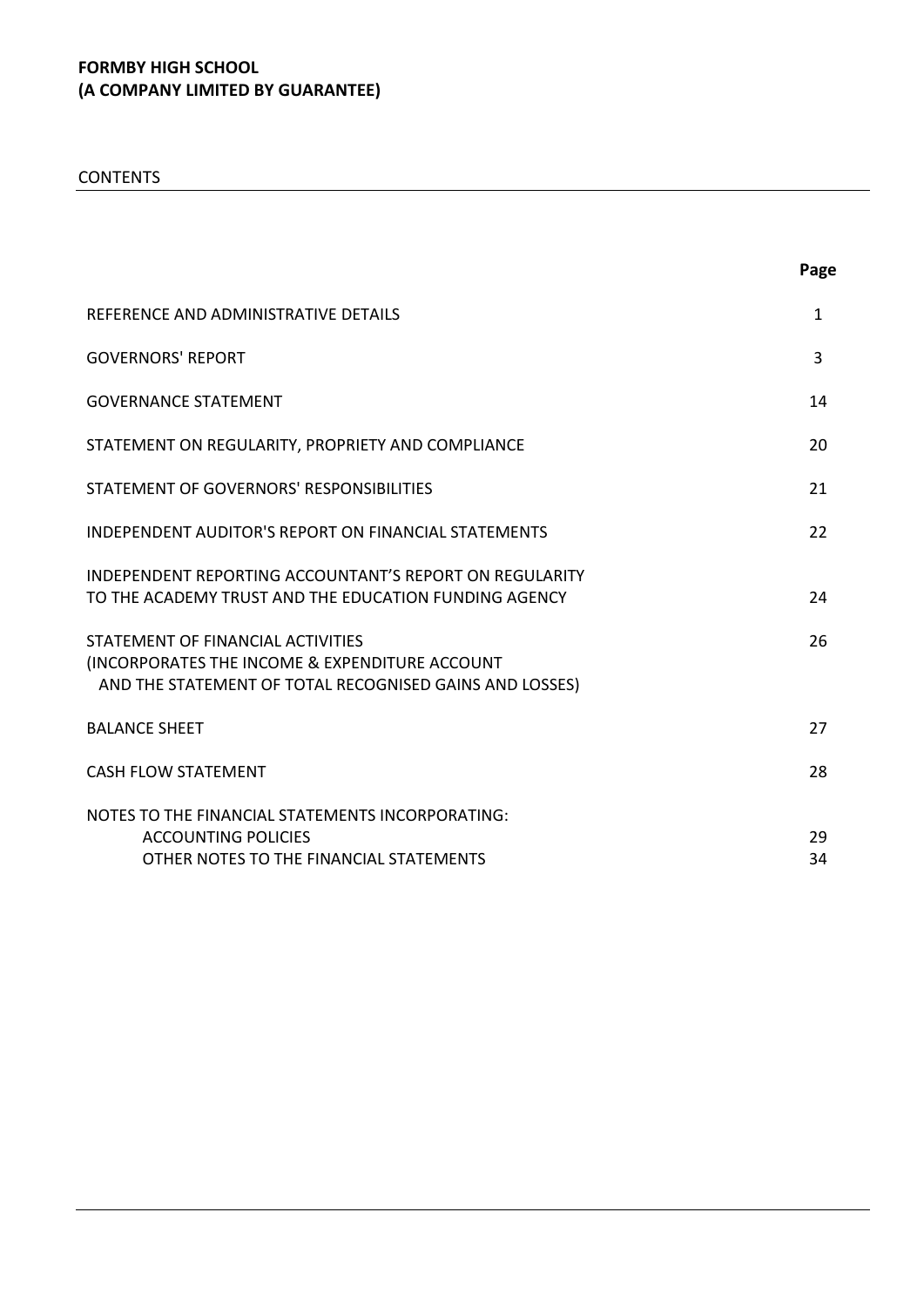# REFERENCE AND ADMINISTRATIVE DETAILS

| <b>Members</b>                | P Bell<br>S Chapman<br>A Harris<br>F Murphy<br>A Wake                                                                                                                                                                                                                                                                                                                                                                                                                                                                                                                                                                                                                                                                                                                                                                             |
|-------------------------------|-----------------------------------------------------------------------------------------------------------------------------------------------------------------------------------------------------------------------------------------------------------------------------------------------------------------------------------------------------------------------------------------------------------------------------------------------------------------------------------------------------------------------------------------------------------------------------------------------------------------------------------------------------------------------------------------------------------------------------------------------------------------------------------------------------------------------------------|
| <b>Governors</b>              | P Bell (Chair) (Community Governor)<br>S Chapman (Vice Chair) (Community Governor)<br>D Mackenzie (Headteacher and Accounting Officer)<br>P Abel (Parent Governor) (Resigned 28.8.2014)<br>L Appleton (Community Governor)<br>S Cook (Staff Governor) (Term ended 6.1.2014)<br>N Greeves (Parent Governor)<br>F Grieveson (Parent Governor) (Elected 15.7.2014)<br><b>B Griffiths (Co-opted Governor)</b><br>C Hanson (Community Governor) (Term ended 5.7.2014<br>Reappointed 16.9.2014)<br>A Harris (Community Governor)<br>S Jones (Co-opted Governor)<br>K MacDougall (Staff Governor)<br>F Murphy (Parent Governor)<br>K Ridings (Community Governor)<br>S Salters (Staff Governor)<br>K Smith (Parent Governor)<br>D Walker (Community Governor) (Term ended 18.01.2014)<br>M Ward (Parent Governor) (Re-elected 15.7.2014) |
| <b>Company Secretary</b>      | L Forster                                                                                                                                                                                                                                                                                                                                                                                                                                                                                                                                                                                                                                                                                                                                                                                                                         |
| <b>Senior Leadership Team</b> | D Mackenzie (Headteacher)<br>N Foley (Deputy Headteacher)<br>P McParlan (Deputy Headteacher)<br>K Blanchard (Assistant Headteacher)<br>S Cook (Assistant Headteacher)                                                                                                                                                                                                                                                                                                                                                                                                                                                                                                                                                                                                                                                             |
| <b>Finance Manager</b>        | H Jones                                                                                                                                                                                                                                                                                                                                                                                                                                                                                                                                                                                                                                                                                                                                                                                                                           |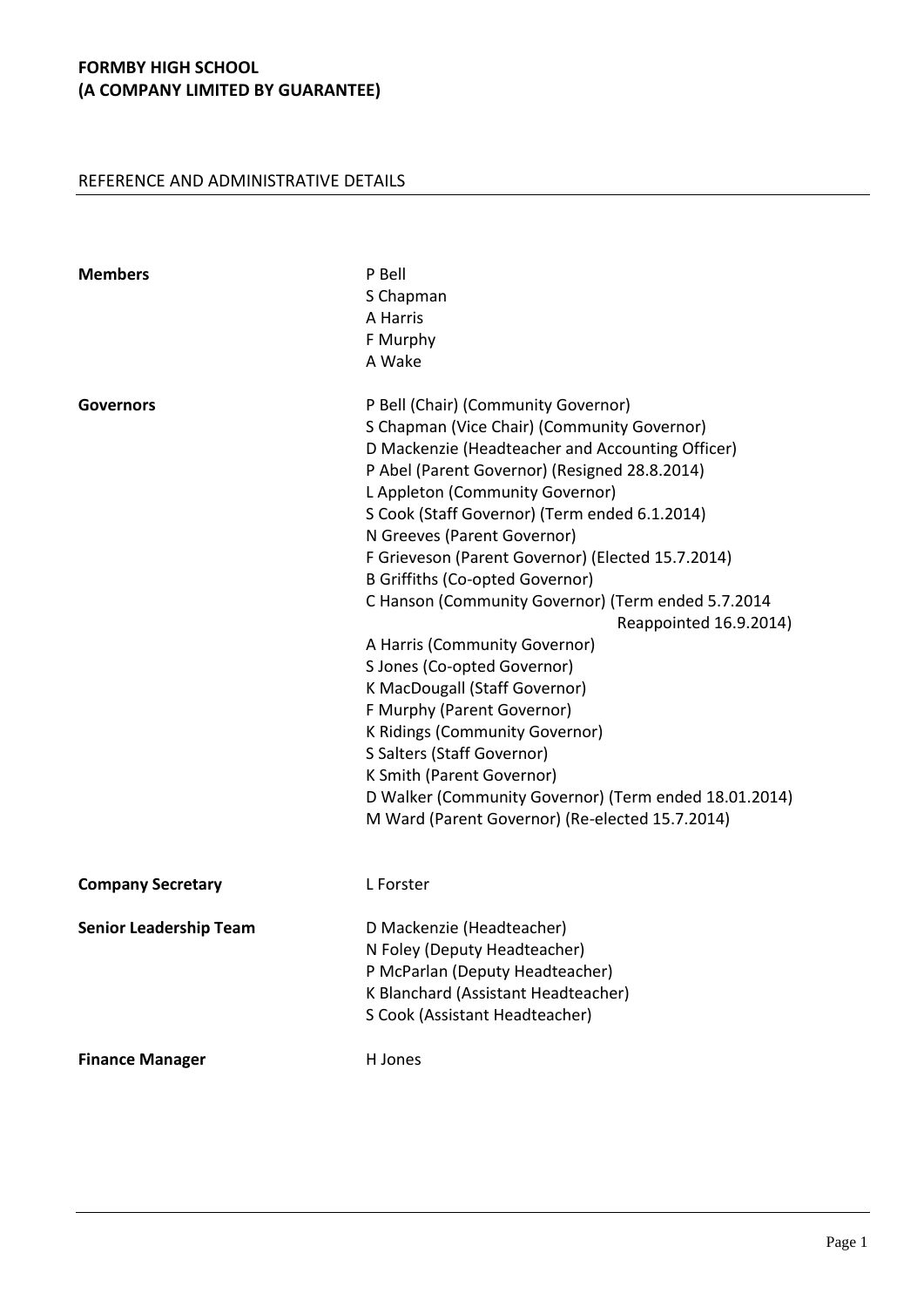# REFERENCE AND ADMINISTRATIVE DETAILS (CONTINUED)

| <b>Registered Office</b>           | Freshfield Road<br>Formby<br>Liverpool<br>L37 3HW                                                                                                    |
|------------------------------------|------------------------------------------------------------------------------------------------------------------------------------------------------|
| <b>Company Registration Number</b> | 07724342 (England & Wales)                                                                                                                           |
| <b>Auditors</b>                    | Moore and Smalley LLP<br><b>Chartered Accountants &amp; Statutory Auditor</b><br><b>Richard House</b><br><b>Winckley Square</b><br>Preston<br>PR13HP |
| <b>Bankers</b>                     | Lloyds TSB Bank PLC<br>Commercial - First Floor<br>5 St Paul's Square, Old Hall Street<br>Liverpool<br>L3 9SJ                                        |
| <b>Solicitors</b>                  | <b>Browne Jacobson LLP</b><br>44 Castle Gate<br>Nottingham<br><b>NG17BJ</b>                                                                          |
| <b>Actuary</b>                     | Mercer Ltd<br><b>Mercury Court</b><br><b>Tithebarn Street</b><br>Liverpool<br><b>L2 2QH</b>                                                          |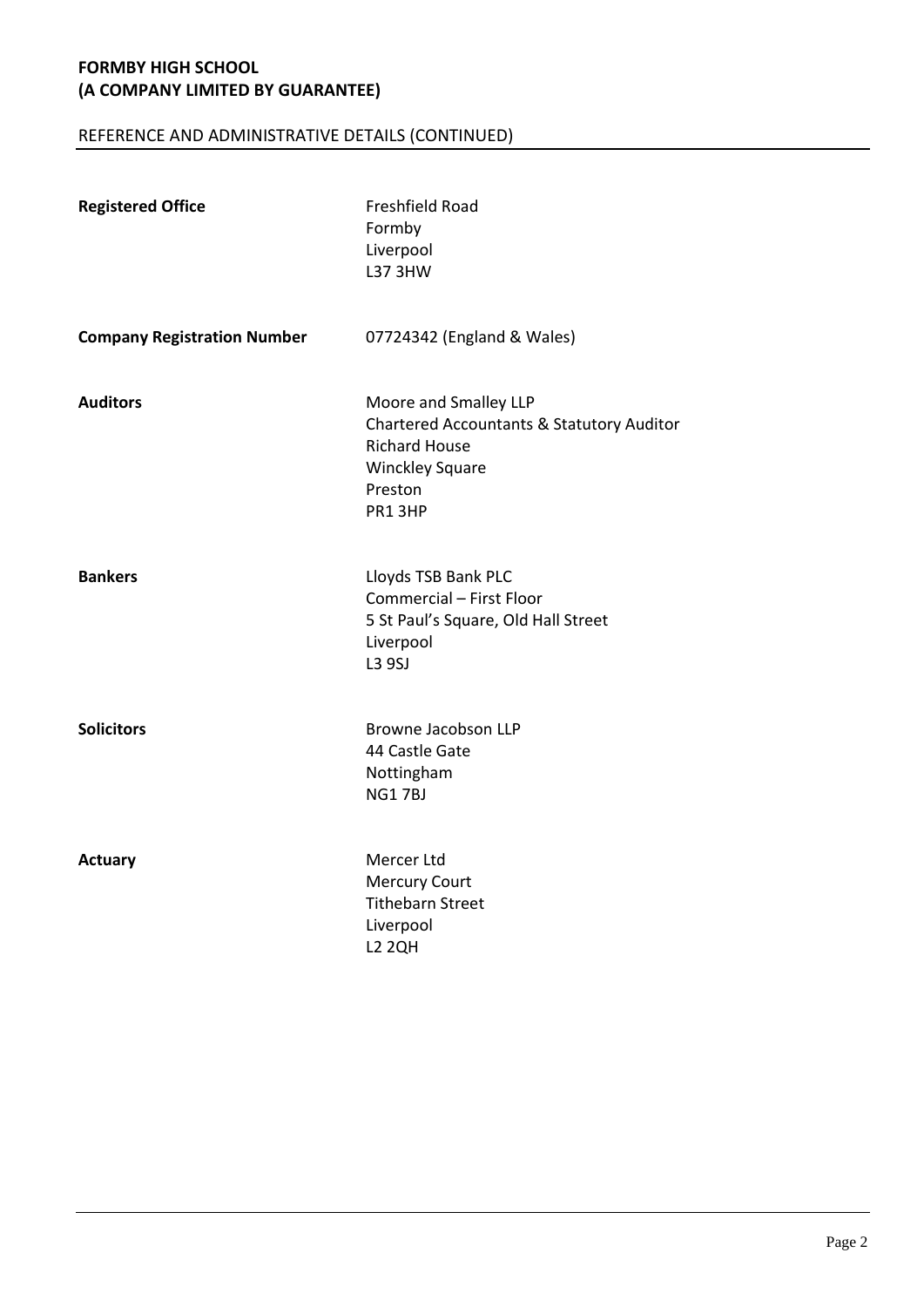### GOVERNORS' REPORT

### FOR THE YEAR ENDED 31 AUGUST 2014

The Governors present their annual report together with the financial statements and auditor's report of the School for the period 1 September 2013 to 31 August 2014.

The annual report serves the purposes of both a trustees' report and a directors' report under company law.

The trust operates an Academy for students aged 11 – 18, serving a catchment area in Formby, Hightown, Crosby, Southport and Ainsdale. It has a planned admission number (PAN) of 160 and had 1027 students on roll on 15 May 2014 (Summer School Census).

#### **Structure, Governance and Management**

#### *Constitution*

Formby High School (the School) converted to an Academy Trust on 1 September 2011. The School is a company limited by guarantee and an exempt charity. The Charitable Company's Memorandum and Articles of Association are the primary governing documents of the School.

The Academy Trust was incorporated on 1 August 2011 and commenced its activities on transfer from the Local Authority on the conversion date stated above.

The Governors act as the trustees for the charitable activities of the School and are also the directors of the Charitable Company for the purposes of company law. The Charitable Company is known as Formby High School.

Details of the Governors who served throughout the period, except as noted, are included in the Reference and Administrative Details on page 1.

#### *Members' liability*

Each member of the Charitable Company undertakes to contribute to the assets of the Charitable Company in the event of it being wound up while they are a member, or within one year after they cease to be a member, such amount as may be required, not exceeding £10, for the debts and liabilities contracted before they ceased to be a member.

#### *Governors' indemnities*

The School has purchased indemnity insurance to protect governors and officers from claims arising in connection with School business. The insurance provides unlimited cover on any one claim.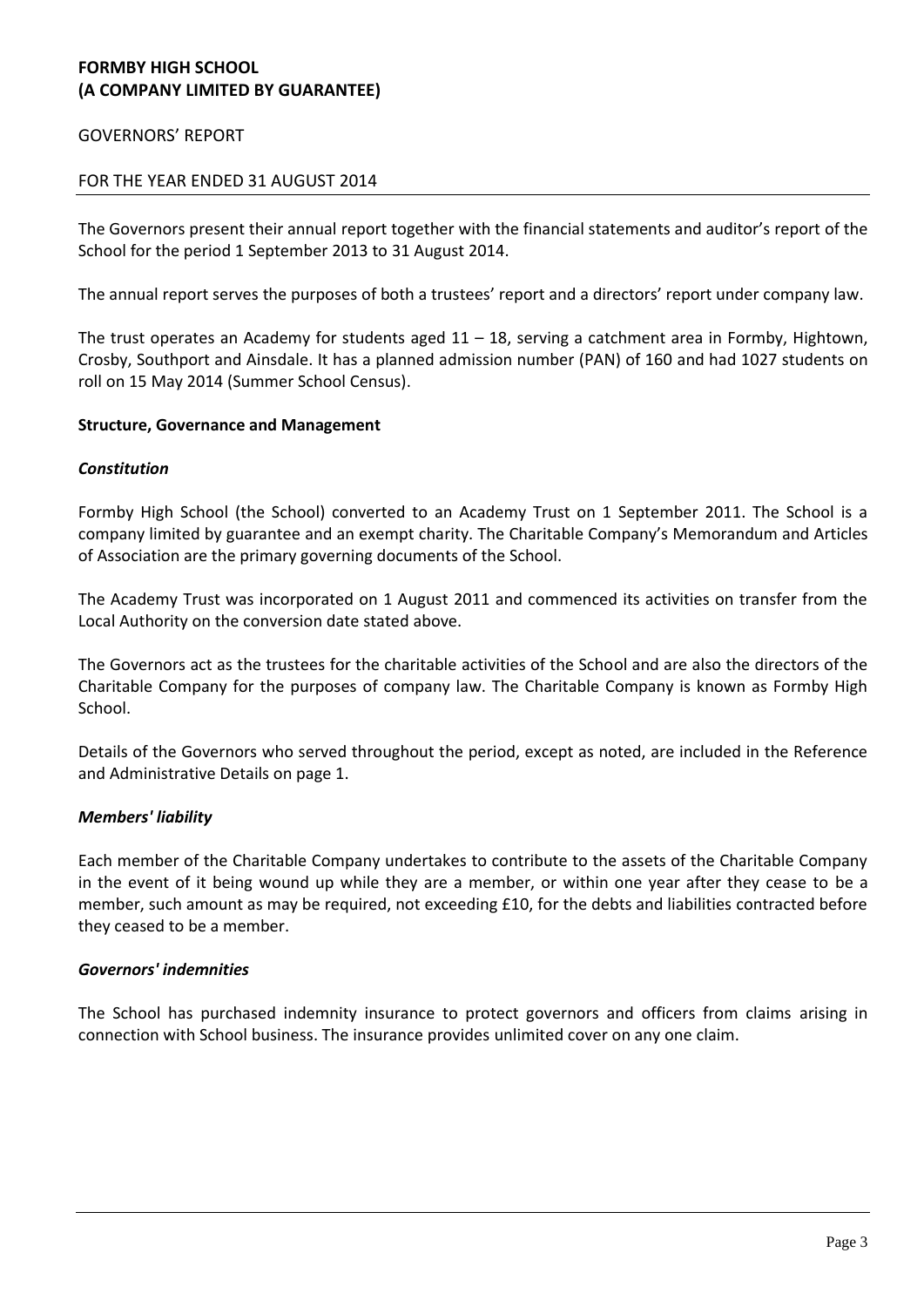GOVERNORS' REPORT (CONTINUED)

# FOR THE YEAR ENDED 31 AUGUST 2014

### *Method of recruitment and appointment or election of governors*

The Governors are appointed by the following:

| <b>Parent Governors</b>    | Elected by parents of the students of the School |
|----------------------------|--------------------------------------------------|
| <b>Staff Governors</b>     | Elected by staff of the School                   |
| <b>Community Governors</b> | Appointed by Governing Body                      |
| Co-opted Governors         | Appointed by Governing Body                      |

### *Policies and procedures adopted for the induction and training of governors*

All Governors are provided with a copy of the School's Governor Handbook and a Guide to the Law for Governors produced by the Department for Education. They are subscribed to The Key for School Governors, an online support network for governors, and induction training is provided by the Deputy Headteacher and Chair of Governors. The Chair has completed 'Chair of Governors' training with the NCTL. On-going training is provided through meetings of the Full Governing Body and at the annual Governor Development Day, using expertise from within school and external providers as appropriate.

### *Organisational structure*

The School is governed by its Governing Body, whose members are directors of the charitable company for the purposes of the Companies Act 2006 and trustees for the purposes of charity legislation. The organisational structure of the School consists of four levels: the Governing Body, The Headteacher, the Senior Leadership Team and the School's Middle Managers.

During 2013/14 the following Governor Committees existed: (i) Buildings and Finance, (ii) Curriculum and Staffing (iii) Strategic Review, (iv) Student Discipline and (v) Remuneration and Benefits. In addition, a panel of three Governors (including the Chair and Vice Chair of Governors) have conducted the Headteacher's appraisal, comprising a planning meeting (in the presence of a regional advisor) and three monitoring meetings. All Parent, Co-opted and Community Governors provide link governance for different areas of the School. The Governing Body provides the strategic direction for the School, including setting the annual budget, and defining the parameters in which the Headteacher and the Senior Leadership Team make decisions about the day to day running of the School. The Headteacher is the Accounting Officer who is responsible for all day-to-day financial matters, and is responsible to the Governing Body for ensuring propriety, as well as efficient and effective use of available resources.

In addition to the Headteacher, the Senior Leadership Team comprises two Deputy Headteachers and two Assistant Headteachers. The Headteacher has overall responsibility for teaching and support staff. The Deputy Headteacher with responsibility for Pastoral Care line manages the Climate for Learning Leaders and Pastoral Support Team.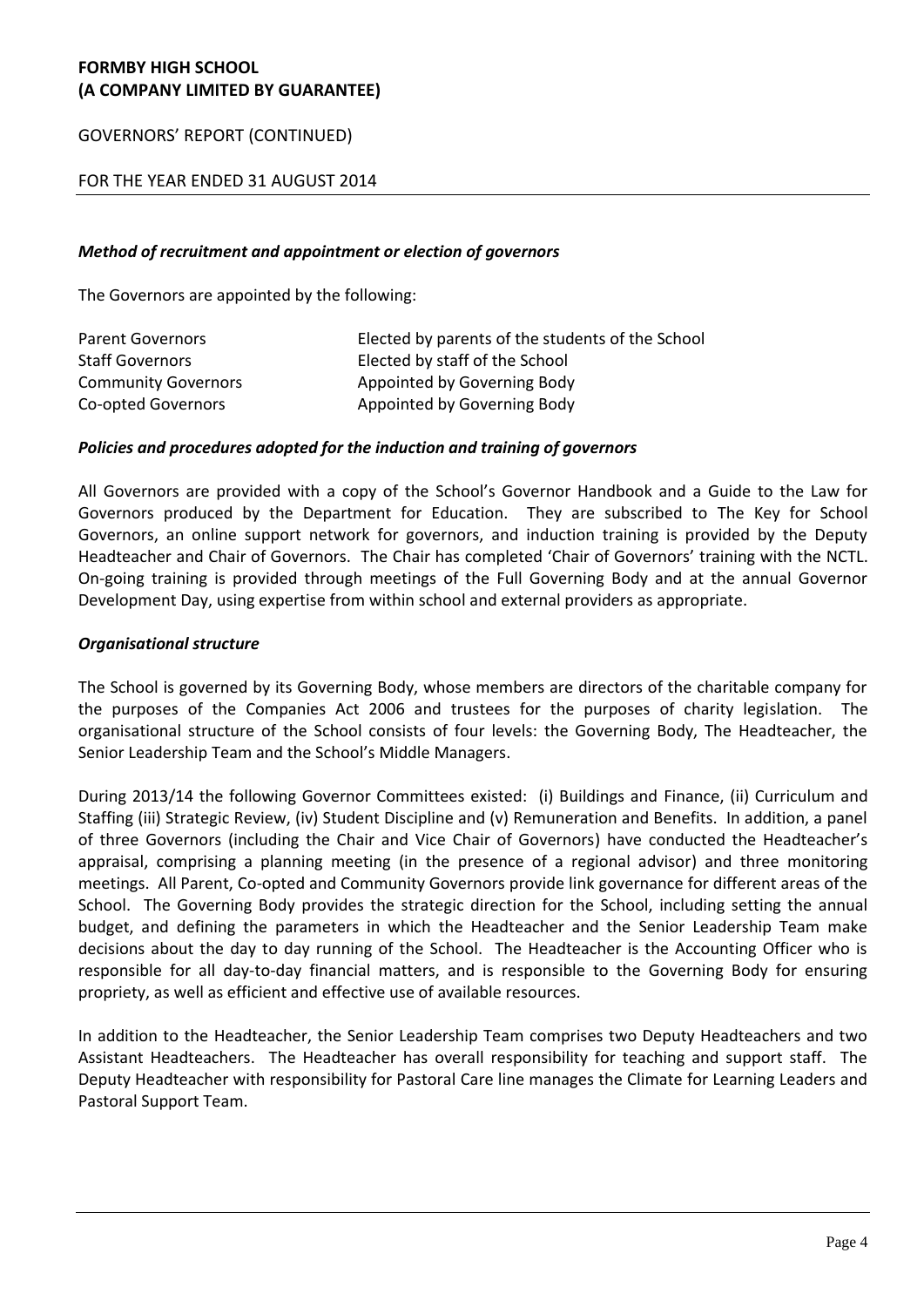## GOVERNORS' REPORT (CONTINUED)

## FOR THE YEAR ENDED 31 AUGUST 2014

### *Organisational structure (continued)*

The line management of Curriculum / Subject Leaders and Support Managers is conducted by all five members of the Senior Leadership Team who are assigned responsibility for different Curriculum and Support areas. There are a number of Support Managers who lead the different support departments throughout the school, including Finance Manager, Administration Manager, Human Resources Manager, ICT Network Manager, Pastoral Support Manager and Examinations and Data Manager.

### *Connected organisations, including related party relationships*

There are no connected organisations.

### **Objectives and Activities**

#### *Objects and Aims*

The main objects of the School as set out in its governing document are:

 To advance, for the public benefit, education in the United Kingdom, in particular but without prejudice to the generality of the foregoing by establishing, maintaining, carrying on, managing and developing a school offering a broad and balanced curriculum.

In addition the School aims to:

 Promote, for the benefit of individuals living in Formby, Ainsdale, Southport, Crosby, Hightown and the surrounding areas, who have need by reason of their age, infirmity or disability, financial hardship or social and economic circumstances, or for the public at large, the provision of facilities for recreation or other leisure time activities in the interest of social welfare and with the object of improving the condition of the life of the said individuals.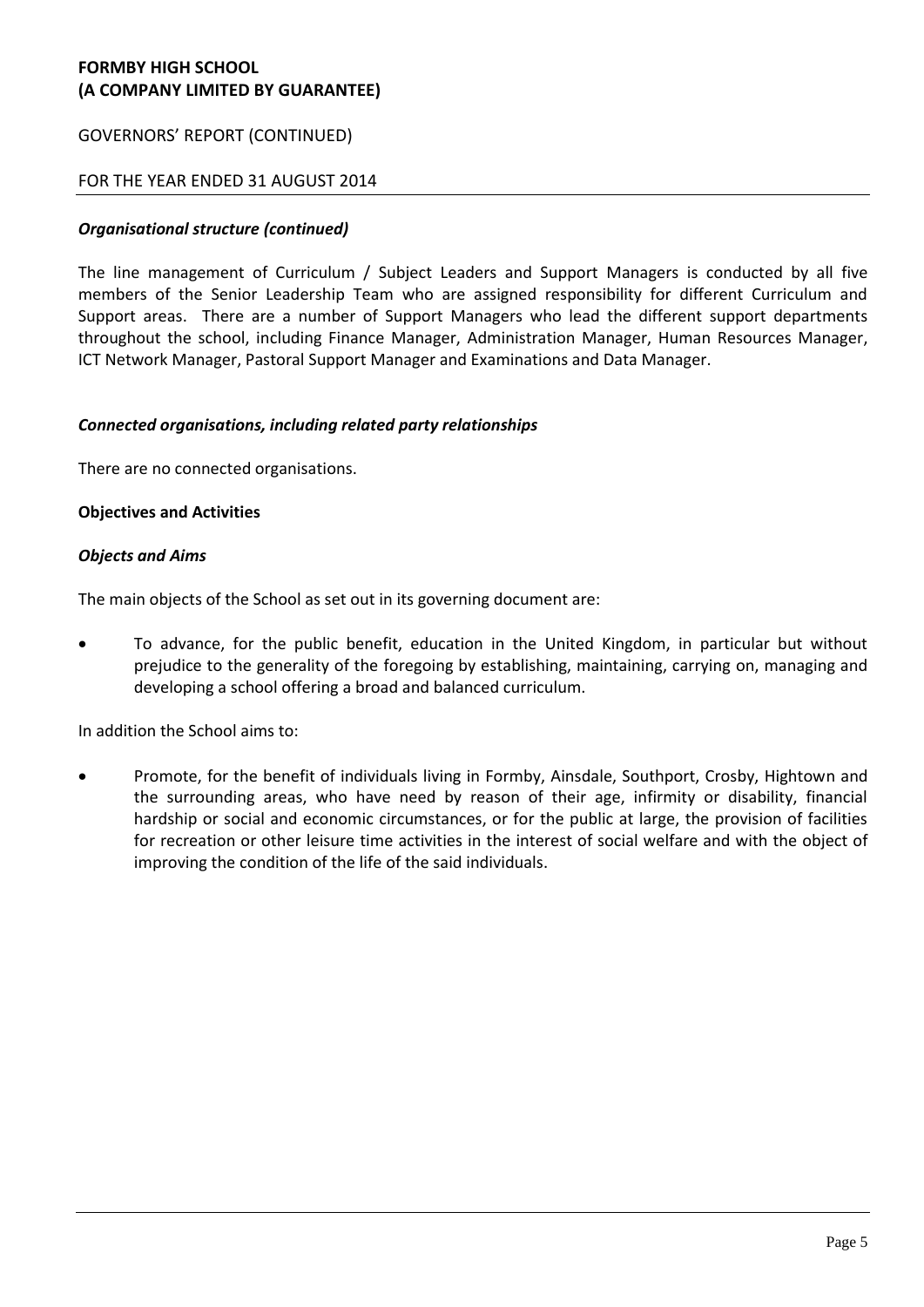GOVERNORS' REPORT (CONTINUED)

FOR THE YEAR ENDED 31 AUGUST 2014

### *Objectives, strategies and activities*

The main objectives for the period were:

- To continue to maintain an outstanding curriculum, very high standards of teaching throughout the School and excellent achievements by its students.
- To develop the School's curriculum and assessment framework to ensure the School complies with national changes at Key Stages 3 and 4.
- To develop provision for students in Sixth Form to ensure their outcomes are consistent with students in Years 7 to 11.
- To provide outstanding support and appropriate intervention for the School's most vulnerable students, particularly through well planned deployment of pupil premium funding, in order to close gaps in progress and attainment.
- To continue to develop leadership opportunities and capacity within School and ensure a robust succession plan is in place.
- To continue to review and develop the School's policies.
- To continue to bring about continuing improvements to the learning environment, particularly in relation to improving study and leisure facilities for sixth form students, refurbishment of teaching rooms, toilet facilities and offices. In addition, to refurbish the dining area and kitchen facility and convert the Student Support Centre into a school hall.
- To deliver the site wide heating / water infrastructure upgrade that is funded through the Academies Capital Maintenance Fund.
- To continue to work towards delivering the School's campus improvement plan by submitting bids for further funding to (i) replace C Building with a new teaching block and (ii) upgrade the heating system throughout S Building.
- To fulfil other objectives as set out in the School Development and Improvement Plan.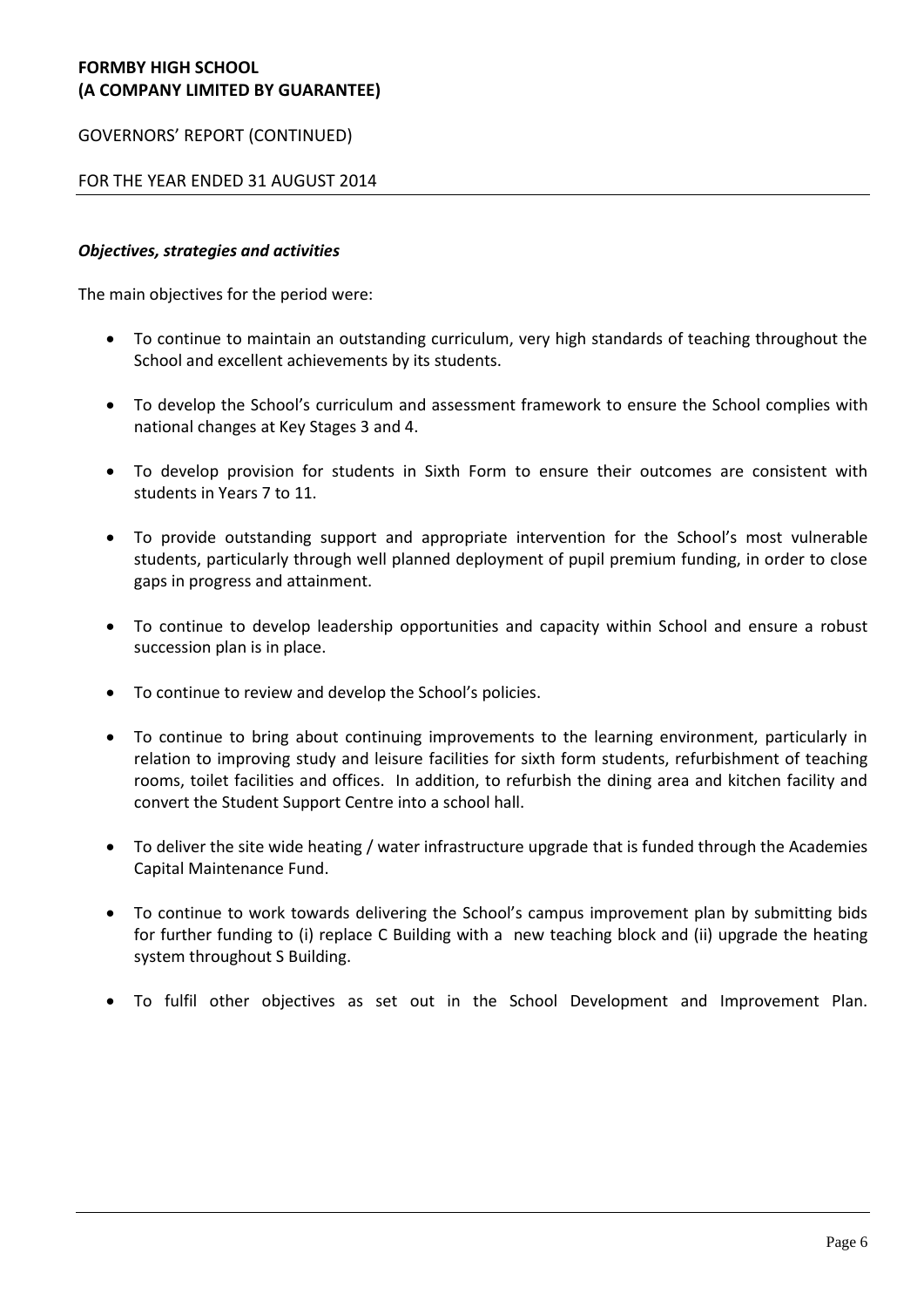# GOVERNORS' REPORT (CONTINUED)

## FOR THE YEAR ENDED 31 AUGUST 2014

### *Public benefit*

The Governors are aware of the Charity Commission Guidance on providing public benefit and have had due regard to this in exercising their duties during the period.

### **Strategic Report**

### **Achievements and Performance**

2013/14 was the School's third year as an Academy, having converted to Academy status on 1st September 2011. The School purchases services from external providers and has set up a number of service level agreements for curriculum and non-curriculum related services. In doing so, the School seeks value for money and a high standard of support. Staffing levels have been monitored closely and the School is appropriately resourced for an organisation of this size. As a result of consecutive budget surpluses delivered in recent years, the School carried a reserve figure of £701,000 into 2013/14 and has used some of these funds to address backlog maintenance issues and improve the school environment. A reserve is retained that remains consistent with the Reserves Policy outlined on page 11.

The Headteacher (appointed September 2012) and Senior Leadership Team have now been in post for two years and new leadership structures are well embedded. During 2013/14 the School appointed a new Deputy Headteacher to replace the out-going Deputy Headteacher. In addition, to build further capacity, two Associate Senior Leaders were appointed to the Senior Leadership Team, with all new post-holders taking up post in September 2014.

The following site improvements were made during the 2013/14 school year which have had a significant positive impact in improving the quality of the learning environment. These projects were delivered on time and on budget and, overall, the School is very pleased with the quality of the work undertaken. These projects have been funded through the School's revenue budget (£112,000), Academies Capital Maintenance Funds (approximately £767,000) and reserves (approximately £307,000).

- Refurbishment of P1 (Art Room)
- Refurbishment of A12 (Religious Studies classroom)
- Refurbishment of A6 (English classroom) including the development of storage facilities for the English Curriculum Area
- Refurbishment of the Sixth Form Common Room (including the installation of a coffee bar) and creation of a Sixth Form study facility containing 20 computers
- Conversion of the Student Support Centre into a school hall
- Refurbishment of the staff and visitor toilet facilities in main reception
- Refurbishment of the School's dining facilities and kitchen
- Heating and plumbing upgrade throughout S Building (Drama Studio, Music classrooms and Sports Centre)
- Completion of the site wide services upgrade, including the demolition of the original boiler house.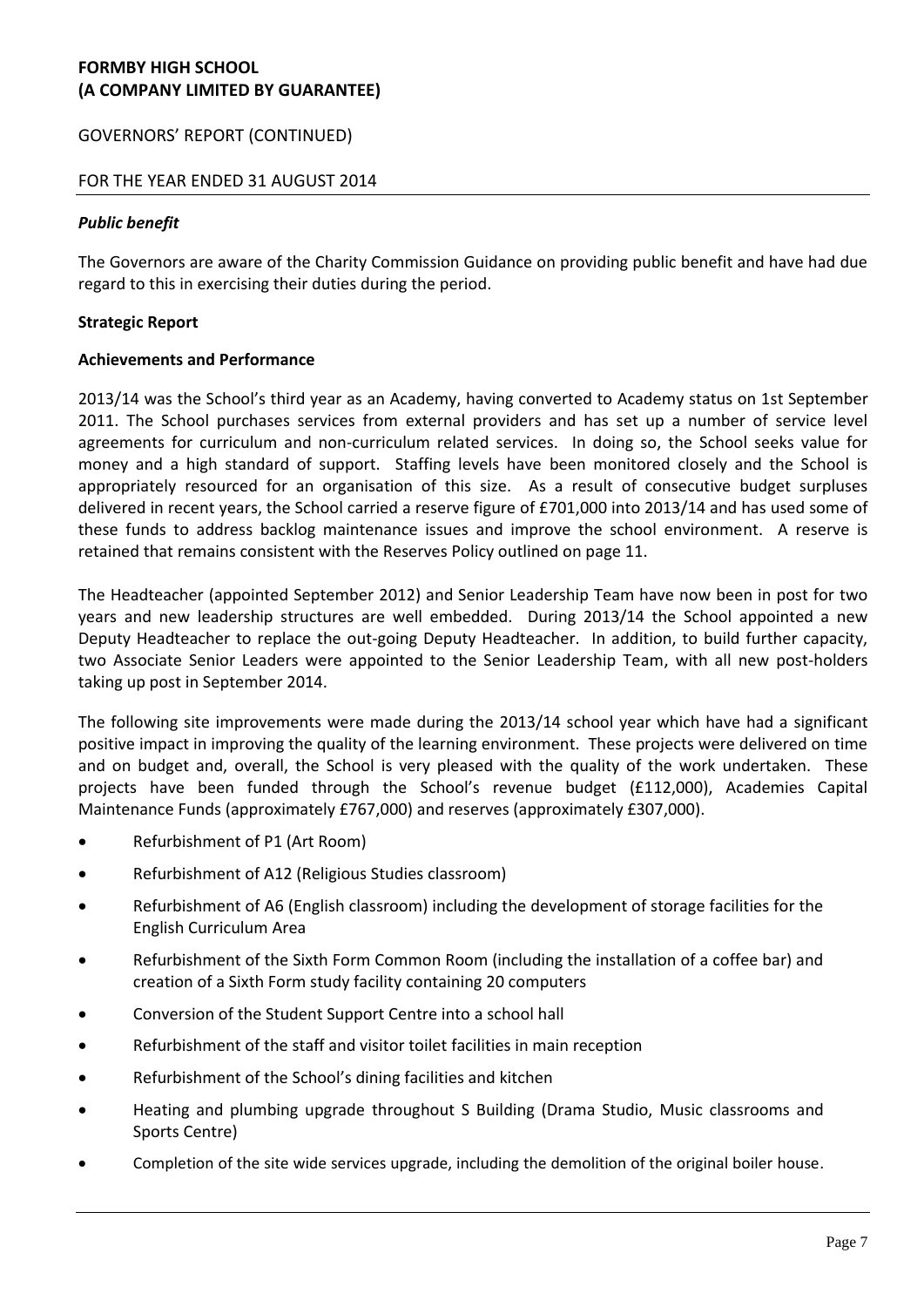GOVERNORS' REPORT (CONTINUED)

# FOR THE YEAR ENDED 31 AUGUST 2014

### **Achievements and Performance (continued)**

The new school website has continued to be developed during 2013/14, providing a one stop shop for anybody wishing to find out information about the School and a very effective medium through which to celebrate the achievements of our students.

A robust and successful Raising Achievement Plan (RAP) was in place for the 2013/2014 cohort of Year 11 students to support them in working towards extremely challenging GCSE targets. The RAP included the implementation of additional Mathematics teaching, focusing on students on the C/D and A\*/A borderline, individual mentoring and monitoring by the SLT of a small group of students, special Parents' Evenings for the whole cohort, as well as those held by individual subjects. An Easter Revision School was held over a week during the Spring break and was very well supported with over 100 students in attendance. Attendance at the various Parents' Sessions that were offered was high, indicating their support for their children. Given the considerable change to the GCSE assessment framework that affected this cohort of students, their final results of 73% 5 A\*-C including English and Mathematics was very credible. Improvements were sustained in Modern Foreign Languages, and further improvements were made in Art and Design Technology where subject improvement plans had been implemented. Results continue to be outstanding in a number of areas, including English, Separate Science, ICT and Geography. A number of students achieved some outstanding individual results in the examinations. 26 students gained at least eight A\* / A grades, with eight students attaining all A\*/A grades. The proportion of students who achieved the E-Bacc measure of GCSE passes increased to 35% of the cohort.

A Level results were also very credible with a 99% pass rate A\*-E and 45% graded A\*-B. The BTEC pass rate was 100% with 70% graded at Distinction\* / Distinction.

Two thirds of the cohort is starting university degree courses this Autumn, with 20% in employment/higher apprenticeship and 15% taking a gap year before taking up a university place in 2015. Students will be studying courses at prestigious universities across the country, including local establishments such as Liverpool to further afield, such as UCL, Exeter, Edinburgh, Manchester, Goldsmith College and Durham.

A new Teachers' Pay Policy was implemented in January 2014 and the School has continued to develop robust self-evaluation procedures. For example, routine lesson observations and learning walks have been conducted throughout the school year alongside work scrutiny and student feedback activities to enable the leadership to evaluate the quality of teaching throughout the School. The School implemented a new assessment, recording and reporting framework in 2013/14 and this has now had a year to become fully embedded. Four staff completed the nationally recognised Middle Leadership Development Programme and two are currently enrolled on the National Professional Qualification for Senior Leadership. In addition, the School has developed action research as a new and innovative approach to professional development with all teachers belonging to a learning hub in 2013/14 that conducted a research and development project on an aspect of teaching and learning.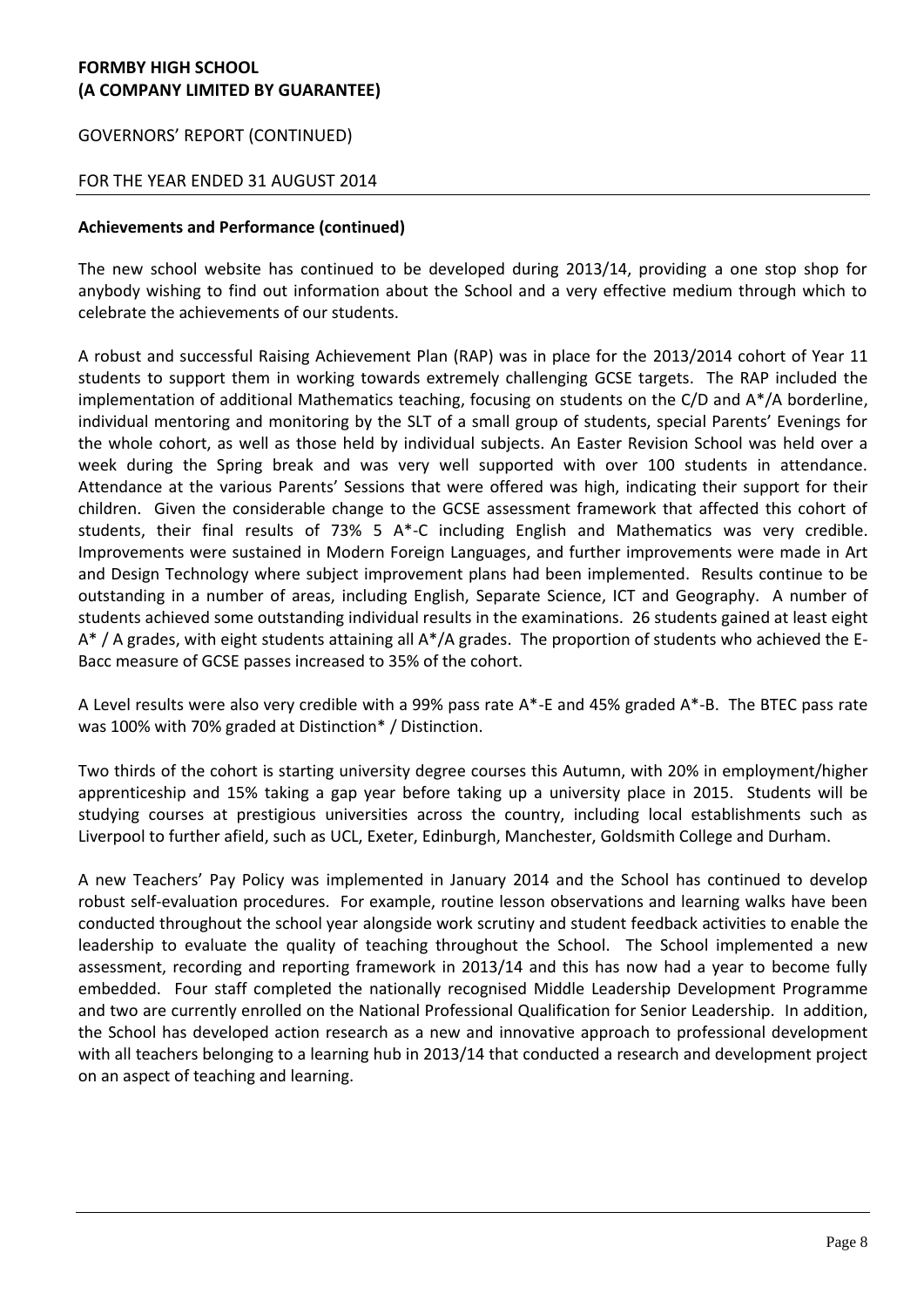# GOVERNORS' REPORT (CONTINUED)

## FOR THE YEAR ENDED 31 AUGUST 2014

### **Achievements and Performance (continued)**

The School received £900 Pupil Premium funding for each student in the Ever-6 cohort in 2013/2014. The money was allocated to support the cohort in a number of ways. Funding was directed towards intervention and included one-to-one tuition in English and Mathematics, the employment of an additional teaching assistant to support students at Key Stage Three and the delivery of Easter revision sessions to students in Year 11. In addition, the School uses funding to enhance the Pastoral Support team and work with families of Pupil Premium students to ensure good levels of attendance and attitude to learning. Through use of Pupil Premium funds the School continues to provide additional, smaller teaching groups in Years 7 to 11 and employs a Mathematics teacher to provide intervention teaching at Key Stage Four. Some funding was also allocated towards supporting expenses for students to participate in some extra-curricular activities and providing individual students with resources to support their learning.

In terms of student attendance, the School achieved 95.9% in 2013/14, exceeding its target of 95%. This represents pleasing progress and the School has demonstrated improving attendance in consecutive years for a number of years. In addition, excellent improvements were made in the attendance of students in Sixth Form and priority will be given to maintaining the high levels of attendance across all year groups.

Levels of staffing throughout the School remain buoyant. This has enabled the on-going maintenance of six tutor groups and teaching groups per subject in each year group, contributing to smaller than average class sizes at both Key Stages Three and Four. Formby High School remains heavily over-subscribed. In total, 420 children applied for a place at the School for September 2014. Average class sizes in Year 7 remain at 27 students and the School will seek to preserve this desirable teacher:student ratio in the future as it is considered particularly beneficial to students during the transition from primary school.

The School is committed to providing wider enrichment opportunities to its students, both through the extra-curricular programme and school trips. In 2013/14, an extensive sports and performing arts enrichment programme was offered and many students represented the School in a range of activities on a regular basis. In addition, every child had the opportunity to participate in school trips and the Governors are committed to offering a broad range of trips that are accessible to children from all families. For this reason, for example, a very popular three day bushcraft residential was offered to students in Year 7 which represented very good value for money.

Very good progress has been made during 2013/14 in terms of improving the school environment and addressing backlog maintenance concerns, developing aspects of teaching and classroom practice, and improving systems and policies. The Governors and Senior Leadership Team are very mindful, though, of the increasing financial pressures placed on the School as a consequence of future budget reductions and additional costs associated with staffing on-costs, and has sought to put itself in a healthy financial position in order to navigate the uncertainties that future years will bring.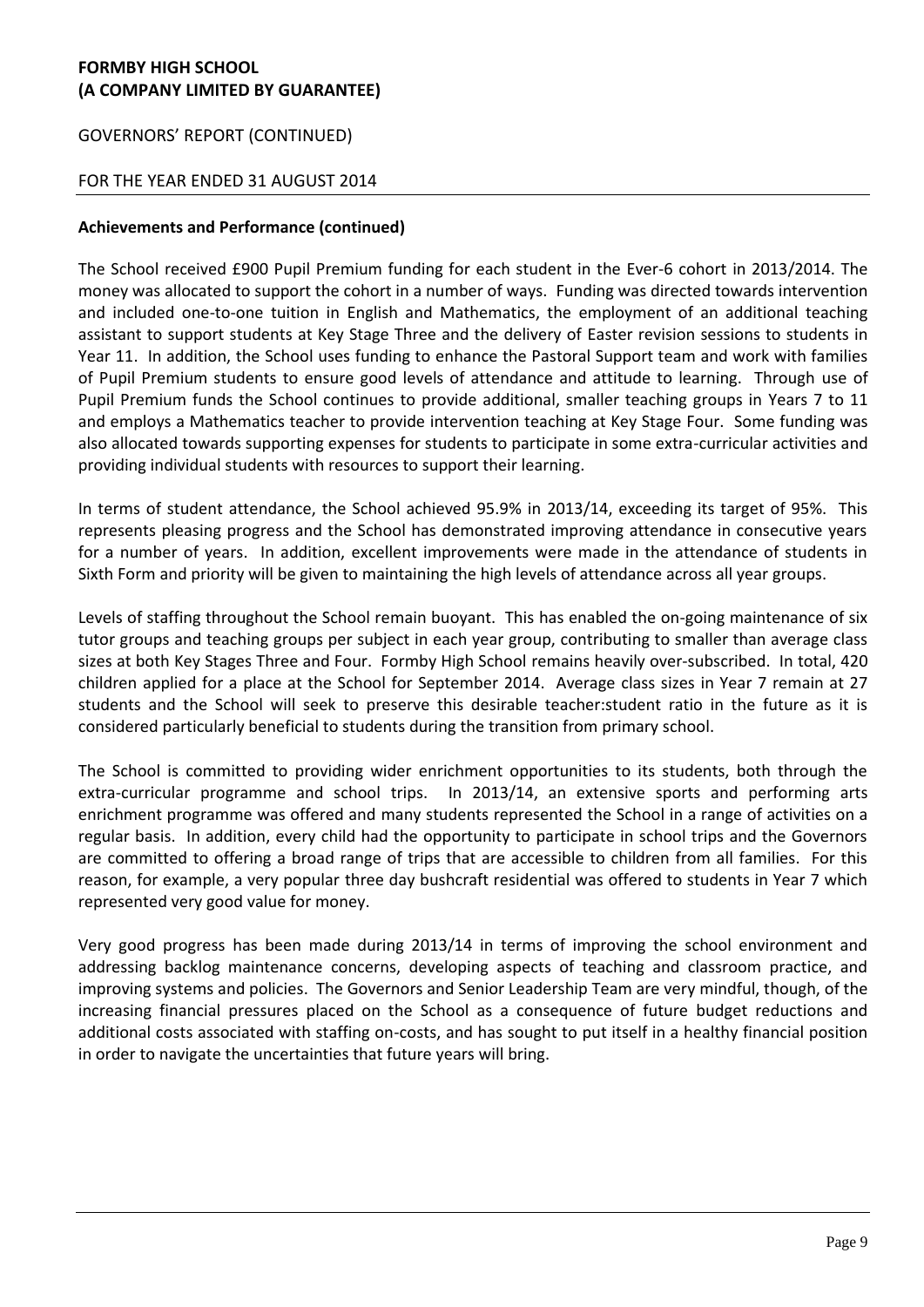# GOVERNORS' REPORT (CONTINUED)

## FOR THE YEAR ENDED 31 AUGUST 2014

#### **Key Performance Indicators**

Key performance indicators are included in the Achievements and Performance sections.

#### **Going Concern**

After making appropriate enquiries, the Governing Body has a reasonable expectation that the School has adequate resources to continue in operational existence for the foreseeable future. For this reason it continues to adopt the going concern basis in preparing the financial statements. Further details regarding the adoption of the going concern basis can be found in the Statement of Accounting Policies.

### **Financial Review**

The School's total incoming resources during the period were £6,007,941 (2013: £5,346,064).

The majority of the School's income derives from central government funding via the Education Funding Agency, in the form of current grants. Total funding received for the School's educational operations in the period was £5,904,897 (2013: £5,275,308) and further details are provided in Note 6 to the accounts.

Total outgoing resources for the period were £5,583,788 (2013: £5,327,355) the majority of which related to the direct provision of educational operations (£5,527,588) and further details are provided in Note 7 to the accounts.

The total net incoming resources were £424,153. However, £341,088 of this amount represents funding for fixed assets which are to be depreciated over future periods. The net incoming resources relating to other funds amounted to £83,065.

At the period end the School's total reserves were £9,006,167 (2013: £8,856,014), including unrestricted funds of £358,232 and restricted funds of £8,647,935 (2013: £8,459,794). Restricted funds include fixed assets of £10,052,091 (2013: £9,292,230), less the LGPS pensions scheme deficit of £1,457,000 (2013: £1,138,000). The remaining balances on restricted funds relate to funding received in the period which is due to be spent in 2014/15 in accordance with the terms of funding. Further detail is provided in Note 17.

On conversion in 2011 the School inherited a deficit of £956,000 in respect of the Local Government Pension Scheme, which many of the non-teaching staff belong to. This deficit had increased to £1,457,000 by 31 August 2014, mainly due to changes in actuarial assumptions regarding future returns on investments and the present value of future liabilities. The School is currently paying contributions of approximately £59,000 towards the deficit, funded out of GAG. The School does not have an obligation to settle this liability immediately and there are no indications that it will crystallise in the foreseeable future.

Parliament has agreed, at the request of the Secretary of State for Education, to guarantee that, in the event of academy closure, outstanding local government pension scheme liabilities would be met by the Department for Education. The guarantee came into force on 18 July 2013.

At 31 August 2014 all assets shown in the accounts were used exclusively for providing education and associated support services to students of the School.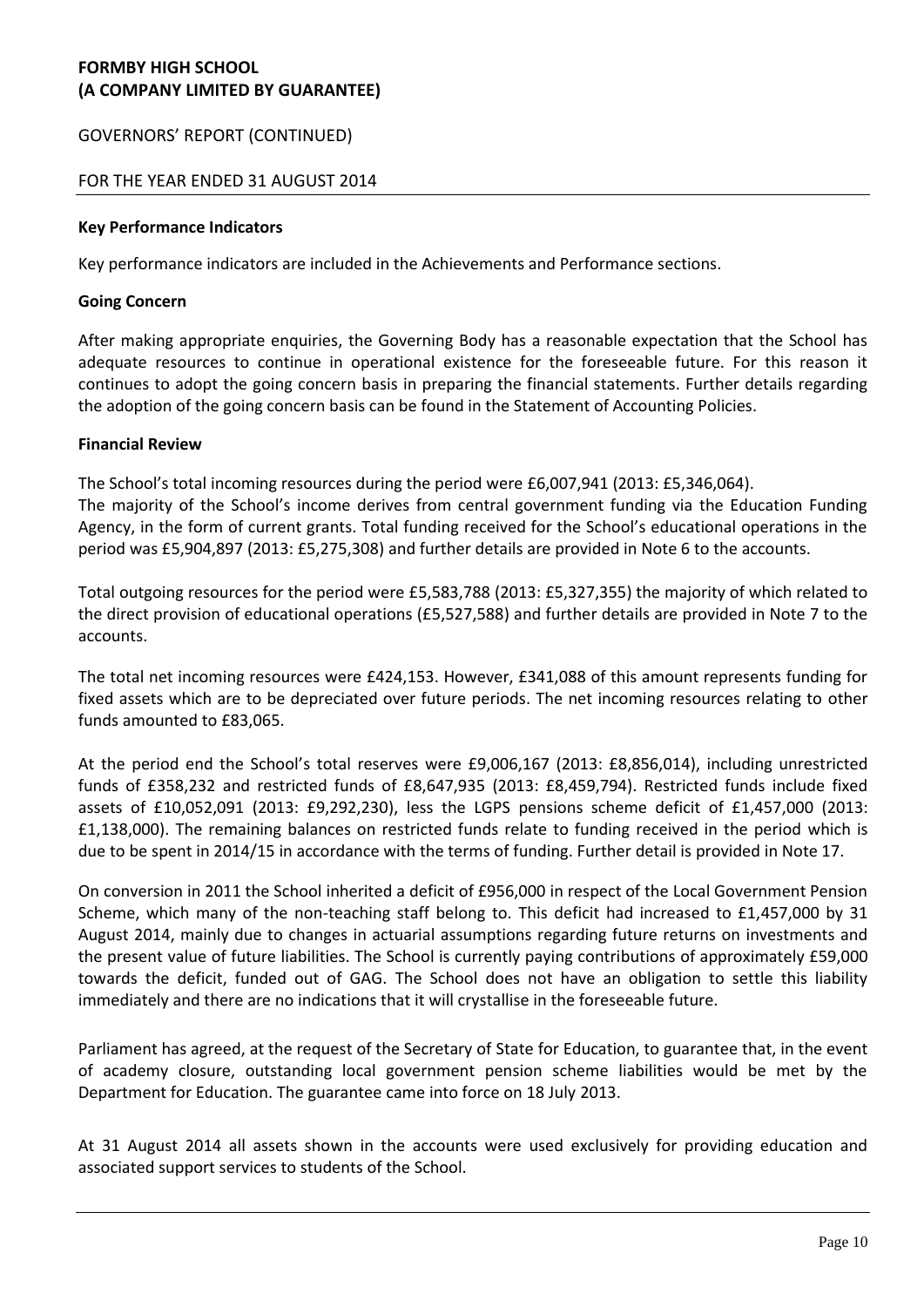## GOVERNORS' REPORT (CONTINUED)

### FOR THE YEAR ENDED 31 AUGUST 2014

#### **Reserves Policy**

The Governors review the level of reserves regularly and have agreed that it is appropriate to retain a minimum reserve of 6% of the School's annual budget for GAG income which equates to approximately £300,000. This reserve level will be reviewed annually. At 31 August 2014, the School had a balance on its Unrestricted and Restricted General Funds, available for educational and general purposes, of £411,076. The school intends to maintain this level of reserve to provide an element of security against the uncertainty of future funding and the impact of additional staff on-costs that are likely to be incurred from 2015/16 onwards.

### **Investment Policy**

All investments are agreed by the Governing Body, which has regard to the Charity Commission guidance in relation to charity investment policy. The School does not currently hold any investments other than cash, which is held for its normal operations. The Governing Body has adopted a low risk strategy to its cash holdings and is currently in the process of reviewing its investment policy.

### **Principal risks and uncertainties**

The Governors have assessed the major risks to which the School is exposed, including those relating to teaching, health and safety, school trips, child protection and finances. These risks are reviewed regularly and policies and procedures are in place to mitigate risk and ensure issues can be quickly identified and responded to.

The internal financial systems are based on the Academies Financial Handbook and are documented in the School's Financial Procedures Manual. The systems are based on a framework of segregation of duties, schemes of delegation which include authorisation and approval. Financial management information is provided to the Headteacher on a monthly basis.

Termly checks on financial controls and procedures have been performed during the year by Moore and Smalley LLP who have reported back their recommendations to the Headteacher, Finance Manager and Governing Body for implementation.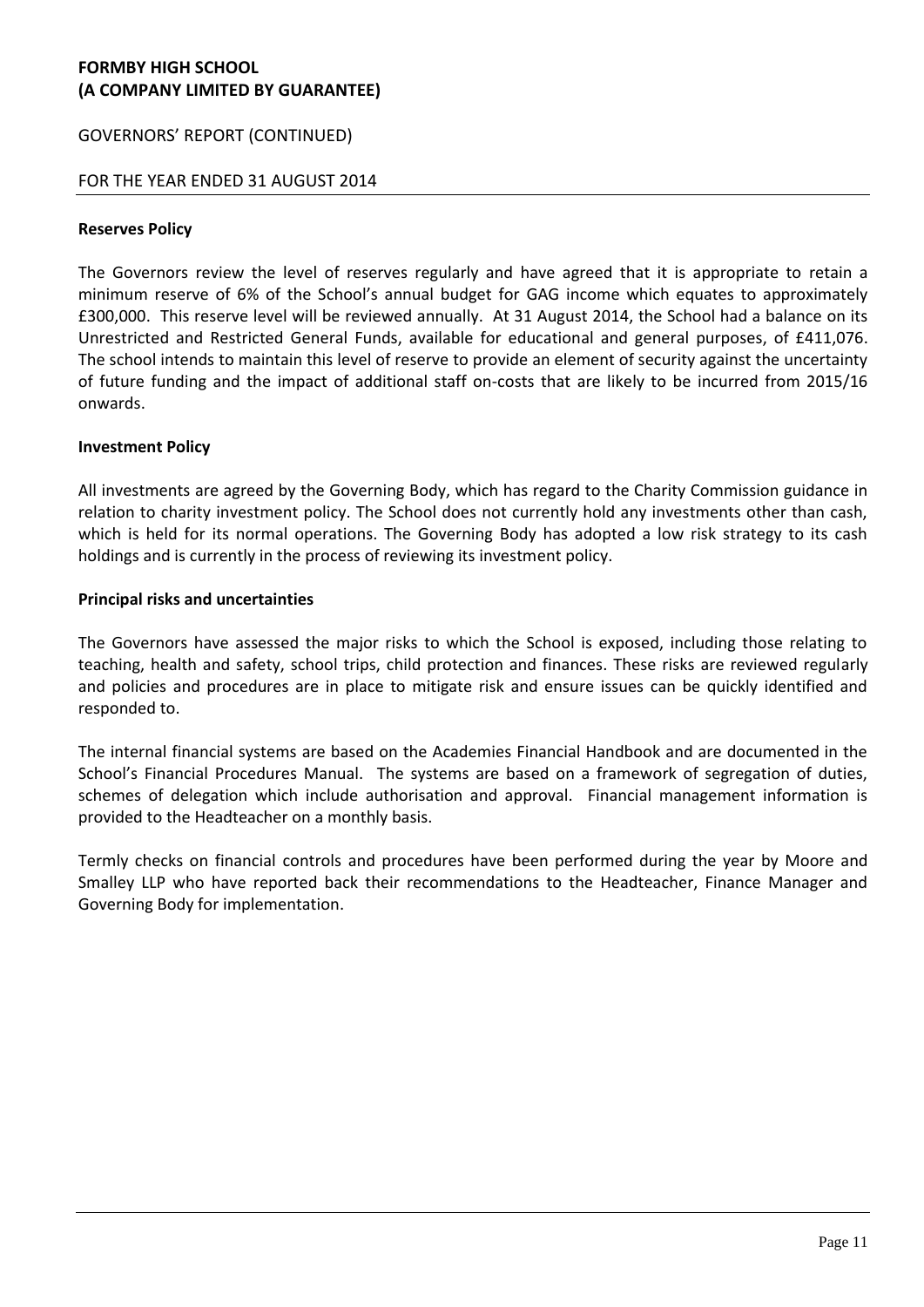### GOVERNORS' REPORT (CONTINUED)

### FOR THE YEAR ENDED 31 AUGUST 2014

### **Plans for Future Periods**

The School sets out its plans for the future and how they will be achieved in the annual School Improvement and Development Plan. A summary of the key plans for the future are set out below:

- Maintain the excellent achievement of students in their GCSE examinations, with particular focus on those in the Pupil Premium cohort, and ensure that achievement of students at A Level is in line with those at GCSE. Develop and implement strategies to address underperforming subject areas and improve tracking and monitoring systems in school.
- Embed systems to support the Behaviour Policy, develop and refine a school wide rewards programme, and investigate the merits of a house system. Conduct a safeguarding audit and implement enhancements as required. Improve and actively promote parental engagement.
- Implement curriculum changes across KS3 to KS5. Devise and embed a new assessment framework for KS3 and develop assessment and data tracking systems in response to changing performance measures. Ensure a clear and balanced extra-curricular programme, providing opportunities for all, across all areas.
- Continue to bring about improvements to the campus and learning environment through delivering Phase 2 of the capital improvement programme, completion of improvement work in A and P Buildings and introduction of a print management programme to improve resources and efficiency school wide.
- Continue to develop the School's systems for self-evaluation, building on the changes that have been introduced and embedded in 2013-14.
- Embed the new leadership structure and enhance the professional development of teaching and support staff. Develop further our effective governance, partnership/collaborations, transition and the specialisms. Ensure effective deployment of resources to promote narrowing the gap for disadvantaged students and embed literacy and mathematics effectively across the curriculum.
- Improve the quality of teaching throughout the School, researching and embedding new techniques to further enhance learning, for example the 'flip' learning model in Sixth Form.

#### **Funds held as Custodian Trustee on behalf of others**

There are no funds held as Custodian Trustee on behalf of others.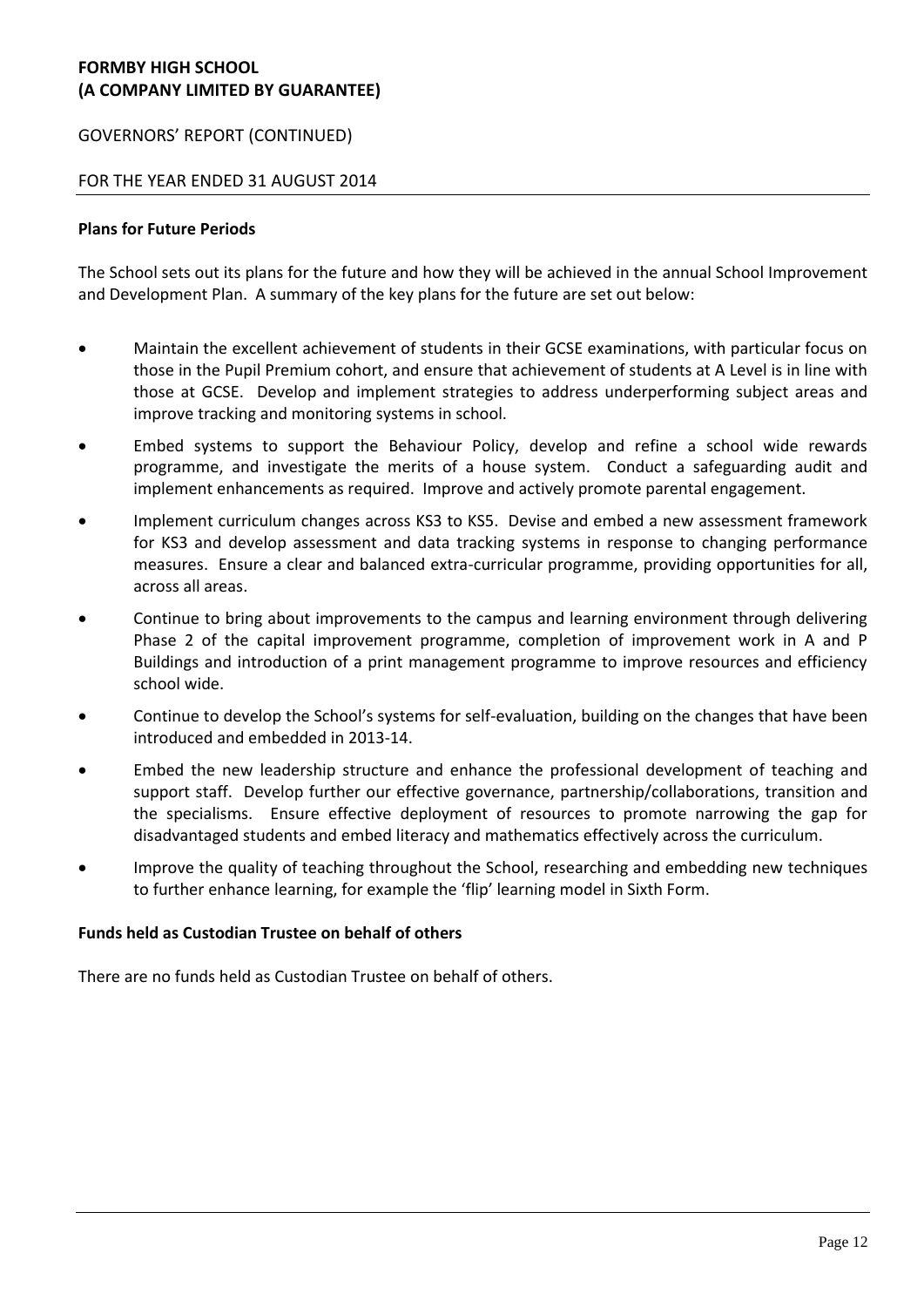GOVERNORS' REPORT (CONTINUED)

# FOR THE YEAR ENDED 31 AUGUST 2014

### **Auditor**

In so far as the Governors are aware:

- there is no relevant audit information of which the Charitable Company's auditor is unaware; and
- the Governors have taken all steps that they ought to have taken to make themselves aware of any relevant audit information and to establish that the auditor is aware of that information.

Governors' report, incorporating a strategic report, approved by order of the members of the Governing Body, being the Board of Trustees and Company Directors, on 18 November 2014 and signed on its behalf by:

…………………………………..

**P Bell Chair**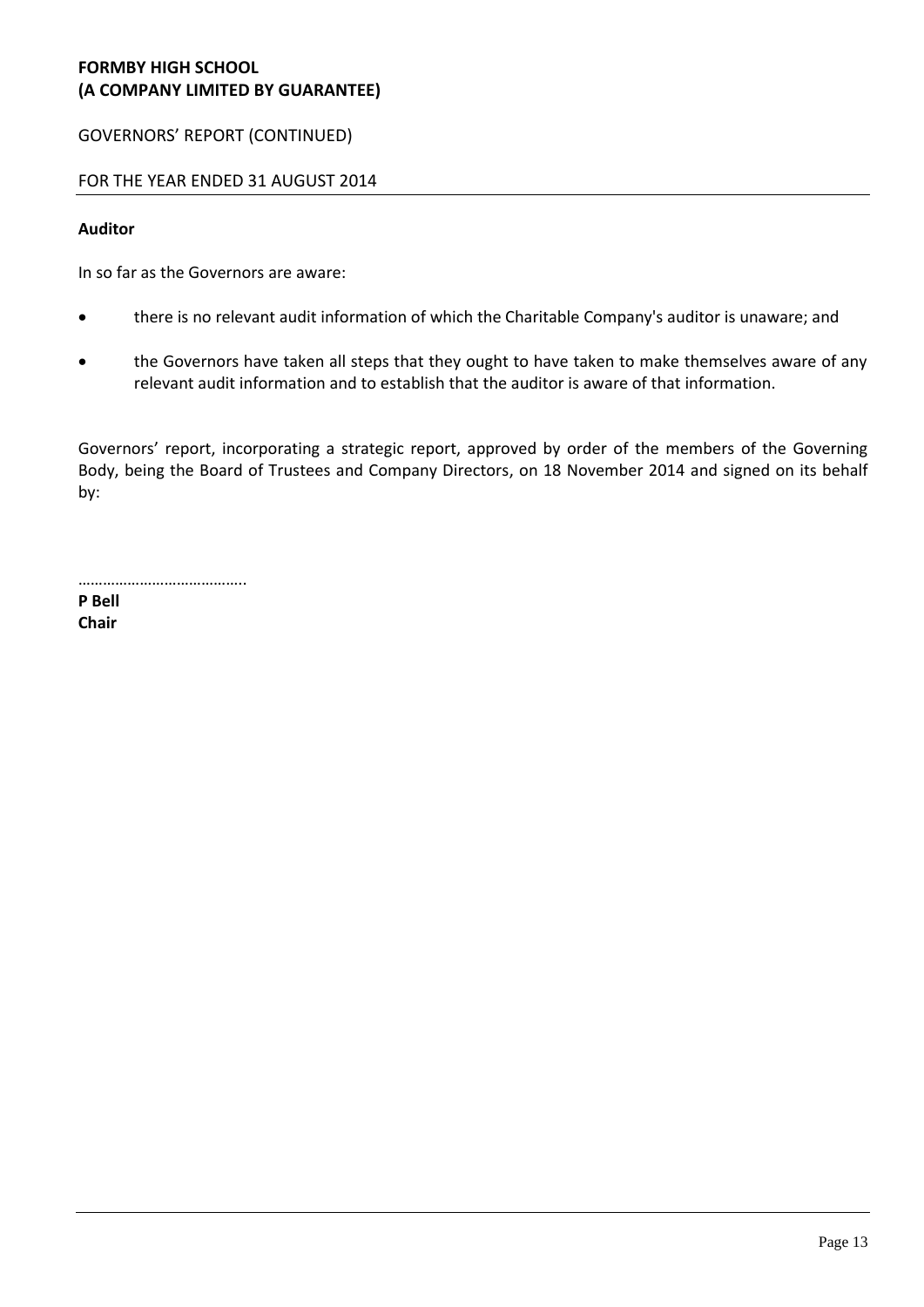### GOVERNANCE STATEMENT

### FOR THE YEAR ENDED 31 AUGUST 2014

#### **Scope of Responsibility**

As Governors, we acknowledge we have overall responsibility for ensuring that Formby High School has an effective and appropriate system of control, financial and otherwise. However such a system is designed to manage rather than eliminate the risk of failure to achieve business objectives, and can provide only reasonable and not absolute assurance against material misstatement or loss.

The Governing Body has delegated the day-to-day responsibility to the Headteacher, as Accounting Officer, for ensuring financial controls conform with the requirements of both propriety and good financial management and in accordance with the requirements and responsibilities assigned to it in the funding agreement between Formby High School and the Secretary of State for Education. They are also responsible for reporting to the Governing Body any material weaknesses or breakdowns in internal control.

#### **Governance**

The information on governance included here supplements that described in the Governors' Report and in the Statement of Governors' Responsibilities. The Governing Body has formally met 5 times during the year. Attendance during the year at meetings of the Governing Body was as follows:

| Governor                                                                  | <b>Meetings</b><br>attended | Out of a<br>possible |
|---------------------------------------------------------------------------|-----------------------------|----------------------|
| P Bell (Chair) (Community Governor)                                       | ר                           |                      |
| S Chapman (Vice Chair) (Community Governor)                               | 4                           | 5                    |
| D Mackenzie (Headteacher and Accounting Officer)                          | 5                           |                      |
| P Abel (Parent Governor) (Resigned 28.8.2014)                             |                             |                      |
| L Appleton (Community Governor)                                           | 5                           |                      |
| S Cook (Staff Governor) (Term ended 6.1.2014)                             |                             |                      |
| N Greeves (Parent Governor)                                               | 3                           |                      |
| F Grieveson (Parent Governor) (Elected 15.7.2014)                         |                             |                      |
| B Griffiths (Co-opted Governor)                                           |                             |                      |
| C Hanson (Community Governor) (Term ended 5.7.2014 reappointed 16.9.2014) | 5                           |                      |
| A Harris (Community Governor)                                             |                             |                      |
| S Jones (Co-opted Governor)                                               |                             | 5                    |
| K MacDougall (Staff Governor)                                             |                             |                      |
| F Murphy (Parent Governor)                                                | 3                           |                      |
| K Ridings (Community Governor)                                            | 5                           |                      |
| S Salters (Staff Governor)                                                | 5                           |                      |
| K Smith (Parent Governor)                                                 | 4                           |                      |
| D Walker (Community Governor) (Term ended 18.01.2014)                     |                             |                      |
| M Ward (Parent Governor) (Re-elected 15.7.2014)                           | 4                           | 5                    |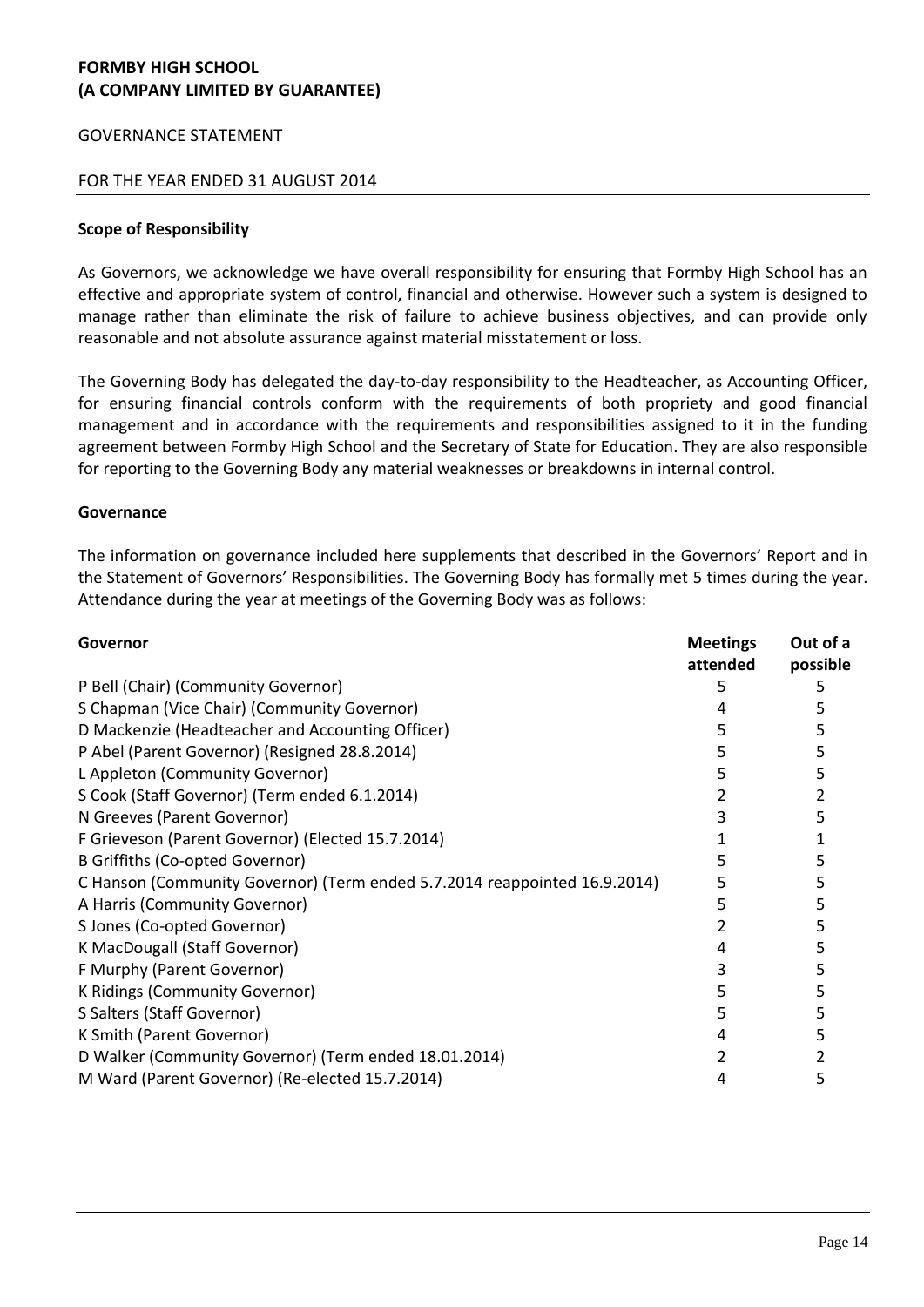# **GOVERNANCE STATEMENT (CONTINUED)**

## FOR THE YEAR ENDED 31 AUGUST 2014

Throughout the course of the academic year, four Governors have reached the end of their term of office (one community Governor has been re-appointed and one Parent Governor re-elected), one Governor (Parent) resigned at the end of the year and an election will take place in the Autumn term to fill this vacancy.

The Governing Body completed a full self-evaluation and skills audit in advance of their autumn term development day, analysing and using the findings to define their strategic priorities for the School and develop the efficiency of the board, for example committee memberships, link governance and to identify any future training requirements. During their development day, Governors developed and published their 'Governors' Vision', outlining the strategic priorities for the School. The Chair has successfully completed her NCTL training. Governors received a presentation by our legal advisors on the legal framework in the spring term.

The size and composition of the Governing Body has also been evaluated and it was decided that, over time, it should be reduced in size with any recruitment involving an active search to fill identified skills gaps. The Articles of Association have been amended to reflect the inclusion of 'up to' in the specification of '8 Parent Governor' numbers to clarify the school's position. Link governance, in particular, has been an ongoing focus of debate with Governors aiming to develop a system that is simple, effective and meaningful for all parties involved. This work continues to be refined with a view to introducing a new system in autumn 2014.

The Governing Body has spent the last two years preparing for Governor Quality Mark. An application was submitted in 2013/14 and the assessment was carried out in October 2014. The School was recently informed that the application has been successful.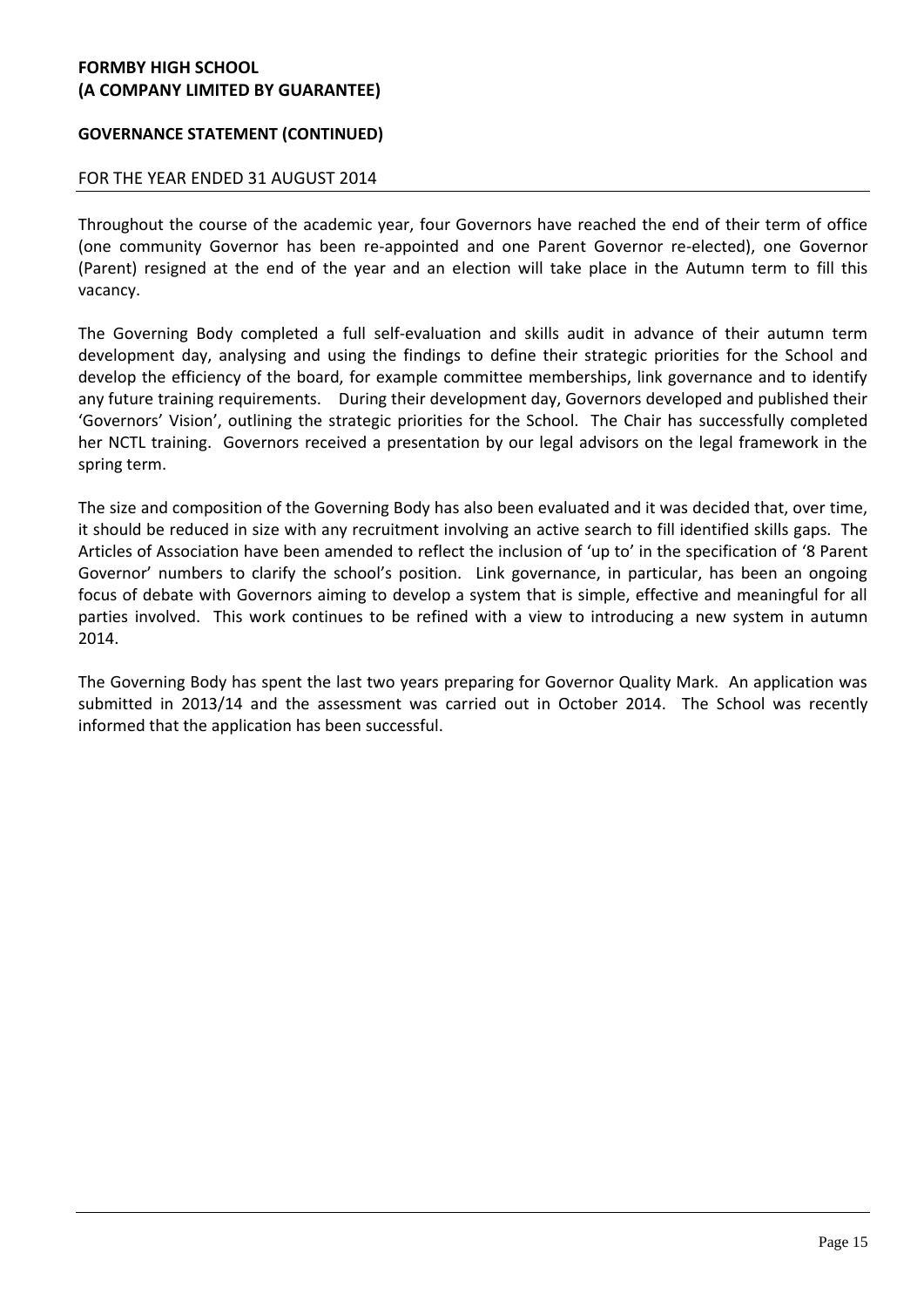# GOVERNANCE STATEMENT (CONTINUED)

## FOR THE YEAR ENDED 31 AUGUST 2014

The **Curriculum and Staffing Committee** is a sub-committee of the main Governing Body. Its purpose is to carry out the responsibility of the Governing Body in respect to setting of School curriculum and ensuring the curriculum offer is appropriate to all students, including those with Special Educational Needs. It is responsible for reviewing arrangements for the assessment of students and holding the School to account for performance in public examinations. In addition, the Committee ensures that staffing levels and structures are appropriate to enable the effective delivery of the curriculum and the smooth running of the School on a day to day basis.

| Governor                               | <b>Meetings</b><br>attended | Out of a<br>possible |
|----------------------------------------|-----------------------------|----------------------|
| P Abel (Chair)                         |                             | 4                    |
| N Greeves (Vice Chair)                 |                             | 4                    |
| L Appleton                             | 4                           | 4                    |
| P Bell                                 |                             |                      |
| S Chapman                              |                             |                      |
| S Cook                                 |                             |                      |
| C Hanson                               |                             |                      |
| S Jones                                |                             |                      |
| D Mackenzie                            |                             |                      |
| S Salters                              |                             |                      |
| K Smith                                |                             |                      |
| D Walker (until term ended 18.01.2014) |                             |                      |

The **Buildings and Finance Committee** is a sub-committee of the main Governing Body. Its purpose is to assist the decision making of the Governing Body, by enabling more detailed consideration to be given to the best means of fulfilling the Governing Body's responsibility to ensure sound management of the School's finances and resources, including proper planning, monitoring and probity. In addition, the Committee provides support and guidance for the Headteacher on all matters relating to the School premises and grounds, security and health and safety.

Attendance at meetings in the year was as follows:

| Governor              | <b>Meetings</b><br>attended | Out of a<br>possible |
|-----------------------|-----------------------------|----------------------|
| A Harris (Chair)      | 4                           | 4                    |
| F Murphy (Vice Chair) | 4                           | 4                    |
| P Bell                | 3                           | 4                    |
| S Chapman             | 4                           | 4                    |
| <b>B</b> Griffiths    | 4                           | 4                    |
| K MacDougall          | 4                           | 4                    |
| D Mackenzie           | 4                           | 4                    |
| K Ridings             | 4                           | 4                    |
| M Ward                |                             | 3                    |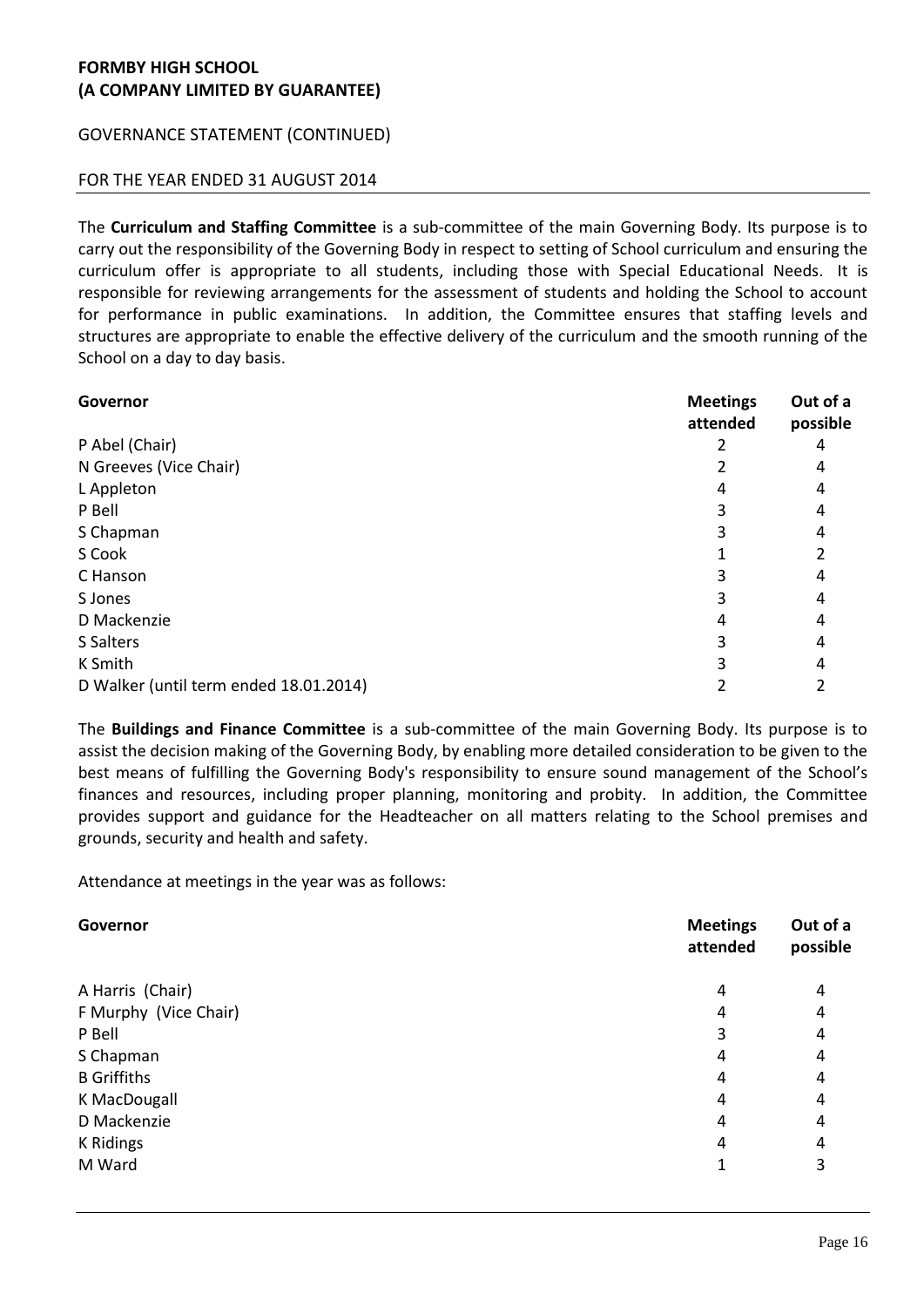# GOVERNANCE STATEMENT (CONTINUED)

# FOR THE YEAR ENDED 31 AUGUST 2014

The **Strategic Review Committee** is a sub-committee of the main Governing Body. Its purpose is to review the School Improvement and Development Plan and monitor progress made towards meeting its objectives. Attendance at meetings in the period was as follows:

| Governor          | <b>Meetings</b><br>attended | Out of a<br>possible |
|-------------------|-----------------------------|----------------------|
| S Chapman (Chair) | 3                           | 3                    |
| P Bell            | 3                           | 3                    |
| A Harris          | 3                           | 3                    |
| F Murphy          | 3                           | 3                    |
| P Abel            |                             | 3                    |
| N Greeves         | 2                           | 2                    |
| D Mackenzie       | 3                           | 3                    |

The **Student Discipline Committee** is a sub-committee of the main Governing Body. Its purpose is to have delegated responsibility for considering and making decisions on appeals from pupils and parents on permanent or temporary exclusions.

Attendance at meetings in the year was as follows:

| Governor       | <b>Meetings</b><br>attended | Out of a<br>possible |
|----------------|-----------------------------|----------------------|
| M Ward (Chair) | 3                           | 3                    |
| Mrs Appleton   | 1                           | 1                    |
| P Bell         | 1                           | 1                    |
| S Chapman      | 2                           | 2                    |
| C Hanson       | 1                           | 1                    |
| F Murphy       | 2                           | 2                    |
| K Smith        | 2                           | 2                    |

The **Remuneration and Benefits Committee** is a sub-committee of the main Governing Body. Its purpose is to have delegated responsibility for considering and making decisions on pay awards.

Attendance at meetings in the year was as follows:

| Governor         | <b>Meetings</b><br>attended | Out of a<br>possible |
|------------------|-----------------------------|----------------------|
| F Murphy (Chair) | 1.                          |                      |
| N Greeves        |                             | 1                    |
| S Jones          |                             | 1                    |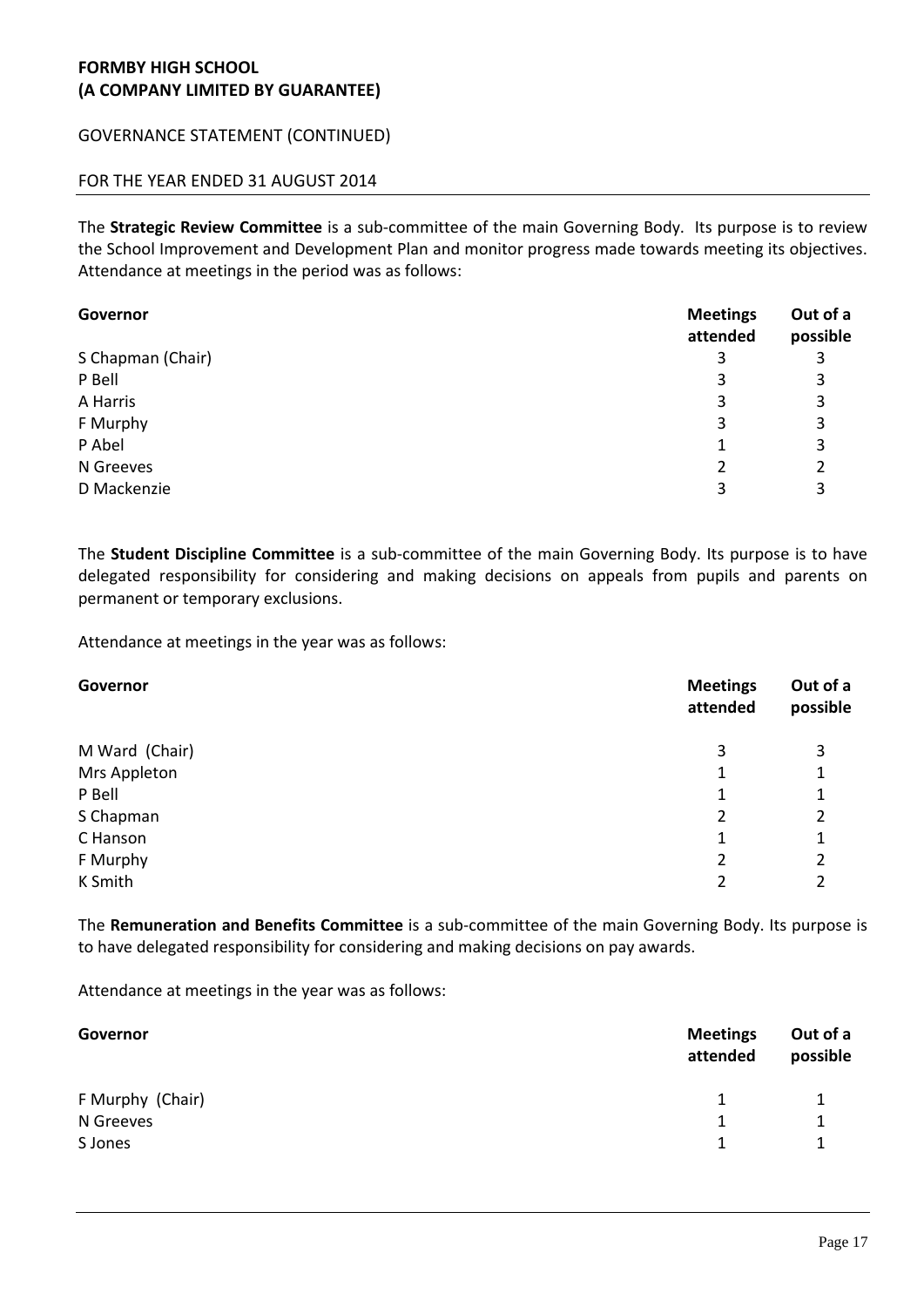### GOVERNANCE STATEMENT (CONTINUED)

### FOR THE YEAR ENDED 31 AUGUST 2014

#### **The purpose of the system of internal control**

The system of internal control is designed to manage risk to a reasonable level rather than to eliminate all risk of failure to achieve policies, aims and objectives; it can therefore only provide reasonable and not absolute assurance of effectiveness. The system of internal control is based on an on-going process designed to identify and prioritise the risks to the achievement of the School's policies, aims and objectives, to evaluate the likelihood of those risks being realised and the impact should they be realised, and to manage them efficiently, effectively and economically. The system of internal control has been in place in the School for the period from 1 September 2013 to 31 August 2014 and up to the date of approval of the annual report and financial statements.

### **Capacity to handle risk**

The Governing Body has reviewed the key risks to which the School is exposed together with the operating, financial and compliance controls that have been implemented to mitigate those risks. The Governing Body is of the view that there is a formal on-going process for identifying, evaluating and managing the School's significant risks that has been in place for the period from 1 September 2013 to 31 August 2014 and up to the date of approval of the annual report and financial statements. This process is regularly reviewed by the Governing Body.

#### **The risk and control framework**

The School's system of internal financial control is based on a framework of regular management information and administrative procedures, including the segregation of duties and a system of delegation and accountability. In particular, it includes:

- comprehensive budgeting and monitoring systems with an annual budget and periodic financial reports which are reviewed and agreed by the Governing Body;
- regular reviews by the Buildings and Finance Committee of reports which indicate financial performance against the forecasts and of major purchase plans, capital works and expenditure programmes;
- setting targets to measure financial and other performance;
- clearly defined purchasing (asset purchase or capital investment) guidelines;
- delegation of authority and segregation of duties;
- identification and management of risks.

The Governing Body has considered the need for a specific internal audit function and has decided not to appoint an internal auditor. However, the Governors have appointed Moore and Smalley LLP to carry out termly checks on financial controls and procedures. On a termly basis, Moore and Smalley LLP reports to the Governing Body on the operation of the systems of control and on the discharge of the Governing Body's financial responsibilities.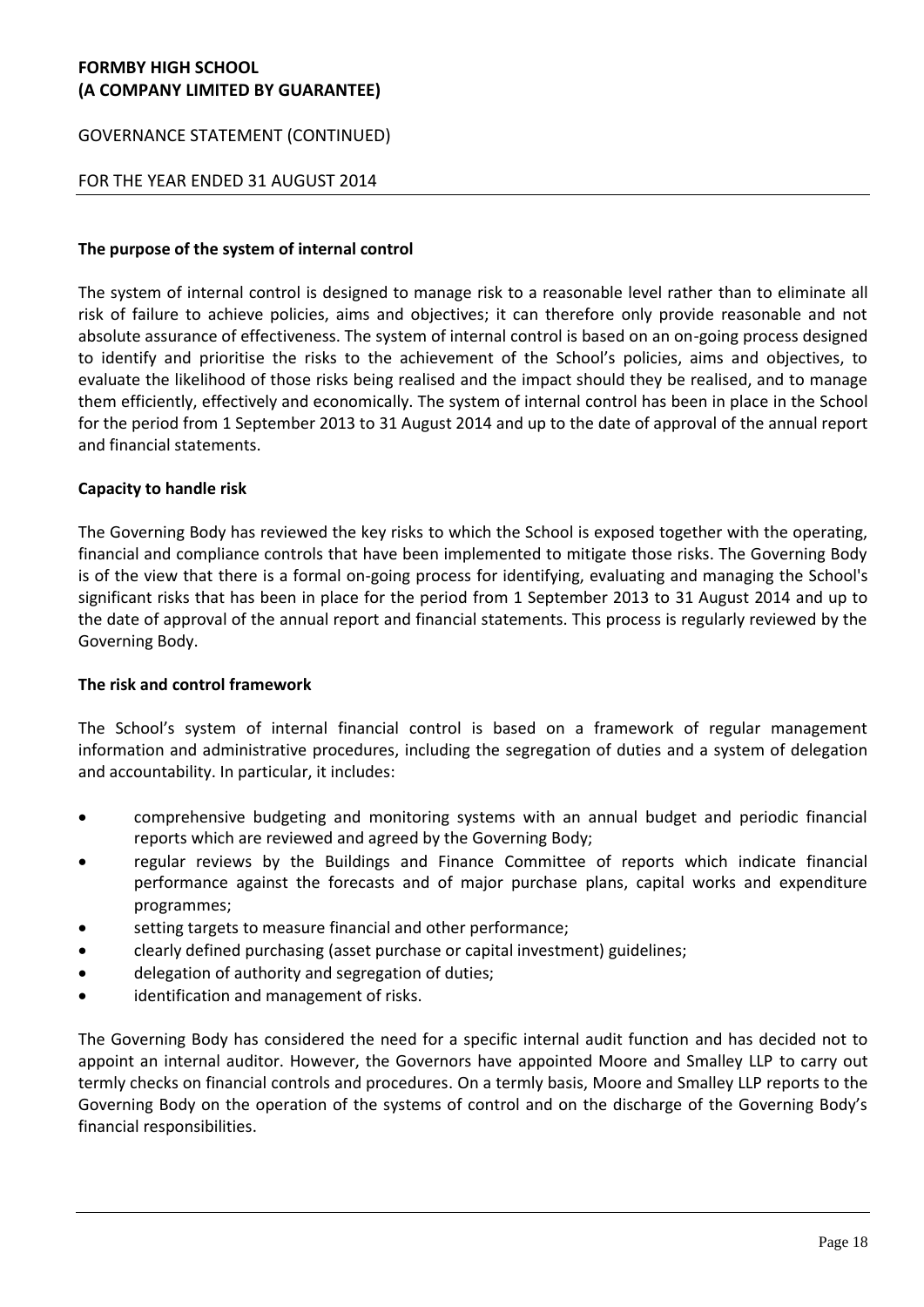# GOVERNANCE STATEMENT (CONTINUED)

### FOR THE YEAR ENDED 31 AUGUST 2014

#### **Review of effectiveness**

As Accounting Officer, the Headteacher has responsibility for reviewing the effectiveness of the system of internal control. During the period in question the review has been informed by:

- Termly reports from Moore and Smalley LLP;
- The work of the External Auditor;
- The Financial Management and Governance Self-Assessment process;
- The work of the Executive Managers within the School who have responsibility for the development and maintenance of the internal control framework.

Approved by order of the members of the Governing Body on 18 November 2014 and signed on its behalf by:

………………………………….. …………………………………..

**P Bell D Mackenzie Chair Accounting Officer Accounting Officer**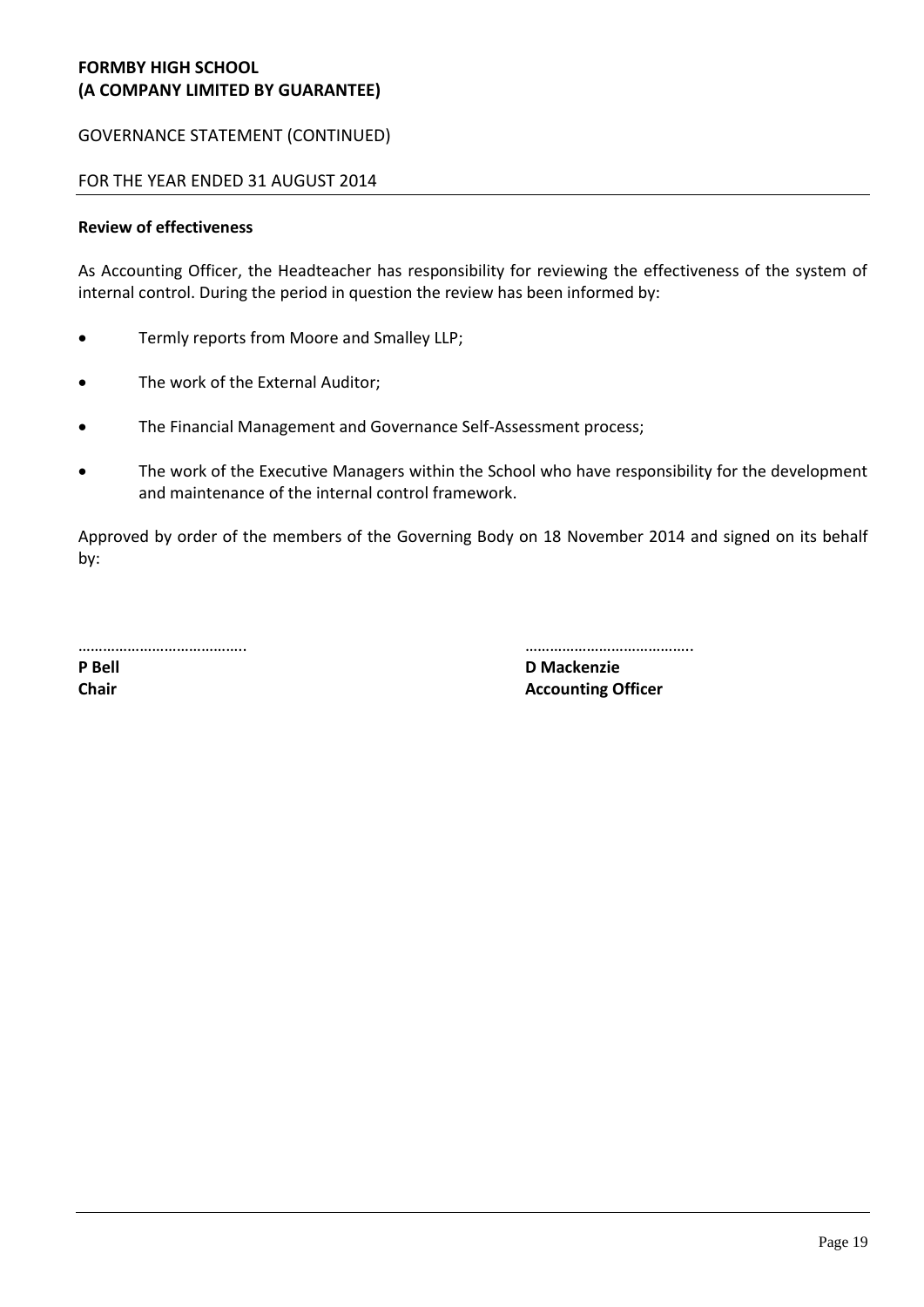STATEMENT OF REGULARITY, PROPRIETY AND COMPLIANCE

### FOR THE YEAR ENDED 31 AUGUST 2014

As Accounting Officer of the Academy Trust I have considered my responsibility to notify the Academy Trust Governing Body and the Education Funding Agency (EFA) of material irregularity, impropriety and noncompliance with EFA terms and conditions of funding, under the funding agreement in place between the Academy Trust and the Secretary of State. As part of my consideration I have had due regard to the requirements of the Academies Financial Handbook.

I confirm that I and the Academy Trust Governing Body are able to identify any material irregular or improper use of funds by the Academy Trust, or material non-compliance with the terms and conditions of funding under the Academy Trust's funding agreement and the Academies Financial Handbook.

I confirm that no instances of material irregularity, impropriety or funding non-compliance have been discovered to date. If any instances are identified after the date of this statement, these will be notified to the board of trustees and the EFA.

……………………………………………

**D Mackenzie Accounting Officer**

**Date: 18 November 2014**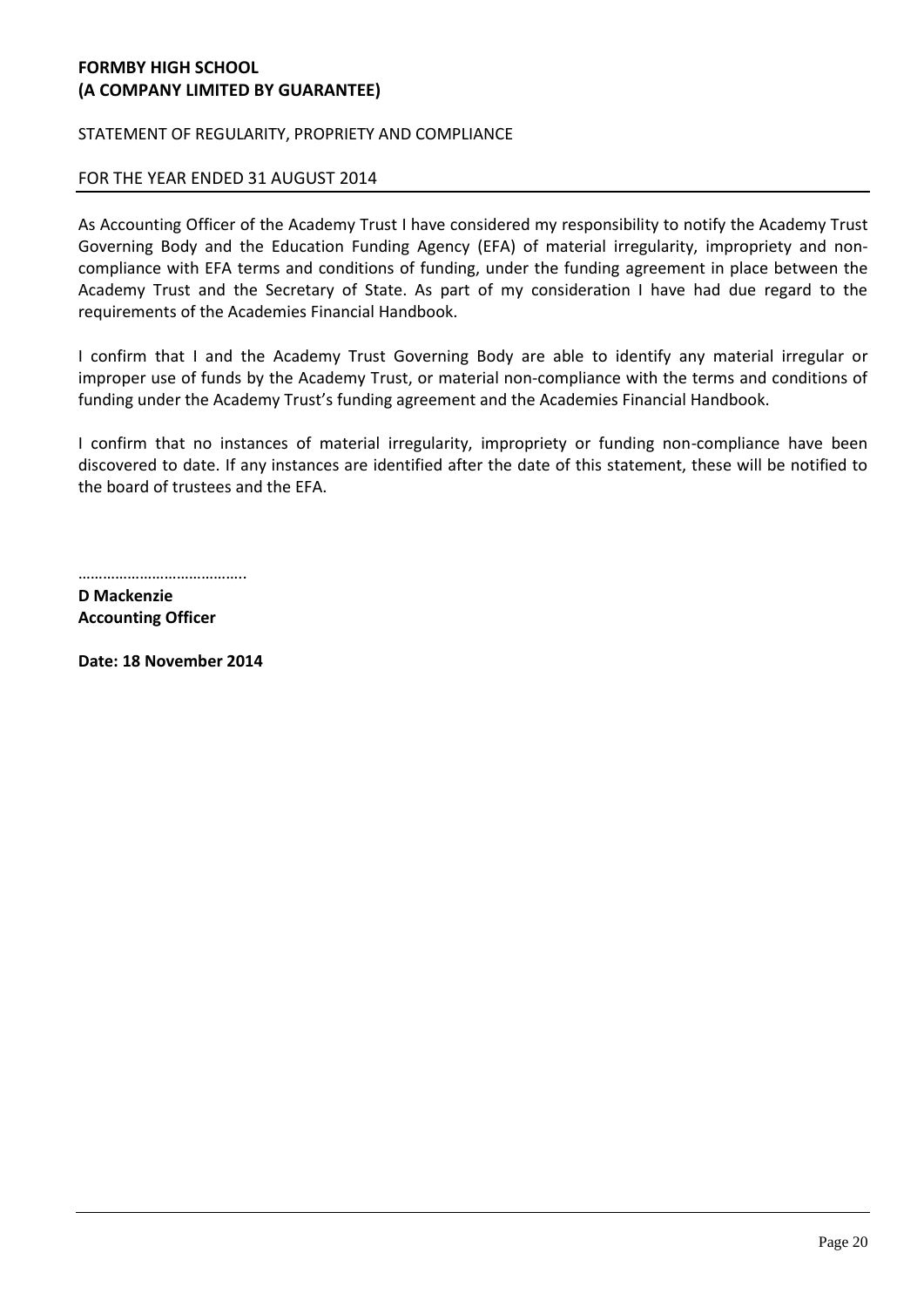### STATEMENT OF GOVERNORS' RESPONSIBILITIES

### FOR THE YEAR ENDED 31 AUGUST 2014

The Governors (who act as trustees for charitable activities and are also directors of the Academy Trust for the purposes of company law) are responsible for preparing the Governors' Report and the financial statements in accordance with the Annual Accounts Direction published by the Education Funding Agency, United Kingdom Accounting Standards (United Kingdom Generally Accepted Accounting Practice) and applicable laws and regulations.

Company law requires the Governors to prepare financial statements for each financial period. Under company law the Governors must not approve the financial statements unless they are satisfied that they give a true and fair view of the state of affairs of the Academy and of the incoming resources and application of resources, including the income and expenditure, of the Academy for that period. In preparing these financial statements, the Governors are required to:

- select suitable accounting policies and then apply them consistently;
- observe the methods and principles in the Charities SORP;
- make judgements and estimates that are reasonable and prudent;
- state whether applicable UK Accounting Standards have been followed, subject to any material departures disclosed and explained in the financial statements; and
- prepare the financial statements on the going concern basis unless it is inappropriate to presume that the academy will continue in operation.

The Governors are responsible for keeping adequate accounting records that are sufficient to show and explain the Academy's transactions and disclose with reasonable accuracy at any time the financial position of the Academy and enable them to ensure that the financial statements comply with the Companies Act 2006. They are also responsible for safeguarding the assets of the Academy and hence for taking reasonable steps for the prevention and detection of fraud and other irregularities.

The Governors are responsible for ensuring that in its conduct and operation the Academy applies financial and other controls which conform to the requirements both of propriety and good financial management. They are also responsible for ensuring that grants received from the EFA/DfE have been applied for the purposes intended.

The Governors are responsible for the maintenance and integrity of the corporate and financial information included on the Academy's website. Legislation in the United Kingdom governing the preparation and dissemination of financial statements may differ from legislation in other jurisdictions.

Approved by order of the members of the Governing Body on 18 November 2014 and signed on its behalf by:

……………………………………… **P Bell Chair**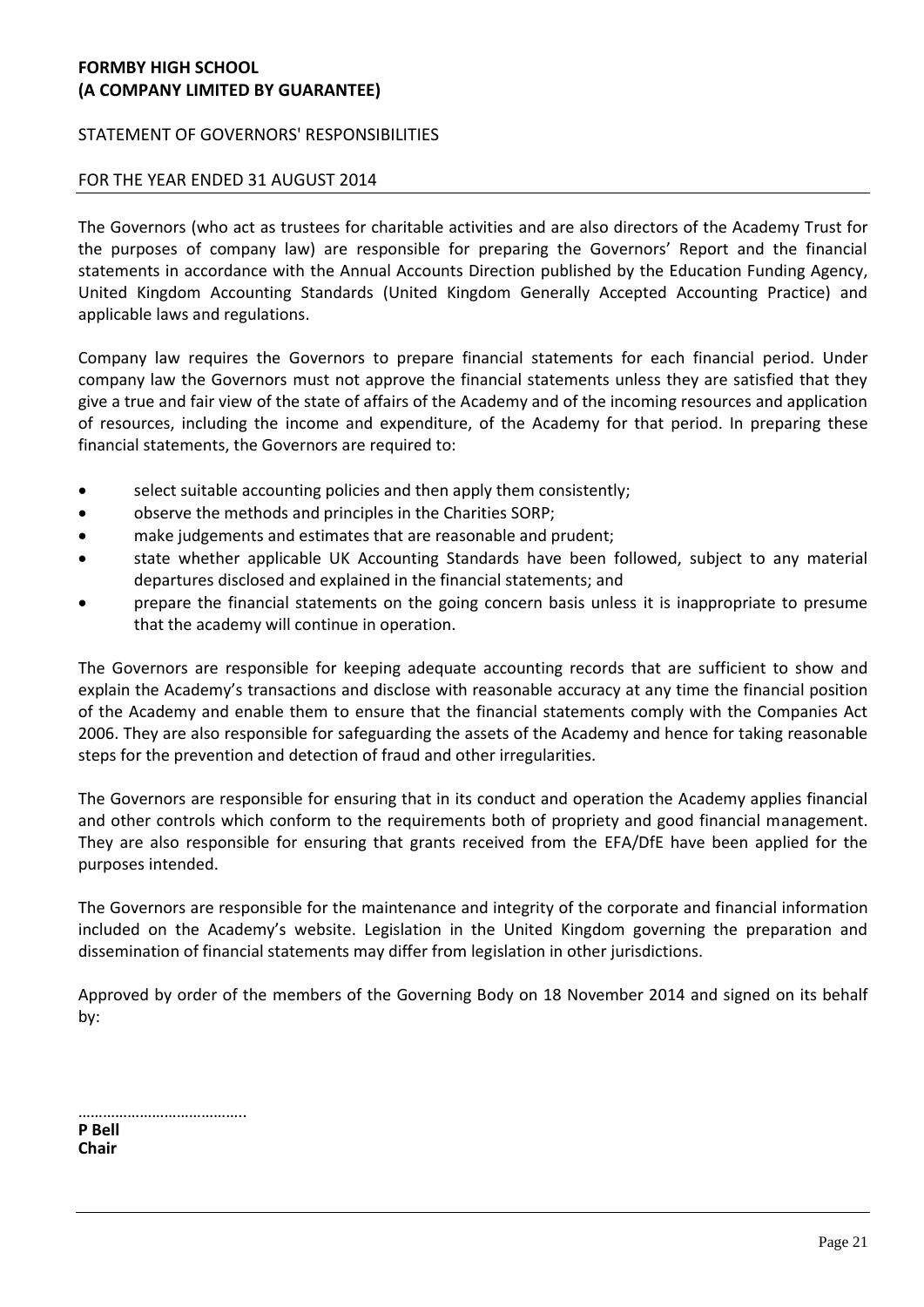### INDEPENDENT AUDITOR'S REPORT TO THE MEMBERS

### FOR THE YEAR ENDED 31 AUGUST 2014

We have audited the financial statements of Formby High School for the period ended 31 August 2014 which comprise the Statement of Financial Activities, the Balance Sheet, the Cash Flow Statement and the related notes. The financial reporting framework that has been applied in their preparation is applicable law, United Kingdom Accounting Standards (United Kingdom Generally Accepted Accounting Practice) and the Academies Accounts Direction 2014 issued by the Education Funding Agency.

This report is made solely to the Academy's members, as a body, in accordance with Chapter 3 of Part 16 of the Companies Act 2006. Our audit work has been undertaken so that we might state to the Academy Trust's members those matters we are required to state to them in an auditor's report and for no other purpose. To the fullest extent permitted by law, we do not accept or assume responsibility to anyone other than the Academy Trust and its members as a body, for our audit work, for this report, or for the opinions we have formed.

### **Respective responsibilities of governors and auditor**

As explained more fully in the Statement of Governors' Responsibilities set out on page 21, the Governors (who are also the directors of the Academy Trust for the purposes of company law) are responsible for the preparation of the financial statements and for being satisfied that they give a true and fair view.

Our responsibility is to audit and express an opinion on the financial statements in accordance with applicable law and International Standards on Auditing (UK and Ireland). Those standards require us to comply with the Auditing Practices Board's (APB's) Ethical Standards for Auditors.

#### **Scope of the audit of the financial statements**

An audit involves obtaining evidence about the amounts and disclosures in the financial statements sufficient to give reasonable assurance that the financial statements are free from material misstatement, whether caused by fraud or error. This includes an assessment of: whether the accounting policies are appropriate to the Academy Trust's circumstances and have been consistently applied and adequately disclosed; the reasonableness of significant accounting estimates made by the Governors; and the overall presentation of the financial statements. In addition, we read all the financial and non-financial information in the Governors' Report to identify material inconsistencies with the audited financial statements. If we become aware of any apparent material misstatements or inconsistencies we consider the implications for our report.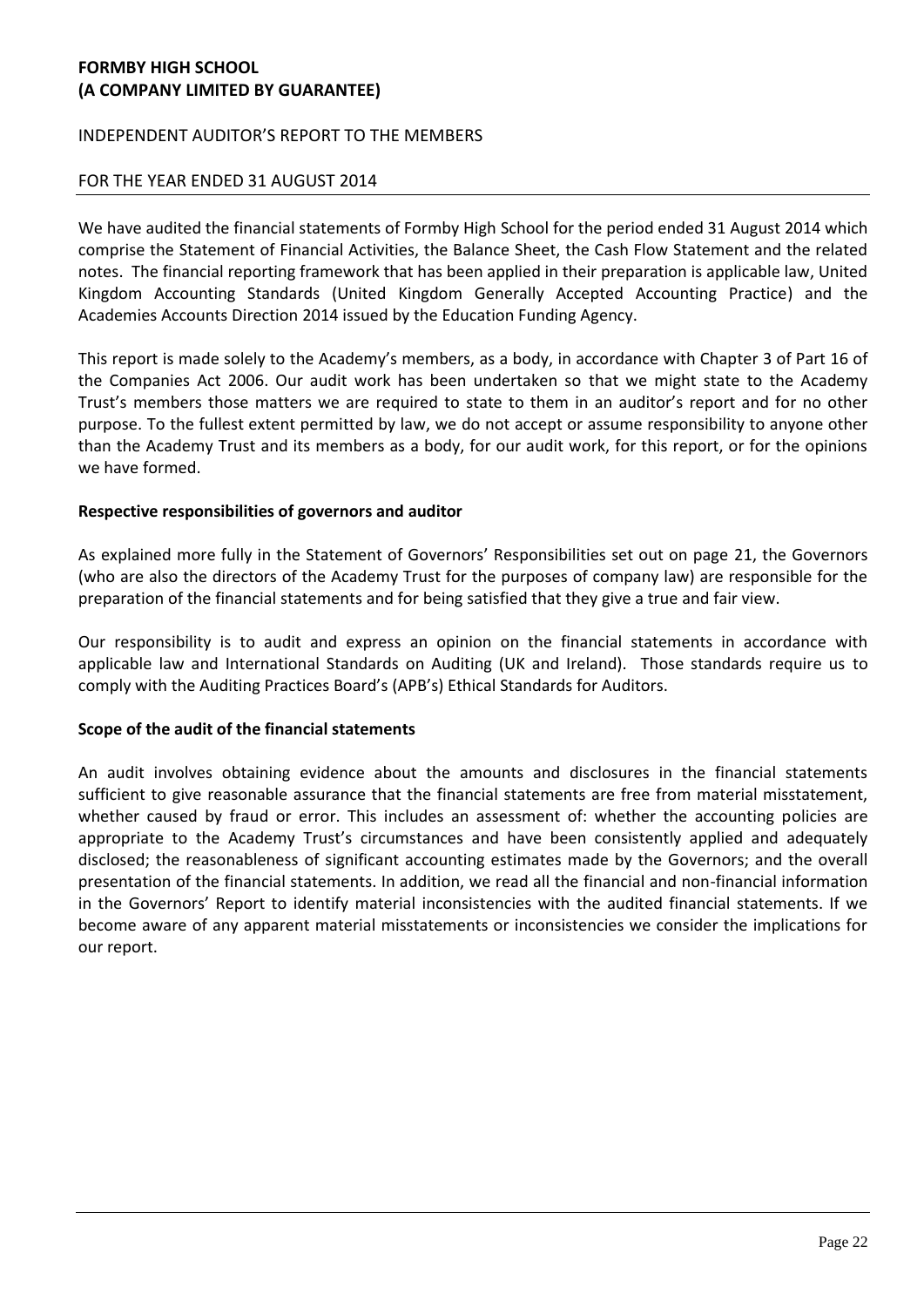# INDEPENDENT AUDITOR'S REPORT TO THE MEMBERS (CONTINUED)

### FOR THE YEAR ENDED 31 AUGUST 2014

### **Opinion on financial statements**

In our opinion the financial statements:

- give a true and fair view of the state of the Academy Trust's affairs as at 31 August 2014, and of its incoming resources and application of resources, including its income and expenditure, for the period then ended;
- have been properly prepared in accordance with United Kingdom Generally Accepted Accounting Practice and
- have been prepared in accordance with the requirements of the Companies Act 2006 and the Academies Accounts Direction 2014 issued by the Education Funding Agency.

### **Opinion on other matter prescribed by the Companies Act 2006**

In our opinion the information given in the Governors' Report for the financial period for which the financial statements are prepared is consistent with the financial statements.

### **Matters on which we are required to report by exception**

We have nothing to report in respect of the following matters where the Companies Act 2006 requires us to report to you if, in our opinion:

- adequate accounting records have not been kept or returns adequate for our audit have not been received from branches not visited by us; or
- the financial statements are not in agreement with the accounting records and returns; or
- certain disclosures of Governors' remuneration specified by law are not made; or
- we have not received all the information and explanations we require for our audit.

……………………………………… **Tracey Johnson Senior Statutory Auditor**

**For and on behalf of** Moore and Smalley LLP Chartered Accountants & Statutory Auditor Richard House, Winckley Square, Preston, PR1 3HP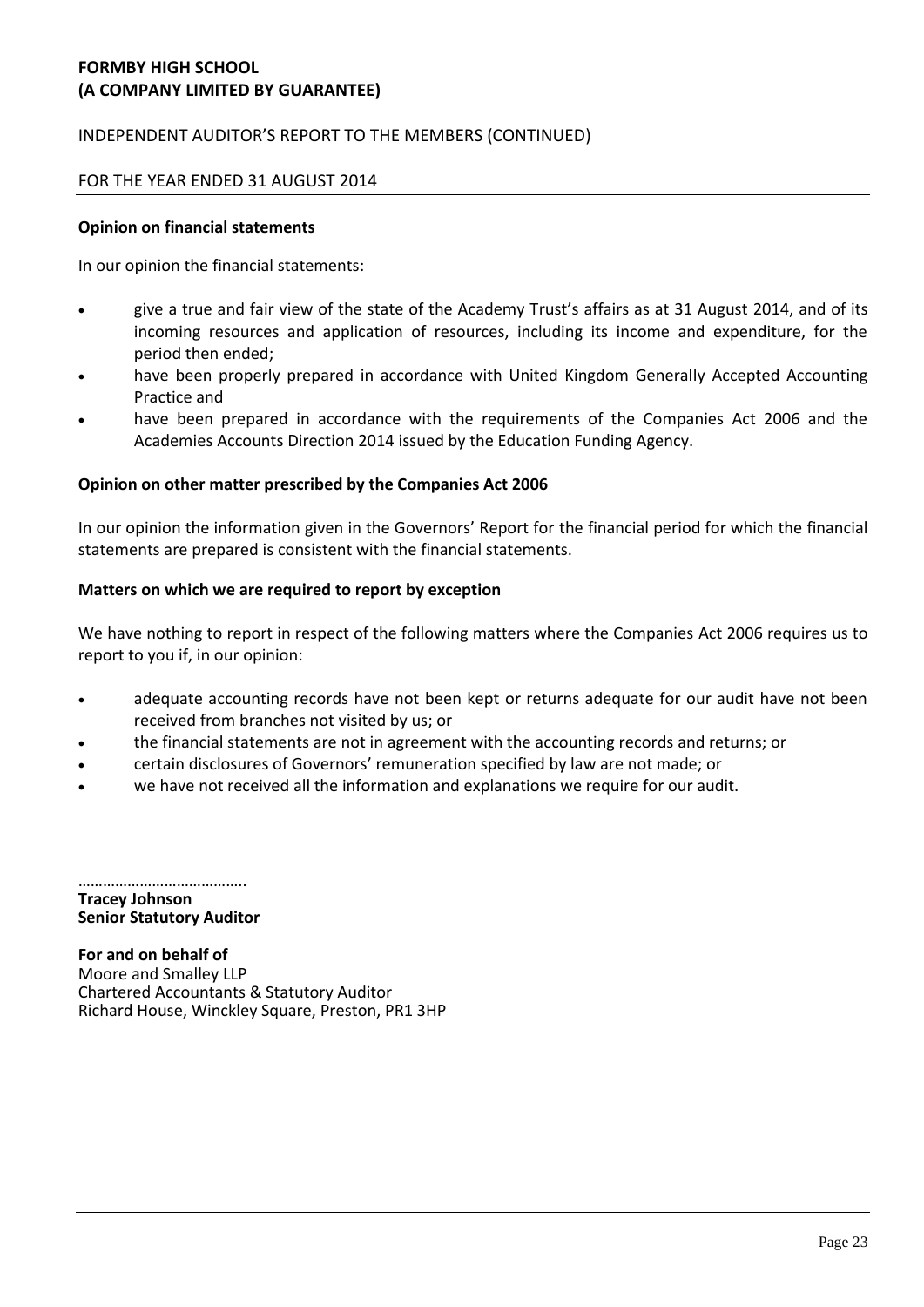# INDEPENDENT REPORTING ACCOUNTANT'S ASSURANCE REPORT ON REGULARITY TO THE ACADEMY TRUST AND THE EDUCATION FUNDING AGENCY

## FOR THE YEAR ENDED 31 AUGUST 2014

In accordance with the terms of our engagement letter dated 7 November 2012 and further to the requirements of the Education Funding Agency (EFA) as included in the Academies Accounts Direction 2014, we have carried out an engagement to obtain limited assurance about whether the expenditure disbursed and income received by the Academy Trust during the period 1 September 2013 to 31 August 2014 have been applied to the purposes identified by Parliament and the financial transactions conform to the authorities which govern them.

This report is made solely to the Academy Trust and the EFA in accordance with the terms of our engagement letter. Our work has been undertaken so that we might state to the Academy Trust and the EFA those matters we are required to state in a report and for no other purpose. To the fullest extent permitted by law, we do not accept or assume responsibility to anyone other than the Academy Trust and the EFA, for our work, for this report, or for the conclusion we have formed.

### **Respective responsibilities of the accounting officer and the reporting accountant**

The Accounting Officer is responsible, under the requirements of the Academy Trust's funding agreement with the Secretary of State for Education dated 10 August 2011 and the Academies Financial Handbook extant from 1 September 2013, for ensuring that expenditure disbursed and income received is applied for the purposes intended by Parliament and the financial transactions conform to the authorities which govern them.

Our responsibilities for this engagement are established in the United Kingdom by our profession's ethical guidance and are to obtain limited assurance and report in accordance with our engagement letter and the requirements of the Academies: Accounts Direction 2014. We report to you whether anything has come to our attention in carrying out our work which suggests that in all material respects, expenditure disbursed and income received during the period 1 September 2013 to 31 August 2014 have not been applied to purposes intended by Parliament or that the financial transactions do not conform to the authorities which govern them.

### **Approach**

We conducted our engagement in accordance with the Academies: Accounts Direction 2014 issued by the EFA. We performed a limited assurance engagement as defined in our engagement letter.

The objective of a limited assurance engagement is to perform such procedures as to obtain information and explanations in order to provide us with sufficient appropriate evidence to express a negative conclusion on regularity.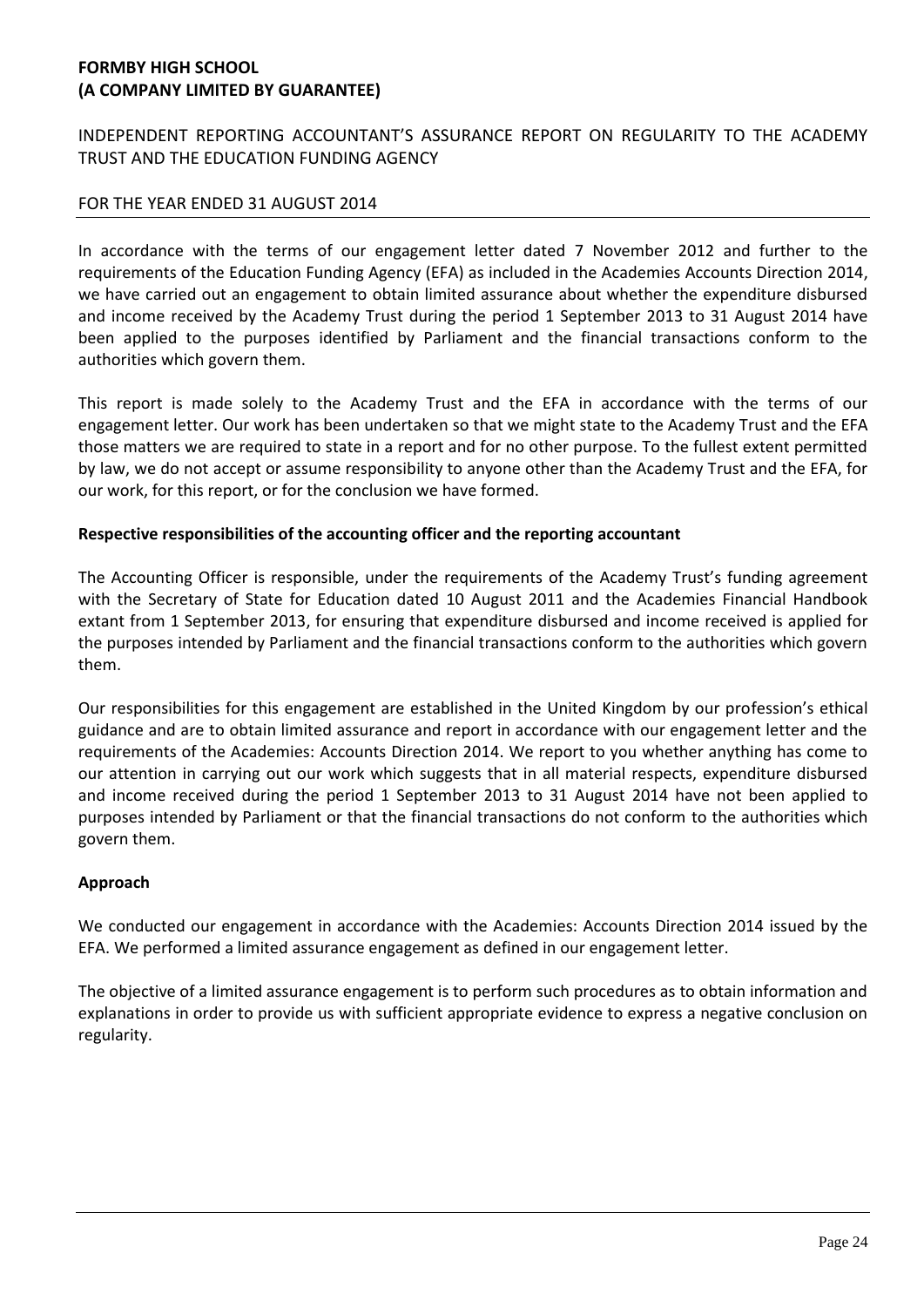# INDEPENDENT REPORTING ACCOUNTANT'S ASSURANCE REPORT ON REGULARITY TO THE ACADEMY TRUST AND THE EDUCATION FUNDING AGENCY (CONTINUED)

# FOR THE YEAR ENDED 31 AUGUST 2014

A limited assurance engagement is more limited in scope than a reasonable assurance engagement and consequently does not enable us to obtain assurance that we would become aware of all significant matters that might be identified in a reasonable assurance engagement. Accordingly, we do not express a positive opinion.

Our engagement includes examination, on a test basis, of evidence relevant to the regularity and propriety of the Academy Trust's income and expenditure.

We have undertaken testing as appropriate in line with the guidance included in Technical Release 08/12AAF from the Institute of Chartered Accountants in England and Wales.

The work undertaken to draw our conclusion includes an evaluation of the control environment of the School together with enquiry, analytical review and substantive testing of transactions.

### **Conclusion**

In the course of our work, nothing has come to our attention which suggests that in all material respects the expenditure disbursed and income received during the period 1 September 2013 to 31 August 2014 has not been applied to purposes intended by Parliament and the financial transactions do not conform to the authorities which govern them.

………………………………….. **Tracey Johnson Reporting Accountant Moore and Smalley LLP**

Richard House Winckley Square Preston PR1 3HP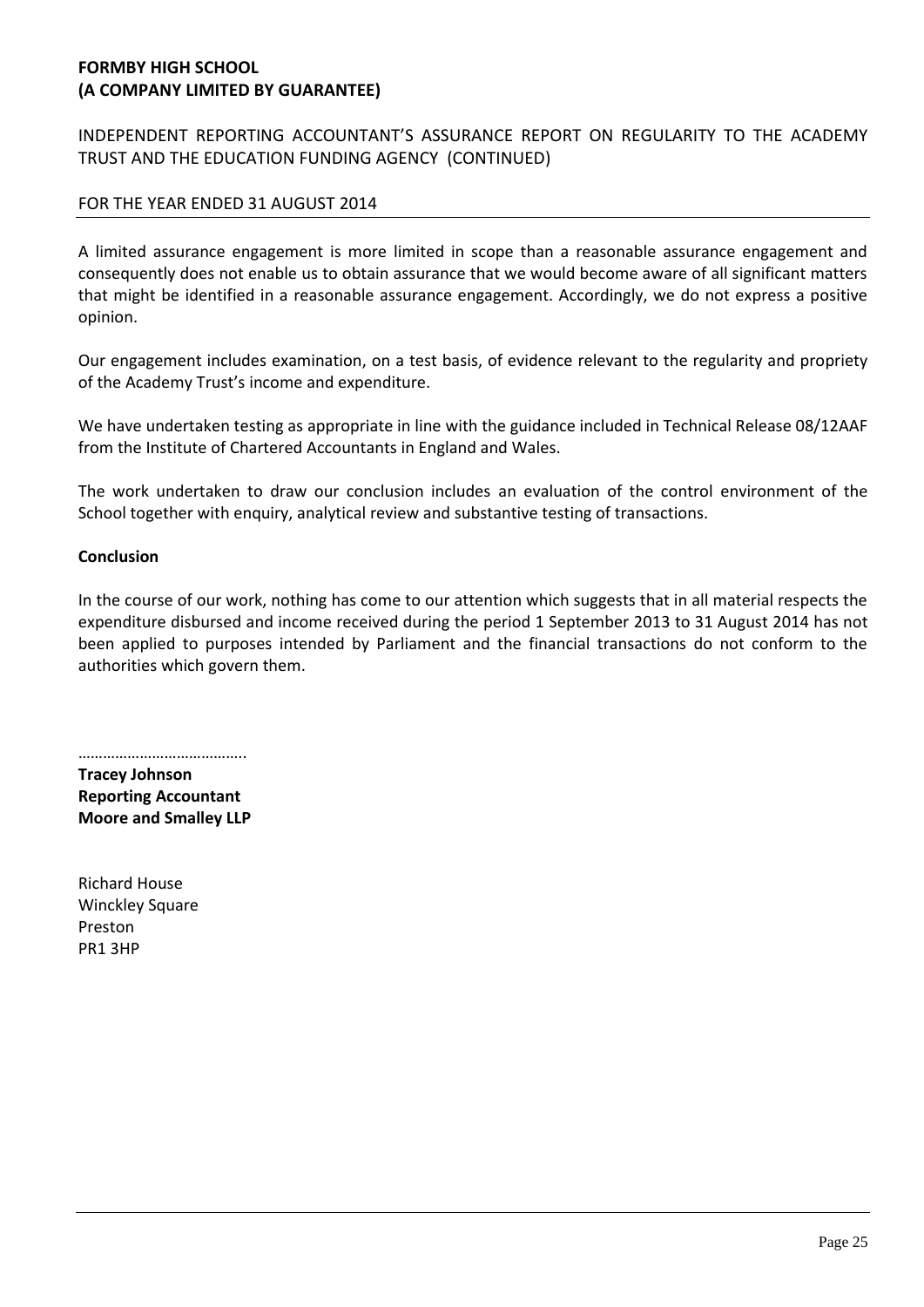# STATEMENT OF FINANCIAL ACTIVITIES (INCORPORATES THE INCOME AND EXPENDITURE ACCOUNT AND STATEMENT OF TOTAL RECOGNISED GAINS AND LOSSES)

### FOR THE YEAR ENDED 31 AUGUST 2014

|                                                                                                                | <b>Note</b> | <b>Unrestricted</b><br>funds<br>£ | <b>Restricted</b><br>general funds<br>£ | <b>Restricted</b><br>fixed asset<br>funds<br>£ | <b>Total</b><br>2014<br>£ | <b>Total</b><br>2013<br>£ |
|----------------------------------------------------------------------------------------------------------------|-------------|-----------------------------------|-----------------------------------------|------------------------------------------------|---------------------------|---------------------------|
| <b>Incoming resources</b><br>Incoming resources from                                                           |             |                                   |                                         |                                                |                           |                           |
| generated funds:                                                                                               |             |                                   |                                         |                                                |                           |                           |
| Voluntary income                                                                                               | 3           | 1,327                             | 5,580                                   | 6,000                                          | 12,907                    | 20,899                    |
| Incoming resources from                                                                                        |             |                                   |                                         |                                                |                           |                           |
| charitable activities:                                                                                         |             |                                   |                                         |                                                |                           |                           |
| Activities for generating                                                                                      |             |                                   |                                         |                                                |                           |                           |
| funds                                                                                                          | 4           | 86,487                            |                                         |                                                | 86,487                    | 48,915                    |
| Investment income                                                                                              | 5           | 3,650                             |                                         |                                                | 3,650                     | 942                       |
| Funding for the Academy's                                                                                      |             |                                   |                                         |                                                |                           |                           |
| educational operations                                                                                         | 6           | 19,181                            | 5,330,745                               | 554,971                                        | 5,904,897                 | 5,275,308                 |
| <b>Total incoming resources</b>                                                                                |             | 110,645                           | 5,336,325                               | 560,971                                        | 6,007,941                 | 5,346,064                 |
| <b>Resources expended</b>                                                                                      |             |                                   |                                         |                                                |                           |                           |
| Charitable activities:                                                                                         |             |                                   |                                         |                                                |                           |                           |
| Academy's educational                                                                                          | 8           | 34,136                            | 5,273,569                               | 219,883                                        | 5,527,588                 | 5,256,634                 |
| operations                                                                                                     |             |                                   |                                         |                                                |                           |                           |
| Other finance costs                                                                                            | 9           |                                   | 44,000                                  |                                                | 44,000                    | 46,000                    |
| Governance costs                                                                                               | 10          |                                   | 12,200                                  |                                                | 12,200                    | 24,721                    |
|                                                                                                                |             |                                   |                                         |                                                |                           |                           |
| <b>Total resources expended</b>                                                                                | 7           | 34,136                            | 5,329,769                               | 219,883                                        | 5,583,788                 | 5,327,355                 |
| Net incoming/(outgoing)                                                                                        |             |                                   |                                         |                                                |                           |                           |
| resources before transfers                                                                                     |             | 76,509                            | 6,556                                   | 341,088                                        | 424,153                   | 18,709                    |
| Gross transfers between                                                                                        |             |                                   |                                         |                                                |                           |                           |
| funds                                                                                                          | 17          | (114, 497)                        | (304, 276)                              | 418,773                                        |                           |                           |
| Net income/(expenditure)<br>for the period<br>Other recognised gains and losses<br>Actuarial gains (losses) on |             | (37, 988)                         | (297, 720)                              | 759,861                                        | 424,153                   | 18,709                    |
| defined                                                                                                        |             |                                   |                                         |                                                |                           |                           |
| benefit pension schemes                                                                                        | 27          |                                   | (274,000)                               |                                                | (274,000)                 | 31,000                    |
| Net movement in funds                                                                                          |             | (37, 988)                         | (571, 720)                              | 759,861                                        | 150,153                   | 49,709                    |
| Funds brought forward at 1<br>September 2013                                                                   |             | 396,220                           | (832, 436)                              | 9,292,230                                      | 8,856,014                 | 8,806,305                 |
| Funds carried forward at 31<br>August 2014                                                                     | 17          | 358,232                           | (1,404,156)                             | 10,052,091                                     | 9,006,167                 | 8,856,014                 |

All of the Academy's activities derive from continuing operations during the above two financial periods.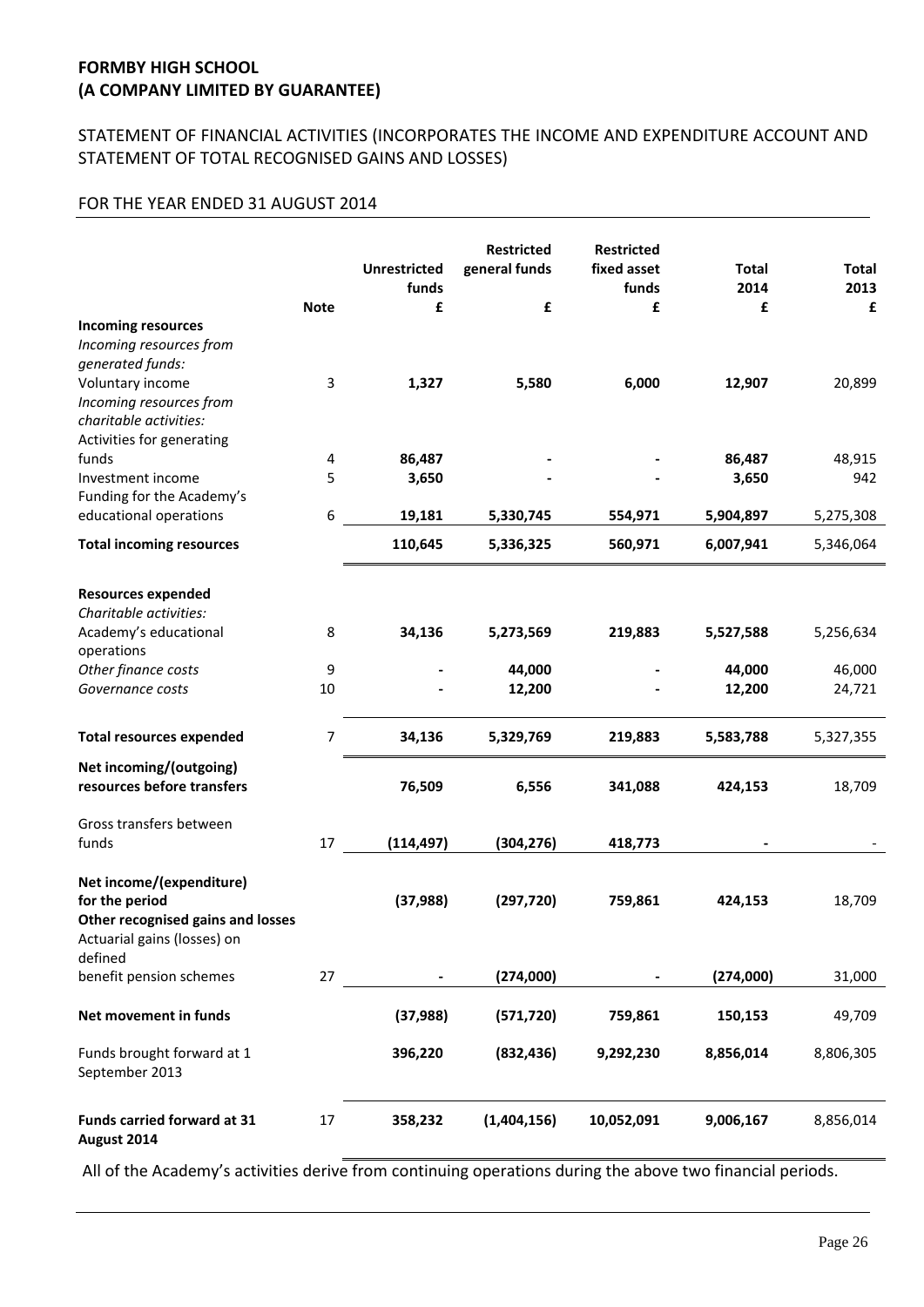### BALANCE SHEET

### AS AT 31 AUGUST 2014

|                                           |             |            | 2014        |            | 2013          |
|-------------------------------------------|-------------|------------|-------------|------------|---------------|
|                                           | <b>Note</b> | £          | £           | £          | £             |
| <b>Fixed assets</b>                       |             |            |             |            |               |
| Tangible assets                           | 14          |            | 10,052,091  |            | 9,292,230     |
| <b>Current assets</b>                     |             |            |             |            |               |
| <b>Debtors</b>                            | 15          | 188,822    |             | 54,637     |               |
| Cash at bank and in hand                  |             | 534,230    |             | 1,065,666  |               |
|                                           |             |            |             |            |               |
|                                           |             | 723,052    |             | 1,120,303  |               |
| Creditors: Amounts falling due within one |             |            |             |            |               |
| year                                      | 16          | (311, 976) |             | (418, 519) |               |
| <b>Net current assets</b>                 |             |            | 411,076     |            | 701,784       |
|                                           |             |            |             |            |               |
| Total assets less current liabilities     |             |            | 10,463,167  |            | 9,994,014     |
| Net assets excluding pension liability    |             |            |             |            |               |
| Pension scheme liability                  | 27          |            | (1,457,000) |            | (1, 138, 000) |
|                                           |             |            |             |            |               |
| Net assets including pension liability    |             |            | 9,006,167   |            | 8,856,014     |
| Funds of the academy:                     |             |            |             |            |               |
| <b>Restricted funds</b>                   |             |            |             |            |               |
| Fixed asset funds                         | 17          |            | 10,052,091  |            | 9,292,230     |
| General funds                             | 17          |            | 52,844      |            | 305,564       |
| Pension reserve                           | 17          |            | (1,457,000) |            | (1, 138, 000) |
| <b>Total restricted funds</b>             |             |            | 8,647,935   |            | 8,459,794     |
| <b>Unrestricted funds</b>                 | 17          |            | 358,232     |            | 396,220       |
| <b>Total funds</b>                        |             |            | 9,006,167   |            | 8,856,014     |
|                                           |             |            |             |            |               |

The financial statements on pages 26 to 53 were approved by the Governing Body and authorised for issue on 18 November 2014 and are signed on its behalf by:

………………………….

**P Bell Chair**

Company Registration Number: 07724342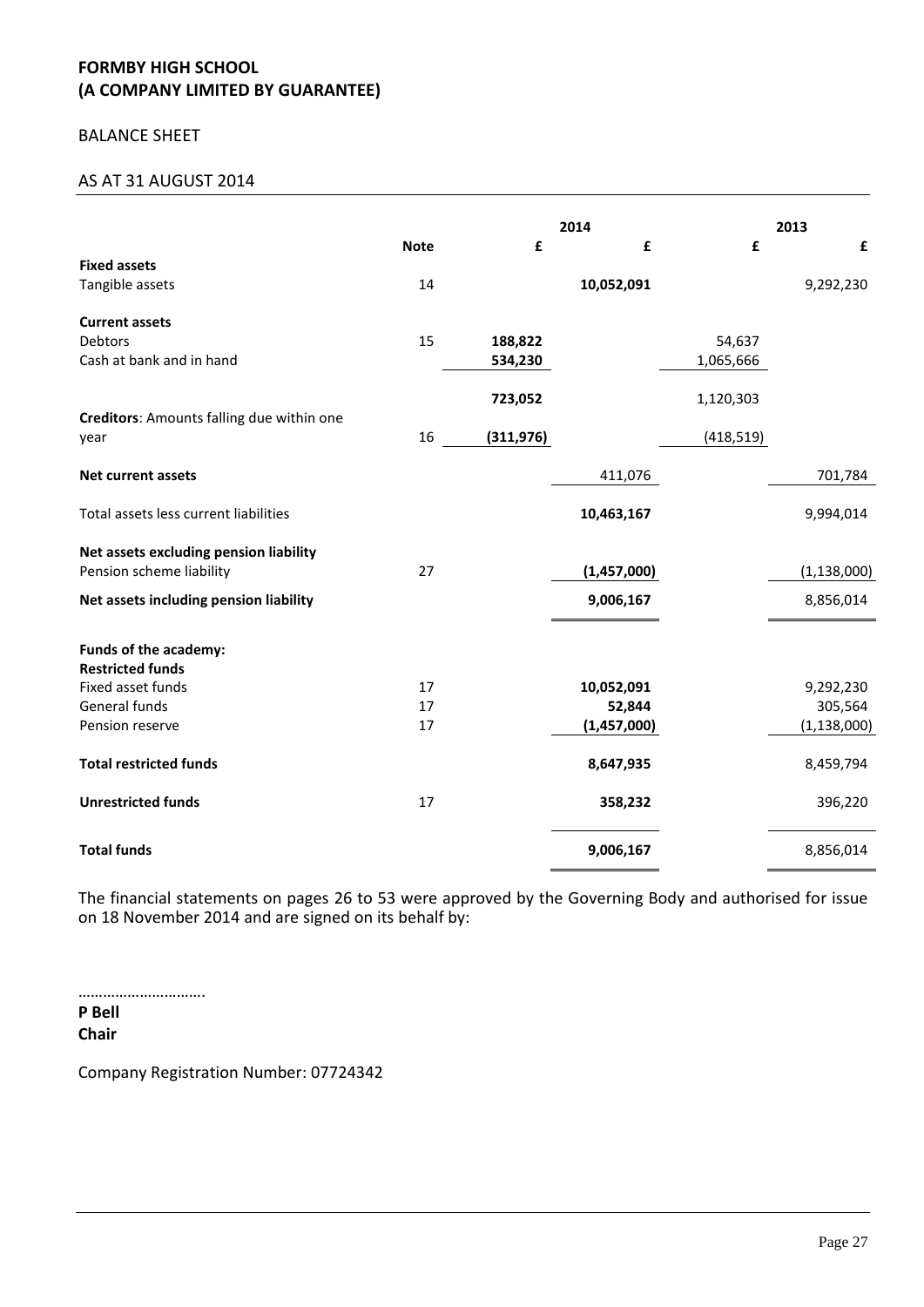### CASH FLOW STATEMENT

# FOR THE YEAR ENDED 31 AUGUST 2014

|                                                     | <b>Notes</b> | 2014<br>£  | 2013<br>£ |
|-----------------------------------------------------|--------------|------------|-----------|
| Net cash inflow/(outflow) from operating activities | 21           | (156, 435) | 462,115   |
| Returns on investments and servicing of finance     | 22           | 3,650      | 942       |
| Net capital income/(expenditure)                    | 23           | (378, 651) | 186,970   |
|                                                     |              |            |           |
| Increase in cash in the period                      | 24           | (531, 436) | 650,027   |
| Net funds at 31 August 2013                         |              | 1,065,666  | 415,639   |
| Net funds at 31 August 2014                         |              | 534,230    | 1,065,666 |

All of the cash flows are derived from continuing operations in the above two financial periods.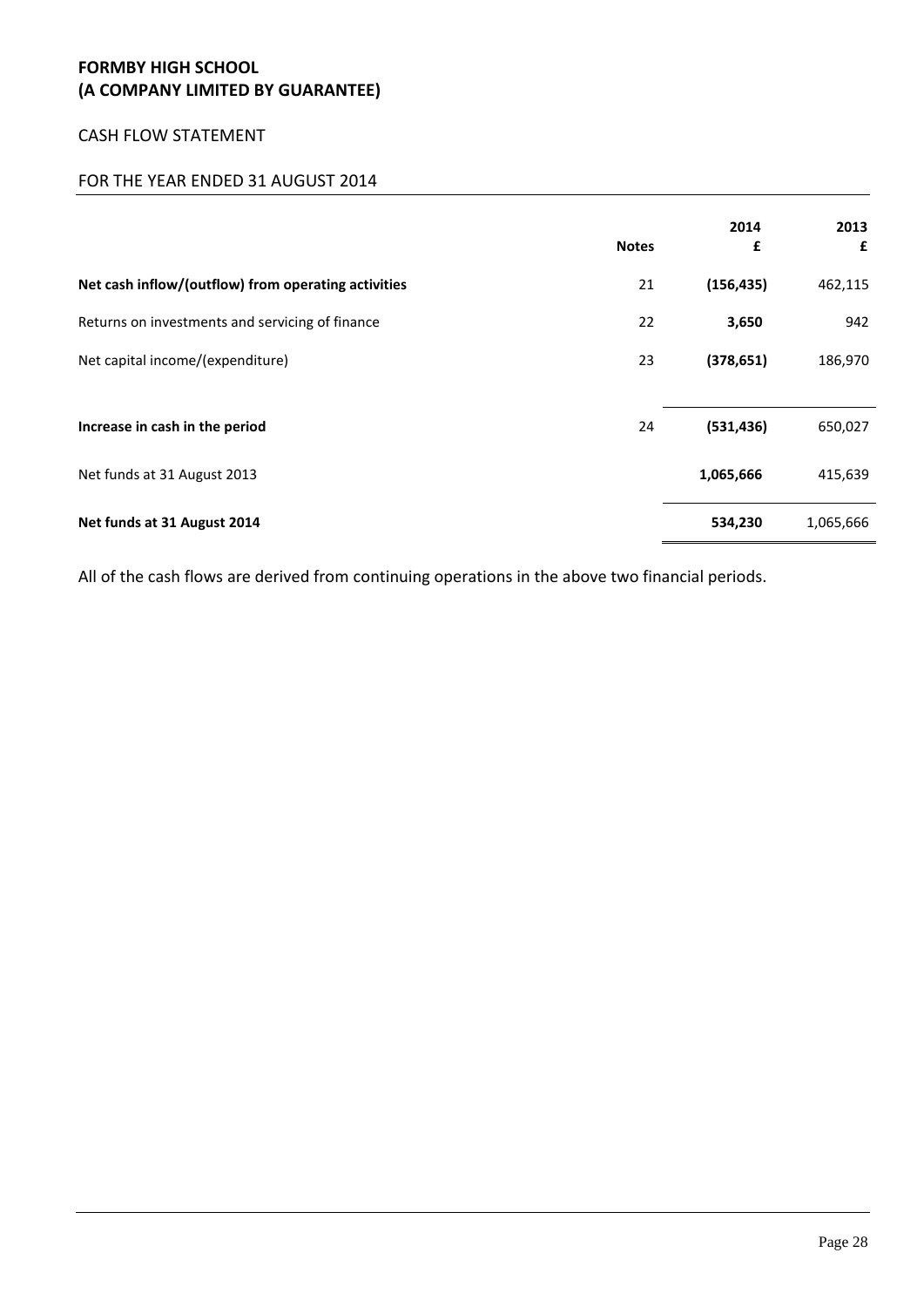### NOTES TO THE FINANCIAL STATEMENTS

### FOR THE YEAR ENDED 31 AUGUST 2014

### 1 **Statement of Accounting policies**

#### **Basis of preparation**

The financial statements have been prepared under the historical cost convention in accordance with applicable United Kingdom Accounting Standards, the Charity Commission 'Statement of Recommended Practice: Accounting and Reporting by Charities' ('SORP 2005'), the Academies Accounts Direction 2013 to 2014 issued by the Education Funding Agency and the Companies Act 2006. A summary of the principal accounting policies, which have been applied consistently, except where noted, is set out below.

#### **Going concern**

The Governors assess whether the use of going concern is appropriate i.e. whether there are any material uncertainties related to events or conditions that may cast significant doubt on the ability of the company to continue as a going concern. The Governors make this assessment in respect of a period of one year from the date of approval of the financial statements.

#### **Incoming resources**

All incoming resources are recognised when the School has entitlement to the funds, certainty of receipt and the amount can be measured with sufficient reliability.

#### *Grants receivable*

Grants are included in the Statement of Financial Activities on a receivable basis. The balance of income received for specific purposes but not expended during the period is shown in the relevant funds on the balance sheet. Where income is received in advance of entitlement of receipt its recognition is deferred and included in creditors as deferred income. Where entitlement occurs before income is received, the income is accrued.

General Annual Grant is recognised in full in the year for which it is receivable and any unspent amount is reflected as a balance in the restricted general fund.

Capital grants are recognised when receivable and are not deferred over the life of the asset on which they are expended. Unspent amounts of capital grant are reflected in the balance in the restricted fixed asset fund.

#### *Sponsorship income*

Sponsorship income provided to the School which amounts to a donation is recognised in the Statement of Financial Activities in the period in which it is receivable, where there is certainty of receipt and it is measurable.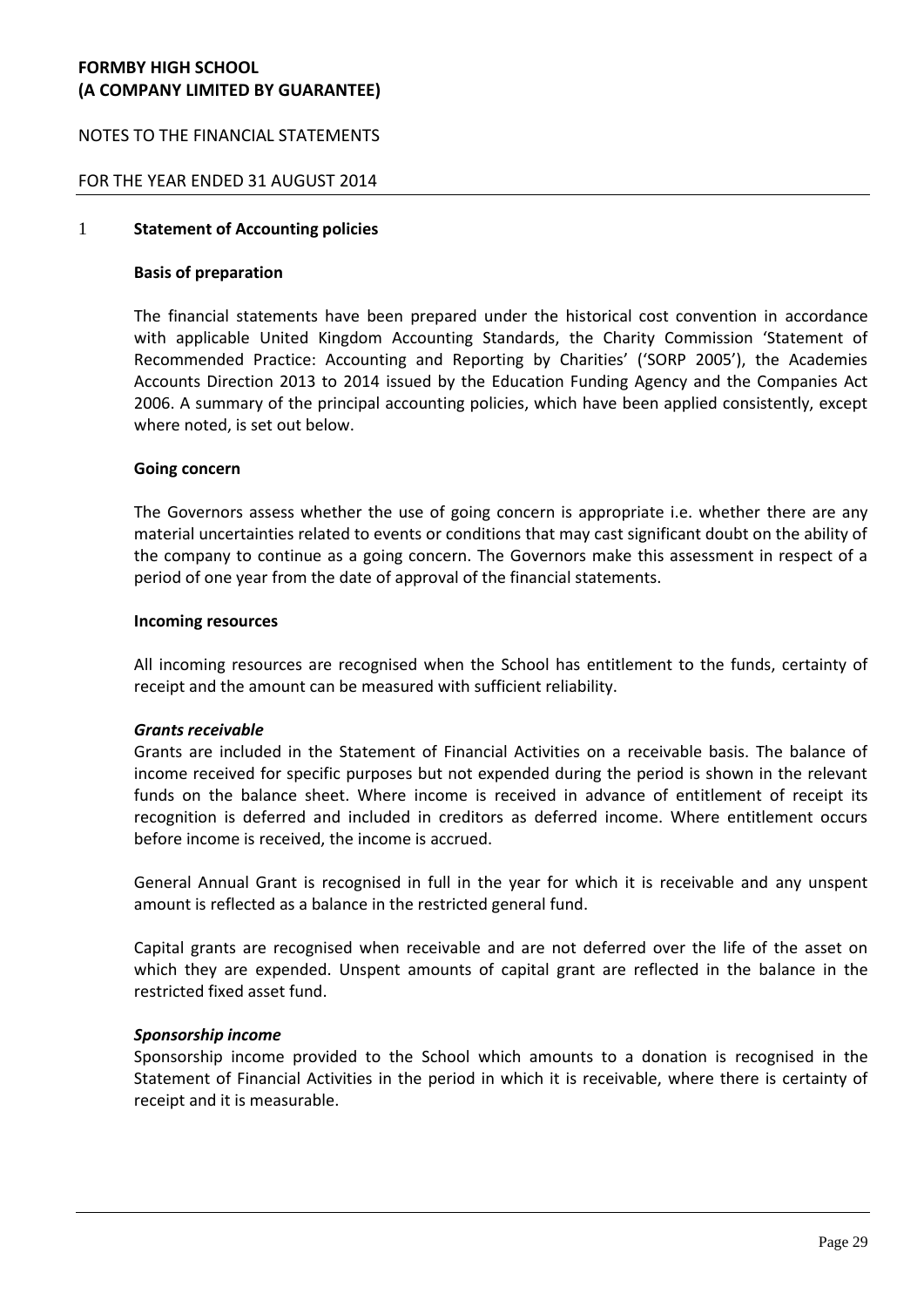# **FORMBY HIGH SCHOOL (A COMPANY LIMITED BY GUARANTEE)** NOTES TO THE FINANCIAL STATEMENTS (CONTINUED)

### FOR THE YEAR ENDED 31 AUGUST 2014

#### 1 **Statement of Accounting policies (continued)**

#### *Donations*

Donations are recognised on a receivable basis where there is certainty of receipt and the amount can be reliably measured.

#### *Other income*

Other income, including the hire of facilities, is recognised in the period it is receivable and to the extent the goods have been provided or on completion of the service.

#### *Donated services and gifts in kind*

The value of donated services and gifts in kind provided to the School are recognised at their open market value in the period in which they are receivable as incoming resources, where the benefit to the School can be reliably measured. An equivalent amount is included as expenditure under the relevant heading in the Statement of Financial Activities, except where the gift in kind was a fixed asset in which case the amount is included in the appropriate fixed asset category and depreciated over the useful economic life in accordance with School's policies.

#### **Resources expended**

Expenditure is recognised in the period in which a liability is incurred and has been classified under headings that aggregate all costs related to that category. Where costs cannot be directly attributed to particular headings they have been allocated on a basis consistent with the use of resources, with central staff costs allocated on the basis of time spent, and depreciation charges allocated on the portion of the asset's use. Other support costs are allocated based on the spread of staff costs.

#### *Costs of generating funds*

These are costs incurred in attracting voluntary income, and those incurred in trading activities that raise funds.

#### *Charitable activities*

These are costs incurred on the School's educational operations.

#### *Governance costs*

These include the costs attributable to the School's compliance with constitutional and statutory requirements, including audit, strategic management and Governors' meetings and reimbursed expenses.

All resources expended are inclusive of any irrecoverable VAT.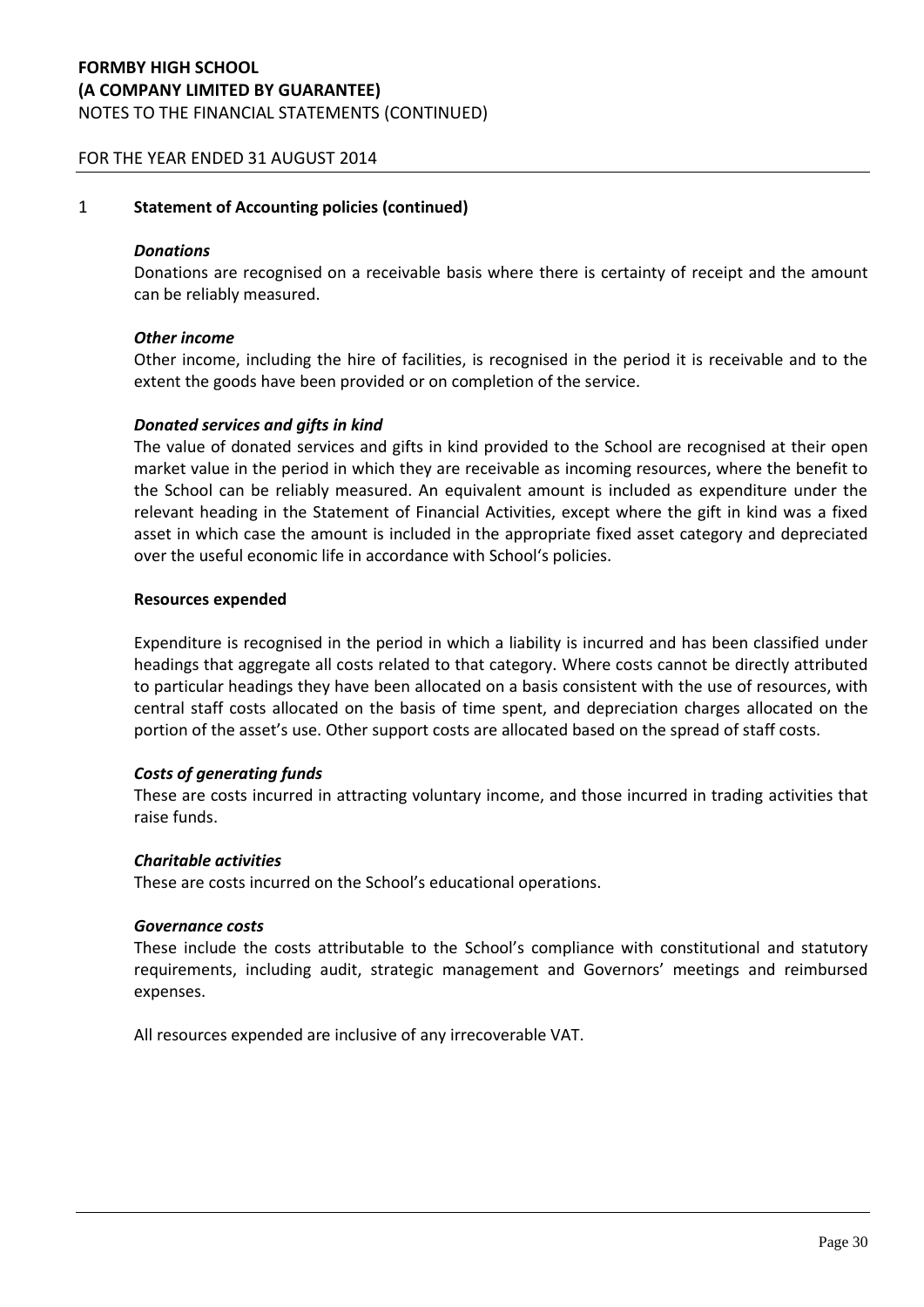### NOTES TO THE FINANCIAL STATEMENTS (CONTINUED)

### FOR THE YEAR ENDED 31 AUGUST 2014

#### 1 **Statement of Accounting policies (continued)**

#### **Conversion to an Academy**

The conversion from a state maintained School to an academy trust involved the transfer of identifiable assets and liabilities and the operation of the School for £nil consideration and has been accounted for under the acquisition accounting method.

The assets and liabilities transferred on conversion from Formby High School to an academy trust have been valued at their fair value being a reasonable estimate of the current market value that the Governors would expect to pay in an open market for an equivalent item. Their fair value is in accordance with the accounting policies set out for the School. The amounts have been recognised under the appropriate balance sheet categories, with a corresponding amount recognised in voluntary income as net income in the Statement of Financial Activities and analysed under unrestricted funds, restricted general funds and restricted fixed asset funds.

On conversion the School acquired the land and buildings from which it operates under a 125 year lease. No value was paid for the land and buildings, which have been incorporated into the accounts as a donated asset, based on a depreciated replacement cost valuation carried out as at 31 August 2013 on behalf of the Department for Education by DTZ. This valuation has been adjusted to take account of depreciation in the period since conversion, to arrive at an estimate for the value of land and buildings acquired on conversion.

In addition, the School inherited the fixtures and fittings and other tangible fixed assets in use by the School at the date of conversion. Where a fair value at the date of conversion was readily available, this value has been used as the value inherited. However, most assets had been held for a significant period of time and were fully depreciated. An estimate of the current fair value was not readily available and the cost of obtaining a valuation was considered to be disproportionate to the value of including such a valuation in the accounts. No value has therefore been included in the accounts for these assets. The insurance value of fixtures and fittings and other assets inherited on conversion was £2,025,000.

#### **Tangible fixed assets**

Assets costing £1,000 or more are capitalised as tangible fixed assets and are carried at cost, net of depreciation and any provision for impairment.

Where tangible fixed assets have been acquired with the aid of specific grants, either from the government or from the private sector, they are included in the Balance Sheet at cost and depreciated over their expected useful economic life.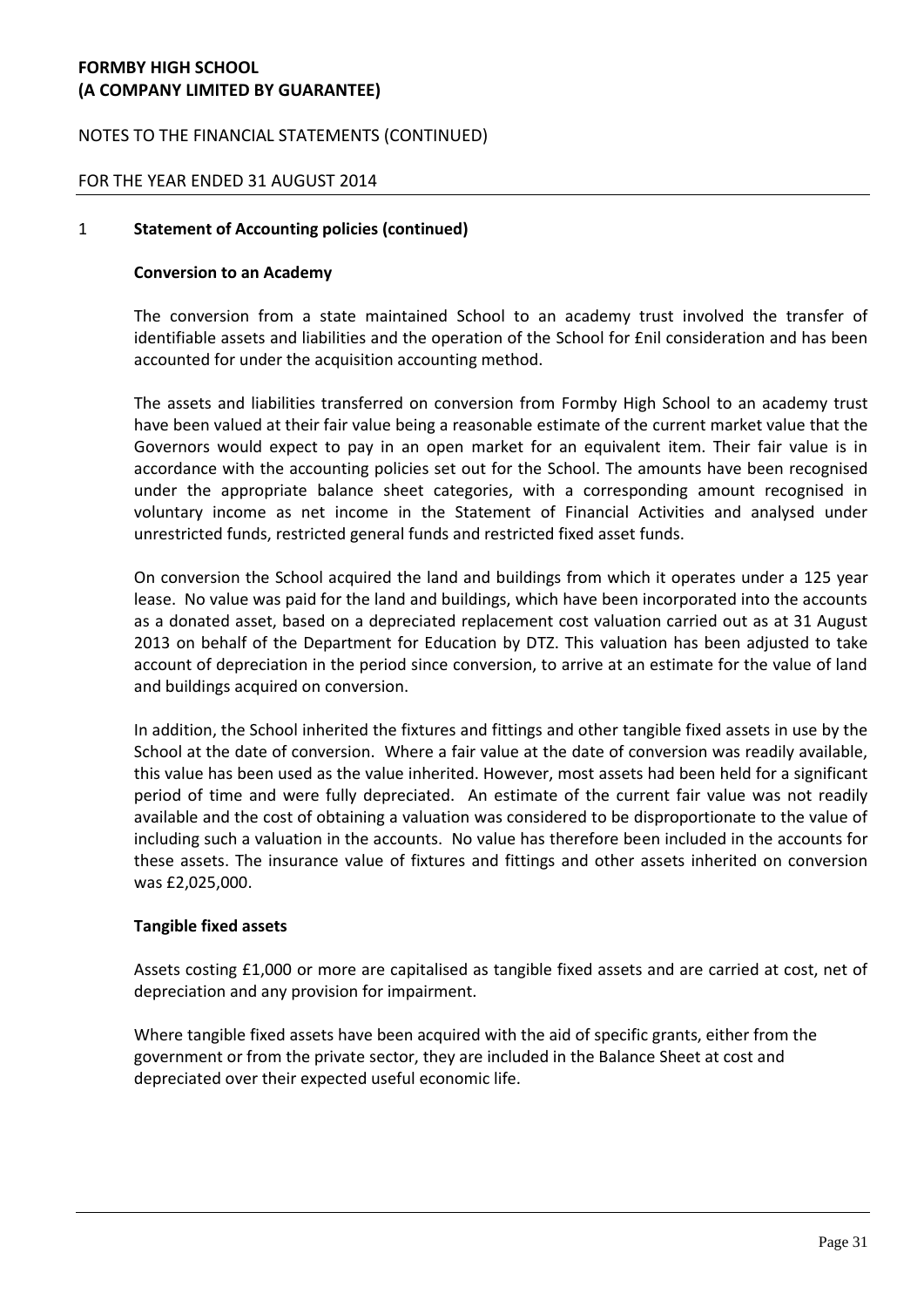## NOTES TO THE FINANCIAL STATEMENTS (CONTINUED)

### FOR THE YEAR ENDED 31 AUGUST 2014

#### 1 **Statement of Accounting policies (continued)**

### **Tangible fixed assets (continued)**

The related grants are credited to a restricted fixed asset fund in the Statement of Financial Activities and carried forward in the Balance Sheet. Depreciation on such assets is charged to the restricted fixed asset fund in the Statement of Financial Activities so as to reduce the fund over the useful economic life of the related asset on a basis consistent with the School's depreciation policy. Where tangible fixed assets have been acquired with unrestricted funds, depreciation on such assets is charged to the unrestricted fund.

Depreciation is provided on all tangible fixed assets other than freehold land, at rates calculated to write off the cost of each asset on a straight-line over its expected useful lives, as follows:

| Long leasehold buildings         | 2%           |
|----------------------------------|--------------|
| <b>Building improvements</b>     | $2\% - 10\%$ |
| Fixtures, fittings and equipment | $5\% - 20\%$ |
| ICT equipment                    | 33.3%        |
| Motor Vehicles                   | 20%          |

Assets in the course of construction are included at cost. Depreciation on these assets is not charged until they are brought into use.

A review for impairment of a fixed asset is carried out if events or changes in circumstances indicate that the carrying value of any fixed asset may not be recoverable. Shortfalls between the carrying value of fixed assets and their recoverable amounts are recognised as impairments. Impairment losses are recognised in the Statement of Financial Activities.

#### **Leased assets**

Rentals under operating leases are charged on a straight line basis over the lease term.

#### **Taxation**

The School is considered to pass the tests set out in Paragraph 1 Schedule 6 of the Finance Act 2010 and therefore it meets the definition of a charitable company for UK corporation tax purposes. Accordingly, the School is potentially exempt from taxation in respect of income or capital gains received within categories covered by Chapter 3 Part 11 of the Corporation Tax Act 2010 or Section 256 of the Taxation of Chargeable Gains Act 1992, to the extent that such income or gains are applied exclusively to charitable purposes.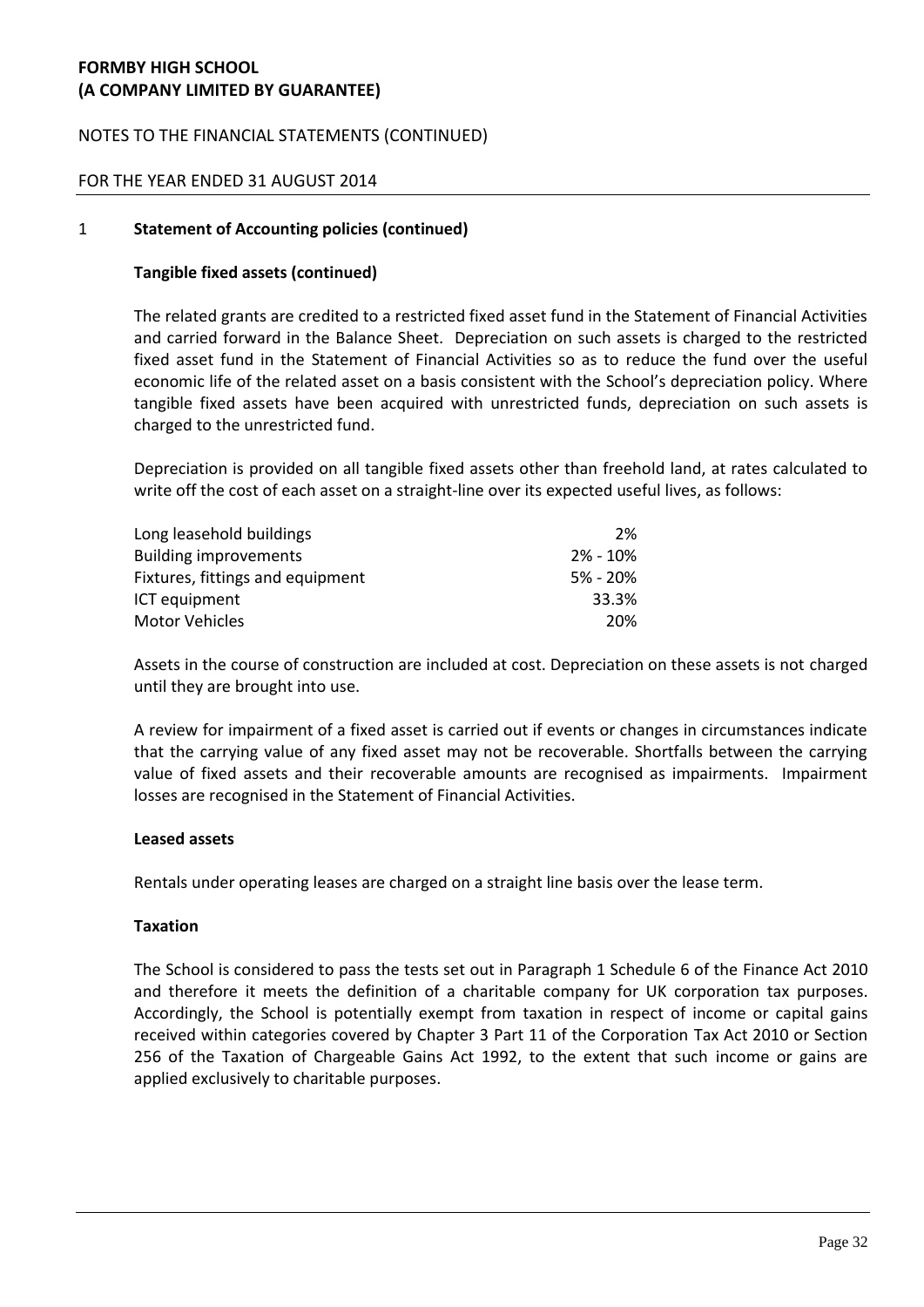### NOTES TO THE FINANCIAL STATEMENTS (CONTINUED)

### FOR THE YEAR ENDED 31 AUGUST 2014

### 1 **Statement of Accounting policies (continued)**

#### **Pension benefits**

Retirement benefits to employees of the School are provided by the Teachers' Pension Scheme ('TPS') and the Local Government Pension Scheme ('LGPS'). These are defined benefit schemes and the assets are held separately from those of the School.

The TPS is an unfunded scheme and contributions are calculated so as to spread the cost of pensions over employees' working lives with the School in such a way that the pension cost is a substantially level percentage of current and future pensionable payroll. The contributions are determined by the Government Actuary on the basis of quinquennial valuations using a prospective benefit method. As stated in Note 27, the TPS is a multi employer scheme and the School is unable to identify its share of the underlying assets and liabilities of the scheme on a consistent and reasonable basis. The TPS is therefore treated as a defined contribution scheme and the contributions recognised as they are paid each period.

The LGPS is a funded scheme and the assets are held separately from those of the School in separate trustee administered funds. Pension scheme assets are measured at fair value and liabilities are measured on an actuarial basis using the projected unit method and discounted at a rate equivalent to the current rate of return on a high quality corporate bond of equivalent term and currency to the liabilities. The actuarial valuations are obtained at least triennially and are updated at each balance sheet date. The amounts charged to operating surplus are the current service costs and gains and losses on settlements and curtailments. They are included as part of staff costs. Past service costs are recognised immediately in the Statement of Financial Activities if the benefits have vested. If the benefits have not vested immediately, the costs are recognised over the period until vesting occurs. The expected return on assets and the interest cost are shown as a net finance amount of other finance costs or credits adjacent to interest. Actuarial gains and losses are recognised immediately in other gains and losses.

#### **Fund accounting**

Unrestricted income funds represent those resources which may be used towards meeting any of the charitable objects of the School at the discretion of the Governors.

Restricted fixed asset funds are resources which are to be applied to specific capital purposes imposed by funders where the asset acquired or created is held for a specific purpose.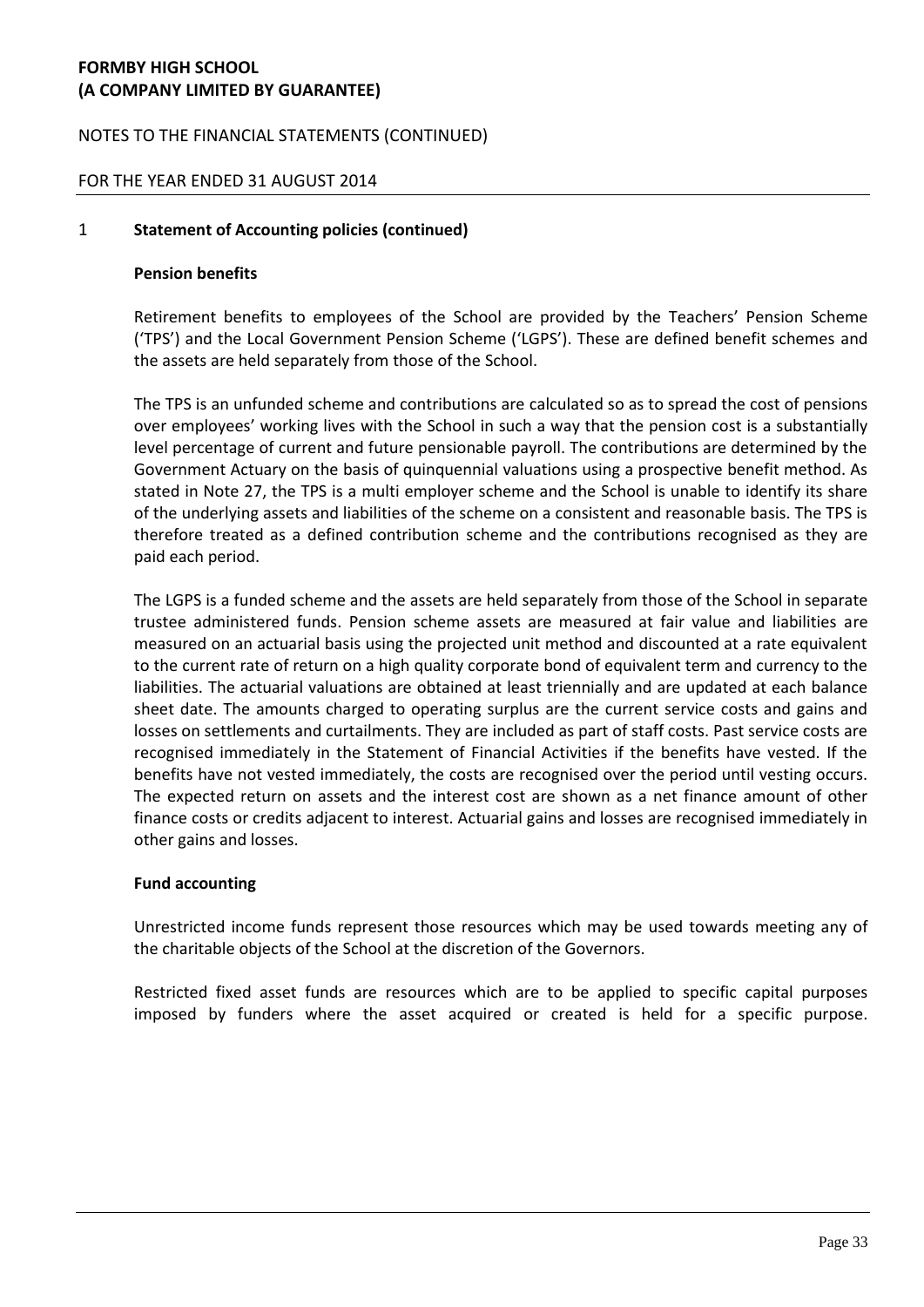### NOTES TO THE FINANCIAL STATEMENTS (CONTINUED)

### FOR THE YEAR ENDED 31 AUGUST 2014

#### 1 **Statement of Accounting policies (continued)**

#### **Fund accounting**

Restricted general funds comprise all other restricted funds received with restrictions imposed by the funder/donor and include grants from the Education Funding Agency/Department for Education.

#### 2 **General Account Grant (GAG)**

Under the funding agreement with the Secretary of State, the academy trust was not subject to limits at 31 August 2014 on the amount of GAG that could be carried forward from one year to the next.

#### 3 **Voluntary income**

|                 | <b>Unrestricted</b><br>funds | <b>Restricted</b><br>general funds | <b>Restricted</b><br>fixed asset<br>funds | Total<br>2014 | <b>Total</b><br>2013 |
|-----------------|------------------------------|------------------------------------|-------------------------------------------|---------------|----------------------|
|                 |                              |                                    | £                                         | £             | £                    |
| Other donations | 1,327                        | 5,580                              | 6,000                                     | 12.907        | 20,899               |
|                 | 1,327                        | 5,580                              | 6,000                                     | 12,907        | 20,899               |

#### 4 **Activities for generating funds**

|                    | <b>Unrestricted</b><br>funds | <b>Restricted</b><br>general funds | <b>Restricted</b><br>fixed asset<br>funds | Total<br>2014 | <b>Total</b><br>2013 |
|--------------------|------------------------------|------------------------------------|-------------------------------------------|---------------|----------------------|
|                    | £                            |                                    | £                                         | £             | £                    |
| Hire of facilities | 16,735                       | $\blacksquare$                     | $\blacksquare$                            | 16,735        | 18,728               |
| Sundry income      | 69,752                       | $\overline{\phantom{a}}$           | $\blacksquare$                            | 69,752        | 30,187               |
|                    | 86,487                       | $\blacksquare$                     | $\blacksquare$                            | 86,487        | 48,915               |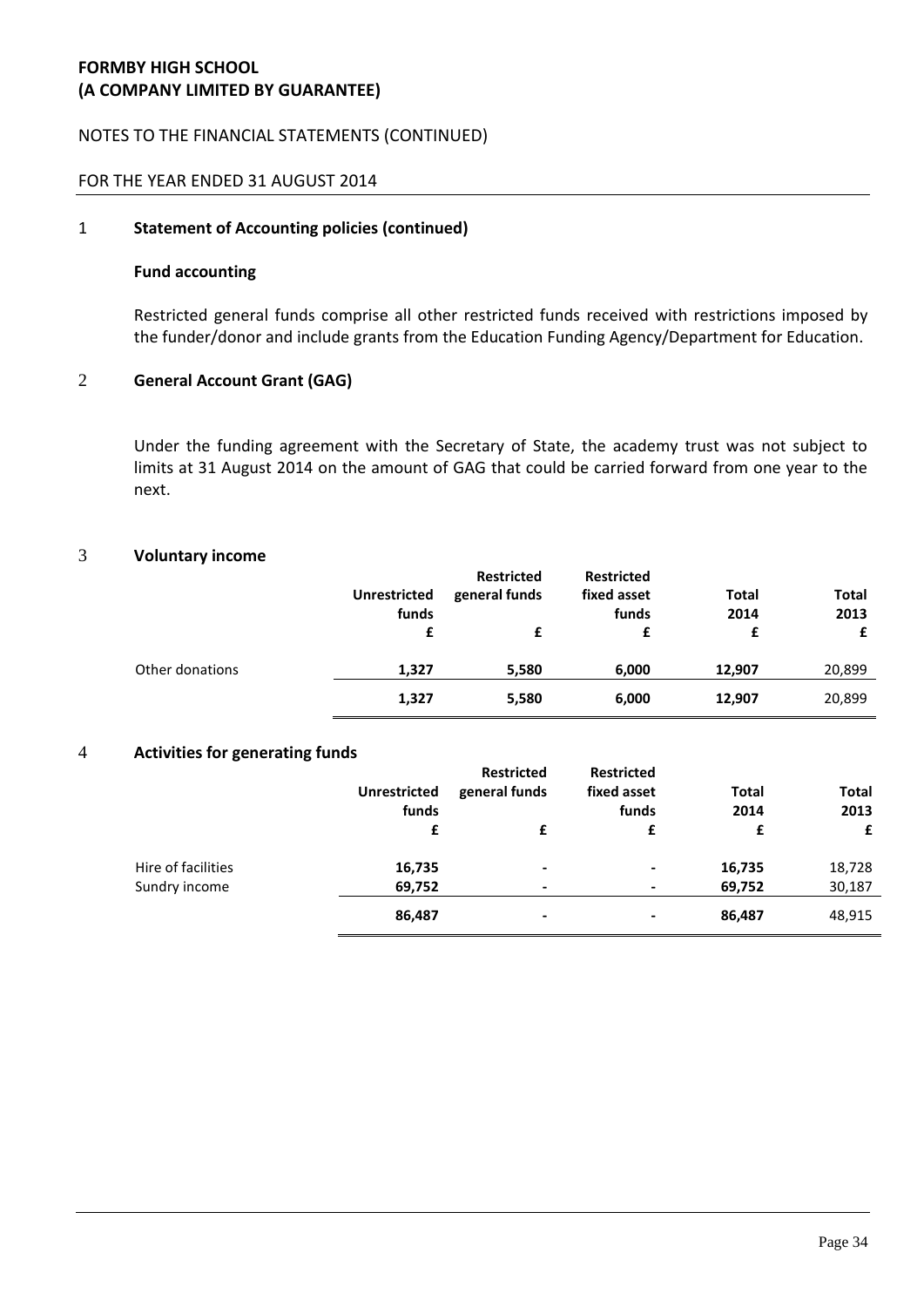# NOTES TO THE FINANCIAL STATEMENTS (CONTINUED)

# FOR THE YEAR ENDED 31 AUGUST 2014

#### 5 **Investment income**

|                          | <b>Unrestricted</b><br>funds | <b>Restricted</b><br>general funds | <b>Restricted</b><br>fixed asset<br>funds | Total<br>2014 | <b>Total</b><br>2013<br>£ |
|--------------------------|------------------------------|------------------------------------|-------------------------------------------|---------------|---------------------------|
| Bank interest receivable | 3,650                        | ٠                                  | ۰                                         | 3,650         | 942                       |

# 6 **Funding for Academy's educational operations**

|                                                |                              | <b>Restricted</b> | <b>Restricted</b>    |                      |               |
|------------------------------------------------|------------------------------|-------------------|----------------------|----------------------|---------------|
|                                                | <b>Unrestricted</b><br>funds | general funds     | fixed asset<br>funds | <b>Total</b><br>2014 | Total<br>2013 |
|                                                | £                            | £                 | £                    | £                    | £             |
| DfE/EFA grants                                 |                              |                   |                      |                      |               |
| <b>General Annual Grant</b>                    |                              |                   |                      |                      |               |
| (GAG) (note 2)                                 |                              | 4,973,405         |                      | 4,973,405            | 4,829,755     |
| Capital grants - DfE                           |                              | 46,122            | 554,971              | 601,093              | 20,673        |
| Insurance grant                                |                              |                   |                      |                      | 46,821        |
| Pupil premium                                  |                              | 130,130           |                      | 130,130              | 80,538        |
| <b>Bursary grant</b>                           |                              | 18,425            |                      | 18,425               | 4,345         |
| Other small grants                             |                              | 12,825            |                      | 12,825               | 37,500        |
|                                                |                              | 5,180,907         | 554,971              | 5,735,878            | 5,019,632     |
| Other government grants<br>Special educational |                              |                   |                      |                      |               |
| needs                                          |                              | 35,171            |                      | 35,171               | 73,181        |
| Other government grants                        |                              | 2,825             |                      | 2,825                | 6,084         |
|                                                |                              | 37,996            |                      | 37,996               | 79,265        |
| <b>Other educational income</b>                |                              |                   |                      |                      |               |
| School trips                                   |                              | 93,020            |                      | 93,020               | 134,327       |
| Peripatetic music<br>Other School fund         |                              | 9,683             |                      | 9,683                | 16,039        |
| income                                         | 19,181                       | 9,139             |                      | 28,320               | 26,045        |
|                                                | 19,181                       | 111,842           |                      | 131,023              | 176,411       |
|                                                | 19,181                       | 5,330,745         | 554,971              | 5,904,897            | 5,275,308     |
|                                                |                              |                   |                      |                      |               |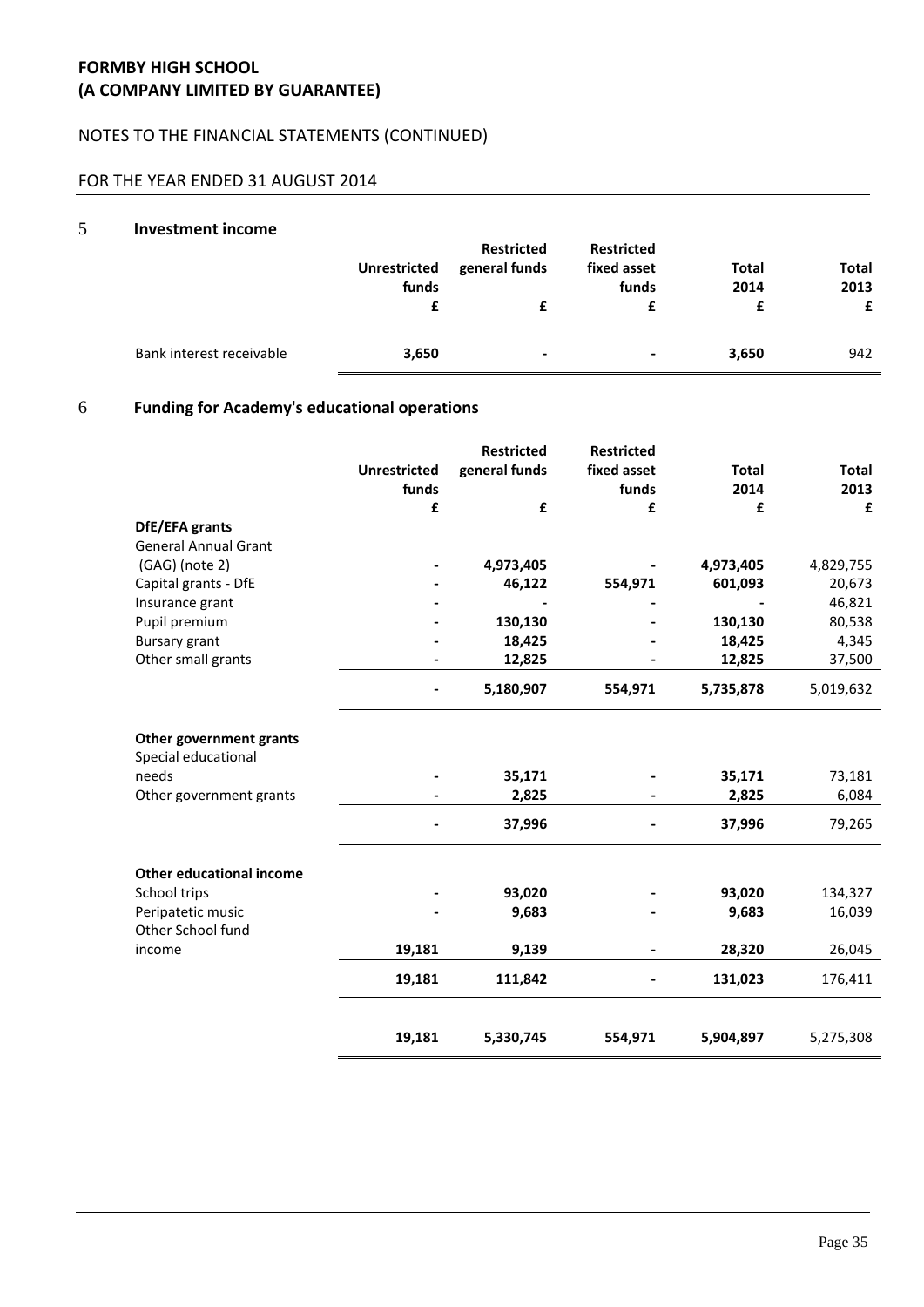### NOTES TO THE FINANCIAL STATEMENTS (CONTINUED)

# FOR THE YEAR ENDED 31 AUGUST 2014

#### 7 **Resources expended**

|                                                                      |                    |                 |                    | Total     | <b>Total</b> |
|----------------------------------------------------------------------|--------------------|-----------------|--------------------|-----------|--------------|
|                                                                      | <b>Staff costs</b> | <b>Premises</b> | <b>Other costs</b> | 2014      | 2013         |
|                                                                      | £                  | £               | £                  | £         | £            |
| Cost of generating funds<br>Academy's educational                    |                    |                 |                    |           |              |
| operations<br>Other finance costs $-$                                | 4,045,504          | 679,100         | 802,984            | 5,527,588 | 5,256,634    |
| <b>FRS17</b> interest                                                |                    |                 | 44,000             | 44,000    | 46,000       |
| Governance costs                                                     |                    |                 | 12,200             | 12,200    | 24,721       |
|                                                                      | 4,045,504          | 679,100         | 859,184            | 5,583,788 | 5,327,355    |
| (Incoming)/outgoing resources for the period include:                |                    |                 |                    | 2014      | 2013         |
|                                                                      |                    |                 |                    | £         | £            |
| Fees payable to auditor:                                             |                    |                 |                    |           |              |
| Audit of the financial statements                                    |                    |                 |                    | 7,675     | 7,500        |
| Accountancy, taxation and other services<br>$\overline{\phantom{a}}$ |                    |                 |                    | 4,525     | 14,785       |
| Operating leases: Other                                              |                    |                 |                    | 29,901    | 635          |
| Depreciation                                                         |                    |                 |                    | 219,883   | 208,183      |

# 8 **Charitable activities – Academy's educational operations**

|                             |                     | <b>Restricted</b> | <b>Restricted fixed</b> |              |              |
|-----------------------------|---------------------|-------------------|-------------------------|--------------|--------------|
|                             | <b>Unrestricted</b> | general funds     | asset funds             | <b>Total</b> | <b>Total</b> |
|                             | funds               |                   |                         | 2014         | 2013         |
| <b>Direct</b>               | £                   | £                 | £                       | £            | £            |
| Teaching and educational    |                     |                   |                         |              |              |
| support staff               |                     | 3,526,390         |                         | 3,526,390    | 3,271,562    |
| Educational supplies and    |                     |                   |                         |              |              |
| services                    |                     | 364,180           |                         | 364,180      | 366,310      |
| ICT costs expensed          |                     | 74,862            |                         | 74,862       | 83,212       |
| Depreciation - ICT          |                     |                   | 28,485                  | 28,485       | 22,406       |
| <b>Support</b>              |                     |                   |                         |              |              |
| Administrative and other    |                     |                   |                         |              |              |
| staff                       | 14,324              | 439,690           |                         | 454,014      | 438,316      |
| Other staff related costs   |                     | 65,100            |                         | 65,100       | 46,430       |
| Maintenance of premises     |                     | 147,040           |                         | 147,040      | 137,510      |
| Other occupancy costs       |                     | 340,662           |                         | 340,662      | 344,378      |
| Other supplies and services | 210                 | 168,802           |                         | 169,012      | 142,827      |
| School trips                |                     | 95,342            |                         | 95,342       | 154,962      |
| Other School fund           |                     |                   |                         |              |              |
| expenditure                 | 19,602              | 12,638            |                         | 32,240       | 40,592       |
| Other equipment costs       |                     |                   |                         |              |              |
| expensed                    |                     | 38,863            |                         | 38,863       | 22,352       |
| Depreciation - Other        |                     |                   | 191,398                 | 191,398      | 185,777      |
|                             | 34,136              | 5,273,569         | 219,883                 | 5,527,558    | 5,256,634    |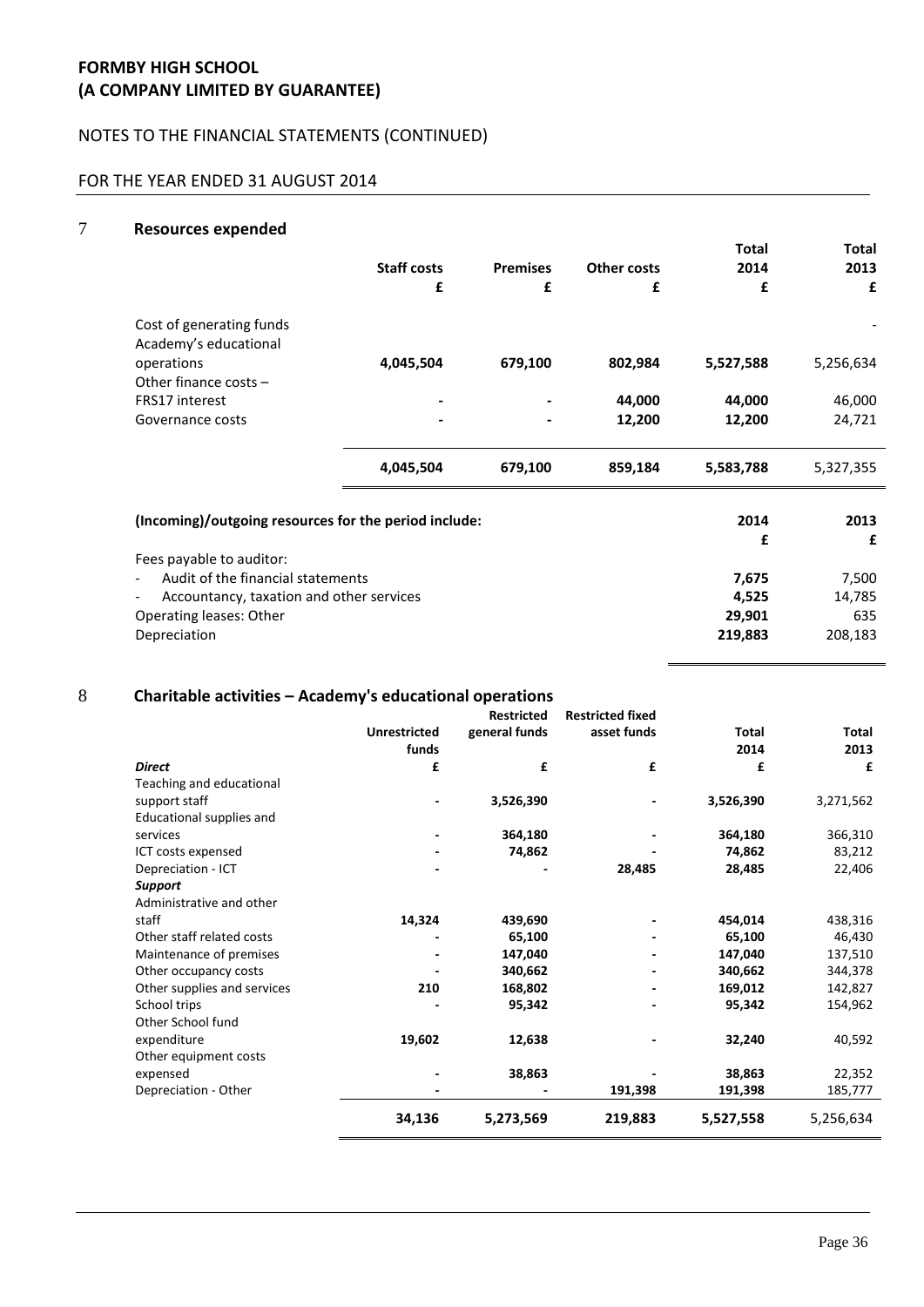### NOTES TO THE FINANCIAL STATEMENTS (CONTINUED)

# FOR THE YEAR ENDED 31 AUGUST 2014

#### 9 **Other finance costs**

|                                                                                     | <b>Unrestricted</b><br>funds | <b>Restricted</b><br>general funds | <b>Restricted</b><br>fixed asset<br>funds | Total<br>2014 | <b>Total</b><br>2013 |
|-------------------------------------------------------------------------------------|------------------------------|------------------------------------|-------------------------------------------|---------------|----------------------|
|                                                                                     | £                            | £                                  | £                                         | £             | £                    |
| Expected return on pension<br>scheme assets (note 27)<br>Interest on pension scheme | $\blacksquare$               | (38,000)                           | $\overline{\phantom{a}}$                  | (38,000)      | (23,000)             |
| liabilities (note 27)                                                               | $\,$                         | 82,000                             | $\overline{\phantom{a}}$                  | 82,000        | 69,000               |
|                                                                                     |                              | 44,000                             | $\blacksquare$                            | 44,000        | 46,000               |

### 10 **Governance costs**

|                             | <b>Unrestricted</b><br>funds | <b>Restricted</b><br>general funds | <b>Restricted</b><br>fixed asset<br>funds | <b>Total</b><br>2014 | <b>Total</b><br>2013 |
|-----------------------------|------------------------------|------------------------------------|-------------------------------------------|----------------------|----------------------|
|                             | £                            | £                                  | £                                         | £                    | £                    |
| Legal and professional fees | $\overline{\phantom{0}}$     |                                    | $\overline{\phantom{0}}$                  |                      | 2,436                |
| Audit fee                   | ٠                            | 7,675                              | $\overline{\phantom{0}}$                  | 7,675                | 7,500                |
| Preparation of statutory    |                              |                                    |                                           |                      |                      |
| accounts                    |                              | 1,075                              |                                           | 1,075                | 1,000                |
| Taxation advice             | ٠                            |                                    |                                           |                      |                      |
| Other accountancy services  |                              | 3,450                              |                                           | 3,450                | 13,785               |
|                             |                              | 12,200                             |                                           | 12,200               | 24,721               |

# 11 **Staff costs**

|                                            | 2014      | 2013      |
|--------------------------------------------|-----------|-----------|
|                                            | £         | £         |
| Staff costs during the period were:        |           |           |
| Wages and salaries                         | 3,301,970 | 3,047,377 |
| Employer's national insurance contribution | 218,207   | 217,288   |
| Pension costs                              | 476,228   | 431,849   |
|                                            | 3,996,405 | 3,696,514 |
| Staff restructuring costs                  | 10,535    |           |
| Other staff related costs                  | 38,564    | 59,794    |
|                                            | 49,099    | 59,794    |

Included in staff restructuring costs is a non-statutory/non-contractual severance payment totalling £10,535 (2013: nil).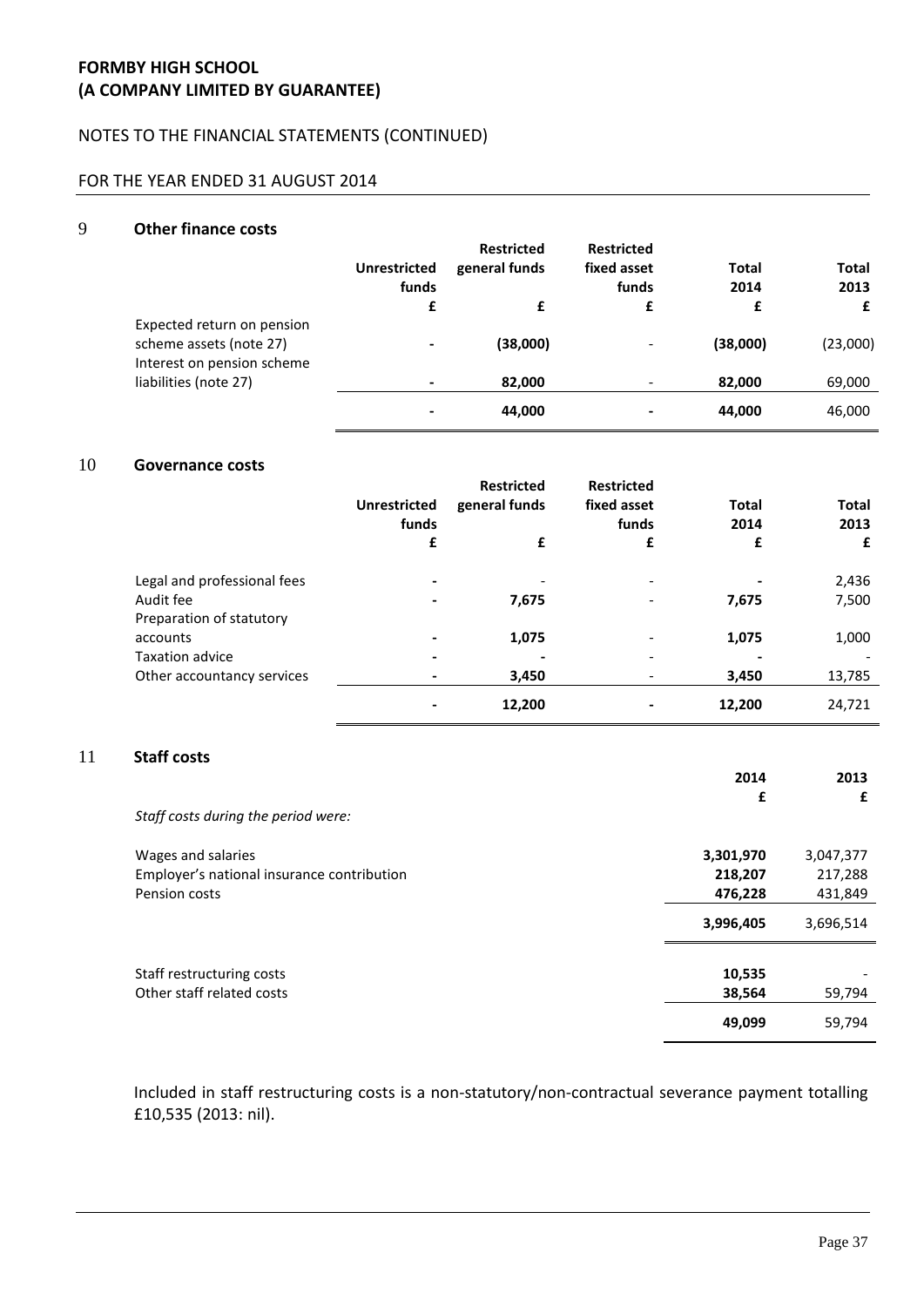### NOTES TO THE FINANCIAL STATEMENTS (CONTINUED)

#### FOR THE YEAR ENDED 31 AUGUST 2014

### 11 **Staff costs (continued)**

The average number of persons (including senior management team) employed by the School during the period as the full time equivalents, was as follows:

|                              | 2014          | 2014<br><b>Full-time</b> | 2013          | 2013<br><b>Full-time</b> |
|------------------------------|---------------|--------------------------|---------------|--------------------------|
|                              | <b>Number</b> | equivalent               | <b>Number</b> | equivalent               |
| <b>Charitable activities</b> |               |                          |               |                          |
| <b>Teachers</b>              | 66            | 57                       | 62            | 54                       |
| Administration and support   | 55            | 39                       | 54            | 36                       |
| Management                   | 5             | 5                        | 5             | 5                        |
|                              | 126           | 101                      | 121           | 95                       |

The number of employees whose emoluments fell within the following bands was:

|         |                          |          | 2014<br>£ | 2013<br>£                |
|---------|--------------------------|----------|-----------|--------------------------|
| £60,001 | $\overline{\phantom{a}}$ | £70,000  |           | 1<br>÷.                  |
| £80,001 | $\overline{\phantom{a}}$ | £90,000  | ٠         | 1                        |
| £90,001 | $\blacksquare$           | £100,000 | я         | $\overline{\phantom{0}}$ |
|         |                          |          |           | 2                        |

Two of the above employees participated in the Teacher's Pension Scheme. During the year ended 31 August 2014, pension contributions for these staff amounted to £23,190 (2013: £20,822).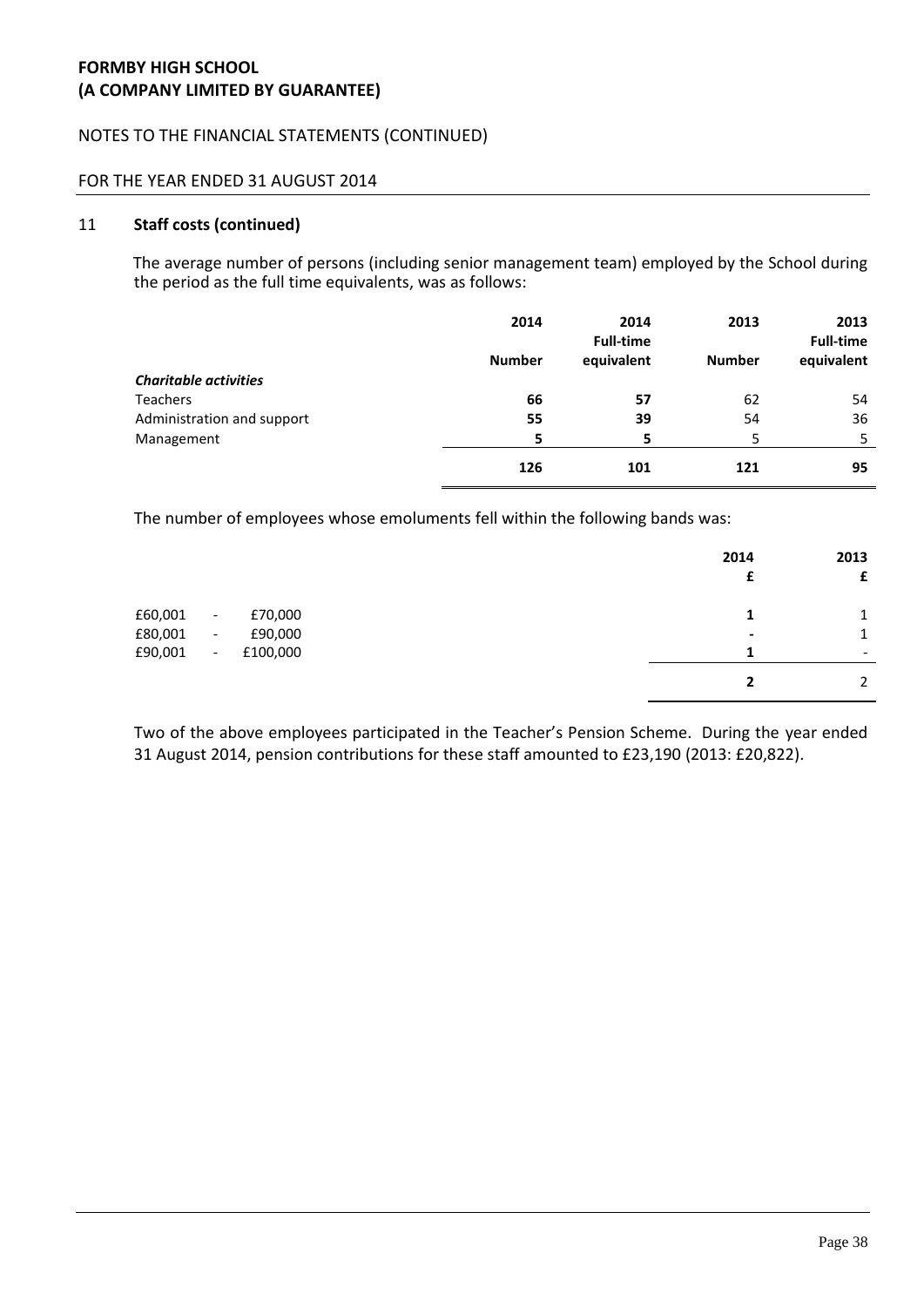### NOTES TO THE FINANCIAL STATEMENTS (CONTINUED)

#### FOR THE YEAR ENDED 31 AUGUST 2014

### 12 **Governors' remuneration and expenses**

Headteacher and Staff Governors only received remuneration in respect of services they provide undertaking the roles of Headteacher and staff and not in respect of their services as Governors. The remuneration (including pension contributions) of those governors who are also paid members of staff fell into the following bands:

| D Mackenzie (Headteacher and Trustee):     | £105k - £110k | $(2013:£90k - £95k)$  |
|--------------------------------------------|---------------|-----------------------|
| S Cook (Staff Governor and Trustee):       | £20k - £25k   | $(2013: E55k - E60k)$ |
| K MacDougall (Staff Governor and Trustee): | £45k - £50k   | $(2013: E35k - E40k)$ |
| S Salters (Staff Governor and Trustee):    | £10k - £15k   | $(2013:£10k - £15k)$  |

S Cook's staff governor term ended on 6 January 2014 therefore the above figures are in respect of the four months in post. Other Governors did not receive any payments from the School in respect of their role as governors.

During the year ended 31 August 2014 (2013: £nil) no travel and subsistence expenses were reimbursed to Governors.

Related party transactions are set out in note 28.

#### 13 **Governors' and officers' insurance**

In accordance with normal commercial practice, the School has purchased insurance to protect governors and officers from claims arising from negligent acts, errors or omissions occurring whilst on School business. The insurance provides cover up to £2m on any one claim and the cost of this insurance for the period is included in the total insurance cost.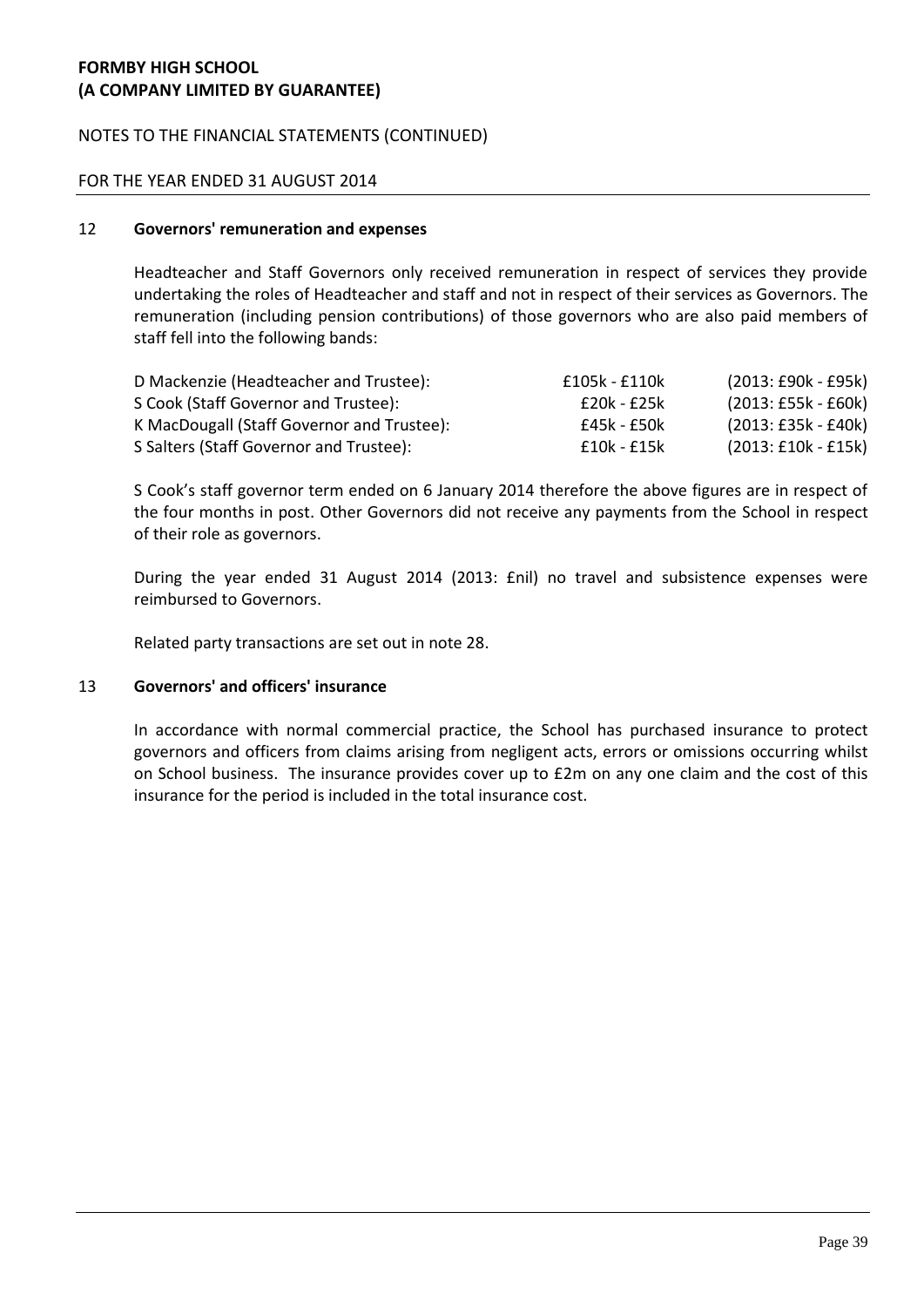# **FORMBY HIGH SCHOOL (A COMPANY LIMITED BY GUARANTEE)** NOTES TO THE FINANCIAL STATEMENTS (CONTINUED)

### FOR THE YEAR ENDED 31 AUGUST 2014

### 14 **Tangible fixed assets**

| Cost<br>At 1 September 2013<br><b>Additions</b><br>Disposals                 | Leasehold<br>land and<br>buildings and<br>building<br>improvements<br>£<br>9,470,000<br>259,463 | Furniture,<br>fixtures and<br>computer<br>equipment<br>£<br>178,424<br>590,083 | <b>Motor</b><br>vehicles<br>£<br>37,000 | <b>Assets under</b><br>construction<br>130,198 | Total<br>£<br>9,685,424<br>979,744 |
|------------------------------------------------------------------------------|-------------------------------------------------------------------------------------------------|--------------------------------------------------------------------------------|-----------------------------------------|------------------------------------------------|------------------------------------|
| <b>At 31 August 2014</b>                                                     | 9,729,463                                                                                       | 768,507                                                                        | 37,000                                  | 130,198                                        | 10,665,168                         |
| <b>Depreciation</b><br>At 1 September 2013<br>Charged in period<br>Disposals | 340,000<br>170,000                                                                              | 38,394<br>42,483                                                               | 14,800<br>7,400                         |                                                | 393,194<br>219,883                 |
| <b>At 31 August 2014</b>                                                     | 510,000                                                                                         | 80,877                                                                         | 22,200                                  |                                                | 613,077                            |
| <b>Net book values</b>                                                       |                                                                                                 |                                                                                |                                         |                                                |                                    |
| <b>At 31 August 2014</b>                                                     | 9,219,463                                                                                       | 687,630                                                                        | 14,800                                  | 130,198                                        | 10,052,091                         |
| <b>At 31 August 2013</b>                                                     | 9,130,000                                                                                       | 140,030                                                                        | 22,200                                  |                                                | 9,292,230                          |

Leasehold land and buildings includes land at a value of £1,000,000, which is not depreciated.

# 15 **Debtors**

|                                | 2014<br>£ | 2013<br>£ |
|--------------------------------|-----------|-----------|
| VAT recoverable                | 130,591   | 16,762    |
| Prepayments and accrued income | 48,546    | 33,558    |
| Other debtors                  | 9,685     | 4,317     |
|                                | 188,822   | 54,637    |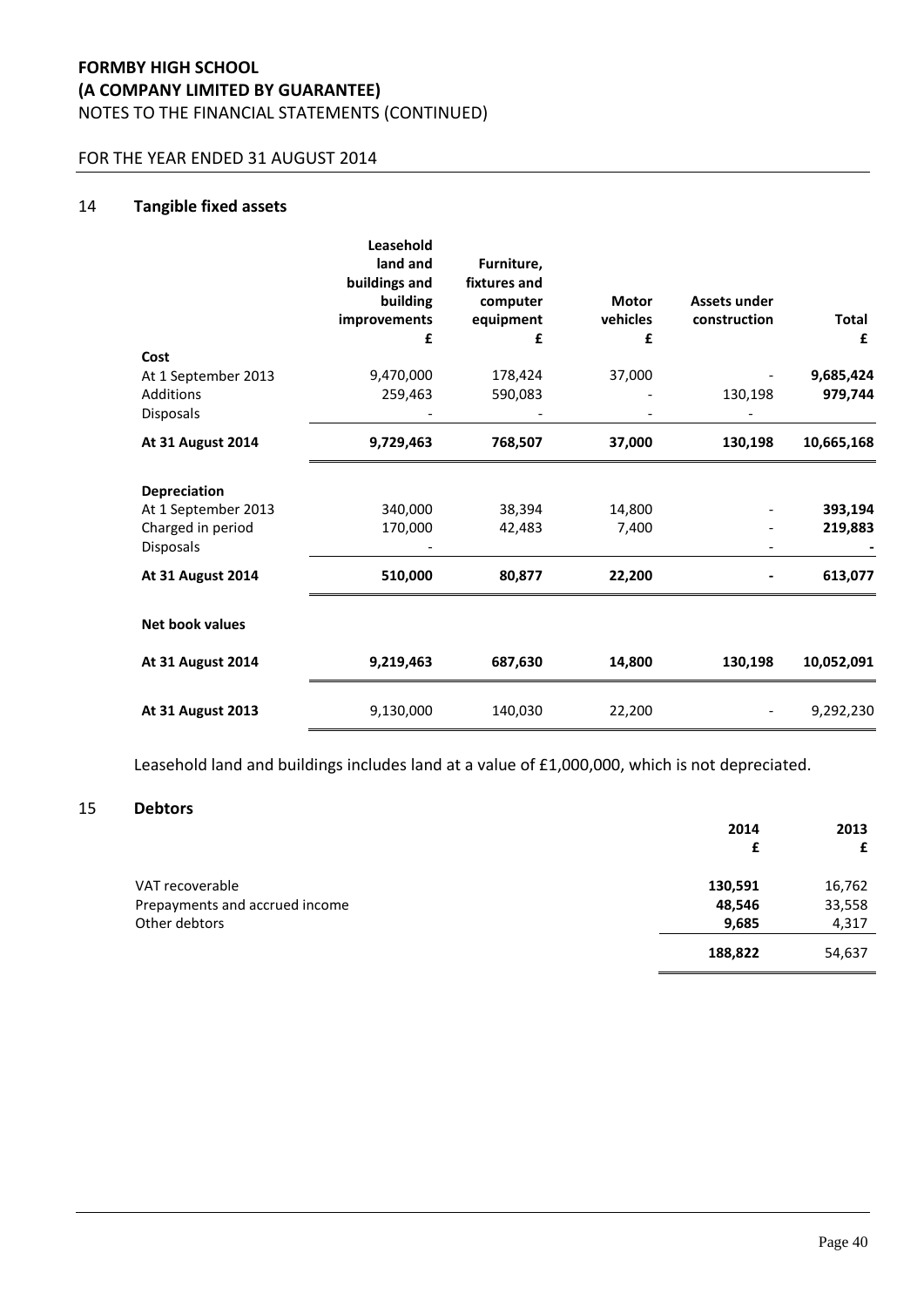### NOTES TO THE FINANCIAL STATEMENTS (CONTINUED)

# FOR THE YEAR ENDED 31 AUGUST 2014

#### 16 **Creditors: amounts falling due within one year**

|                                      | 2014       | 2013    |
|--------------------------------------|------------|---------|
|                                      | £          | £       |
| Trade creditors                      | 92,793     | 104,377 |
| Accruals and deferred income         | 148,506    | 248,016 |
| Taxation and social security         | 70,346     | 66,126  |
| Other creditors                      | 328        |         |
|                                      | 311,976    | 418,519 |
|                                      |            |         |
|                                      | 2014       | 2013    |
|                                      | £          | £       |
| <b>Deferred income</b>               |            |         |
| Deferred income at 1 September 2013  | 288,167    |         |
| Resources deferred in the year       | 34,045     | 288,167 |
| Amounts released from previous years | (288, 167) |         |

At the balance sheet date the academy trust was holding funds received in advance for school trips taking place in the 2014/15 academic year.

#### 17 **Funds**

|                                                                 | <b>Balance at</b><br>31 August | Incoming  | <b>Resources</b> | Gains.<br>losses and | <b>Balance at</b><br>31 August |
|-----------------------------------------------------------------|--------------------------------|-----------|------------------|----------------------|--------------------------------|
|                                                                 | 2013                           | resources | expended         | transfers            | 2014                           |
|                                                                 | £                              | £         | £                | £                    | £                              |
| <b>Restricted general funds</b><br><b>General Annual Grant</b>  |                                |           |                  |                      |                                |
| (GAG)                                                           | 286,506                        | 4,973,405 | (4,950,141)      | (306, 718)           | 3,052                          |
| Other DfE/EFA grants                                            | 2,911                          | 207,503   | (176, 405)       |                      | 34,009                         |
| Other government grants                                         |                                | 37,996    | (37,996)         |                      |                                |
| Other incoming resources                                        | 16,147                         | 117,421   | (120, 227)       | 2,442                | 15,783                         |
|                                                                 | 305,564                        | 5,336,325 | (5, 284, 769)    | (304, 276)           | 52,844                         |
| Pension reserve                                                 | (1, 138, 000)                  |           | (45,000)         | (274,000)            | (1,457,000)                    |
|                                                                 | (832, 436)                     | 5,336,325 | (5,329,769)      | (578, 276)           | (1,404,156)                    |
| <b>Restricted fixed asset funds</b><br>Capital expenditure from |                                |           |                  |                      |                                |
| GAG and other funds                                             | 140,030                        | 560,971   | (49, 883)        | 418,773              | 1,069,891                      |
| Transfer on conversion                                          | 9,152,200                      |           | (170,000)        |                      | 8,982,200                      |
|                                                                 | 9,292,230                      | 560,971   | (219, 883)       | 418,773              | 10,052,091                     |
| <b>Total restricted funds</b>                                   | 8,459,794                      | 5,897,296 | (5,549,652)      | (159, 503)           | 8,647,935                      |
| <b>Unrestricted funds</b>                                       | 396,220                        | 110,645   | (34, 136)        | (114, 497)           | 358,232                        |
| <b>Total funds</b>                                              | 8,856,014                      | 6,007,941 | (5,583,788)      | (274,000)            | 9,006,167                      |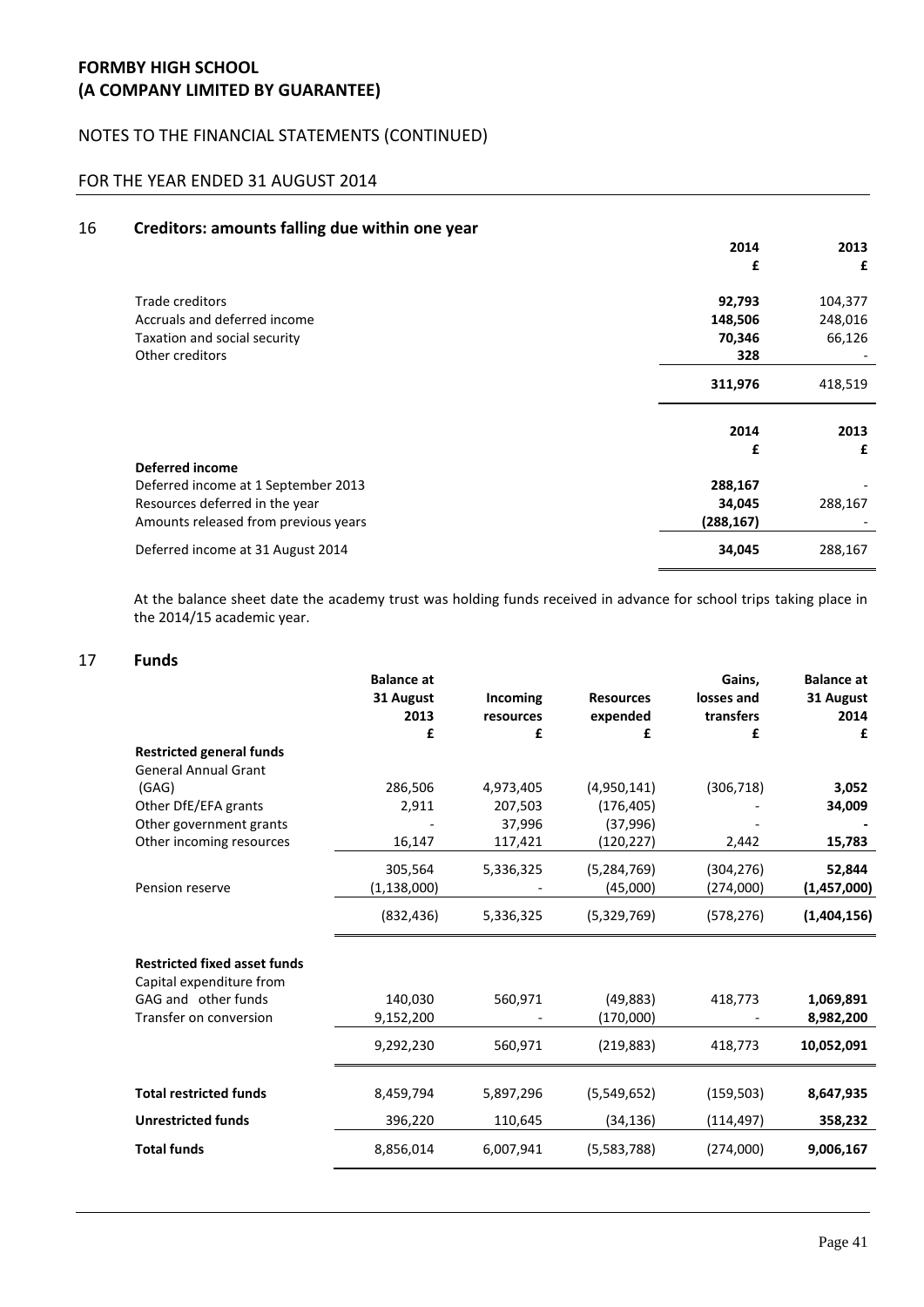### NOTES TO THE FINANCIAL STATEMENTS (CONTINUED)

#### FOR THE YEAR ENDED 31 AUGUST 2014

#### 17 **Funds (continued)**

The specific purposes for which the funds are to be applied are as follows:

General Annual Grant must be used for the normal running expenses of the School and any amounts carried forward at the end of a financial period must be used in accordance with the terms of the Funding Agreement.

Other DfE/EFA grants comprise additional funding received for the furtherance of education, which must be used in accordance with the specific terms of each grant.

Other government grants include LEA funding for Special Educational Needs of £35,171, which was fully expended in the year and other LEA grants, £2,825 of which was spent at the year end.

Other restricted funds include contributions received for school trips and non-public donations and the related expenditure.

The pension reserve represents the value of the School's share of the deficit in the Local Government Pension Scheme.

Restricted fixed asset funds include assets inherited on conversion and expenditure out of GAG and other capital grants during the period. Depreciation is charged against the fund.

#### 18 **Analysis of net assets between funds**

Fund balances at 31 August 2014 are represented by:

|                            | <b>Unrestricted</b><br>funds<br>£ | <b>Restricted</b><br>general<br>funds<br>£ | <b>Restricted</b><br>fixed asset<br>funds<br>£ | 2014<br><b>Total</b><br>funds<br>£ | 2013<br><b>Total</b><br>funds<br>£ |
|----------------------------|-----------------------------------|--------------------------------------------|------------------------------------------------|------------------------------------|------------------------------------|
| Tangible fixed assets      |                                   |                                            | 10,052,091                                     | 10,052,091                         | 9,292,230                          |
| Current assets             | 358,232                           | 364,820                                    |                                                | 723,052                            | 1,120,303                          |
| <b>Current liabilities</b> | $\blacksquare$                    | (311,976)                                  |                                                | (311,976)                          | (418, 519)                         |
| Pension scheme liability   |                                   | (1,457,000)                                |                                                | (1,457,000)                        | (1, 138, 000)                      |
| <b>Total net assets</b>    | 358,232                           | (1,404,156)                                | 10,052,091                                     | 9,006,167                          | 8,856,014                          |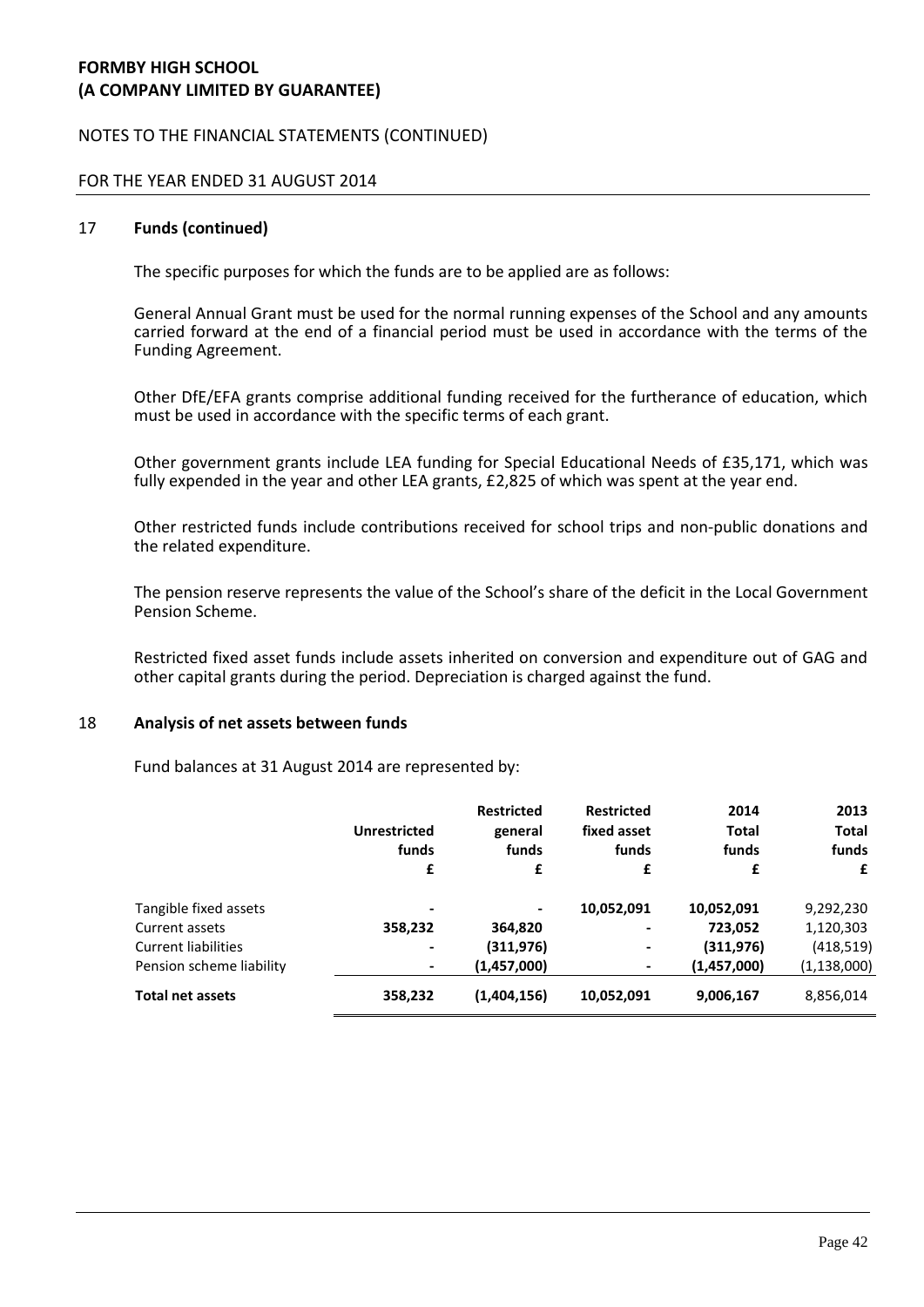### NOTES TO THE FINANCIAL STATEMENTS (CONTINUED)

# FOR THE YEAR ENDED 31 AUGUST 2014

#### 19 **Capital commitments**

|                                                   | 2014    |         |
|---------------------------------------------------|---------|---------|
|                                                   |         | £       |
| Authorised but not contracted for at the year end | 180,659 | 480,000 |

### 20 **Financial commitments**

### *Operating leases*

At 31 August 2014 the School had annual commitments under non-cancellable operating leases as follows:

| Land and building                            | 2014   | 2013   |
|----------------------------------------------|--------|--------|
|                                              | £      | £      |
| Expiring within one year                     |        |        |
| Expiring within two and five years inclusive |        |        |
| Expiring in over five years                  |        |        |
| Other                                        |        |        |
| Expiring within one year                     | 106    | 635    |
| Expiring within two and five years inclusive | 29,266 | 29.266 |
| Expiring within over five years              |        |        |
|                                              | 29,372 | 29,901 |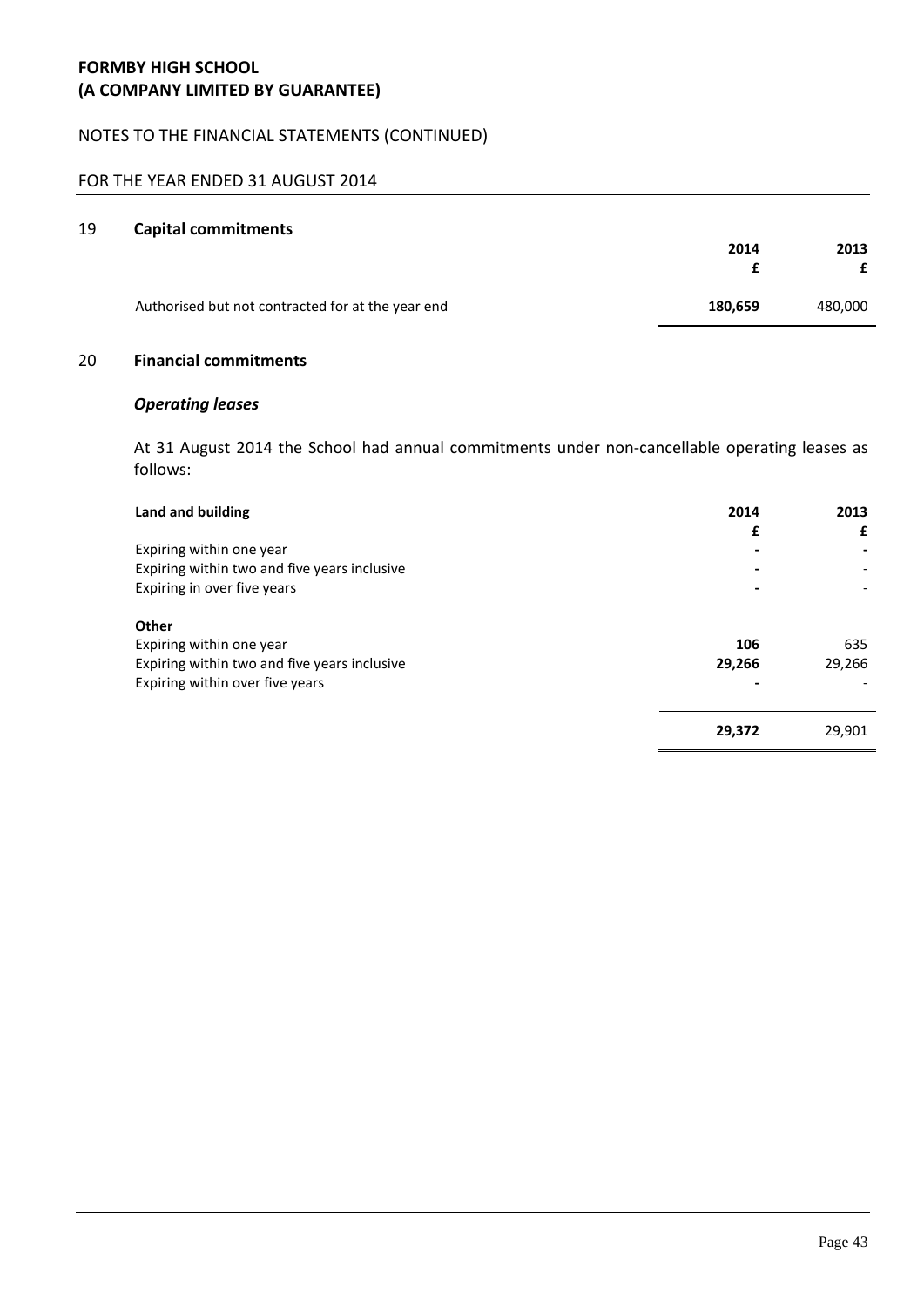### FOR THE YEAR ENDED 31 AUGUST 2014

#### 21 **Reconciliation of net income to net cash inflow from operating activities**

|                                                         | 2014       | 2013      |
|---------------------------------------------------------|------------|-----------|
|                                                         | £          | £         |
| Net incoming resources                                  | 424,153    | 18,709    |
| Depreciation (note 14)                                  | 219,883    | 208,183   |
| Capital grants from DfE and other capital income        | (601,093)  | (233,060) |
| Interest receivable (note 5)                            | (3,650)    | (942)     |
| FRS17 pension cost less contributions payable (note 27) | 1.000      | 5,000     |
| FRS 17 pension finance costs (note 27)                  | 44.000     | 46.000    |
| (Increase)/decrease in debtors                          | (134, 185) | 47,632    |
| Increase/(decrease) in creditors                        | (106, 543) | 370,593   |
| Net cash inflow from operating activities               | (156, 435) | 462.115   |

# 22 **Returns on investments and servicing of finance**

|                                                                     | 2014  | 2013 |
|---------------------------------------------------------------------|-------|------|
|                                                                     |       |      |
|                                                                     |       |      |
| Interest received                                                   | 3.650 | 942  |
| Net cash inflow from returns on investment and servicing of finance | 3.650 | 942  |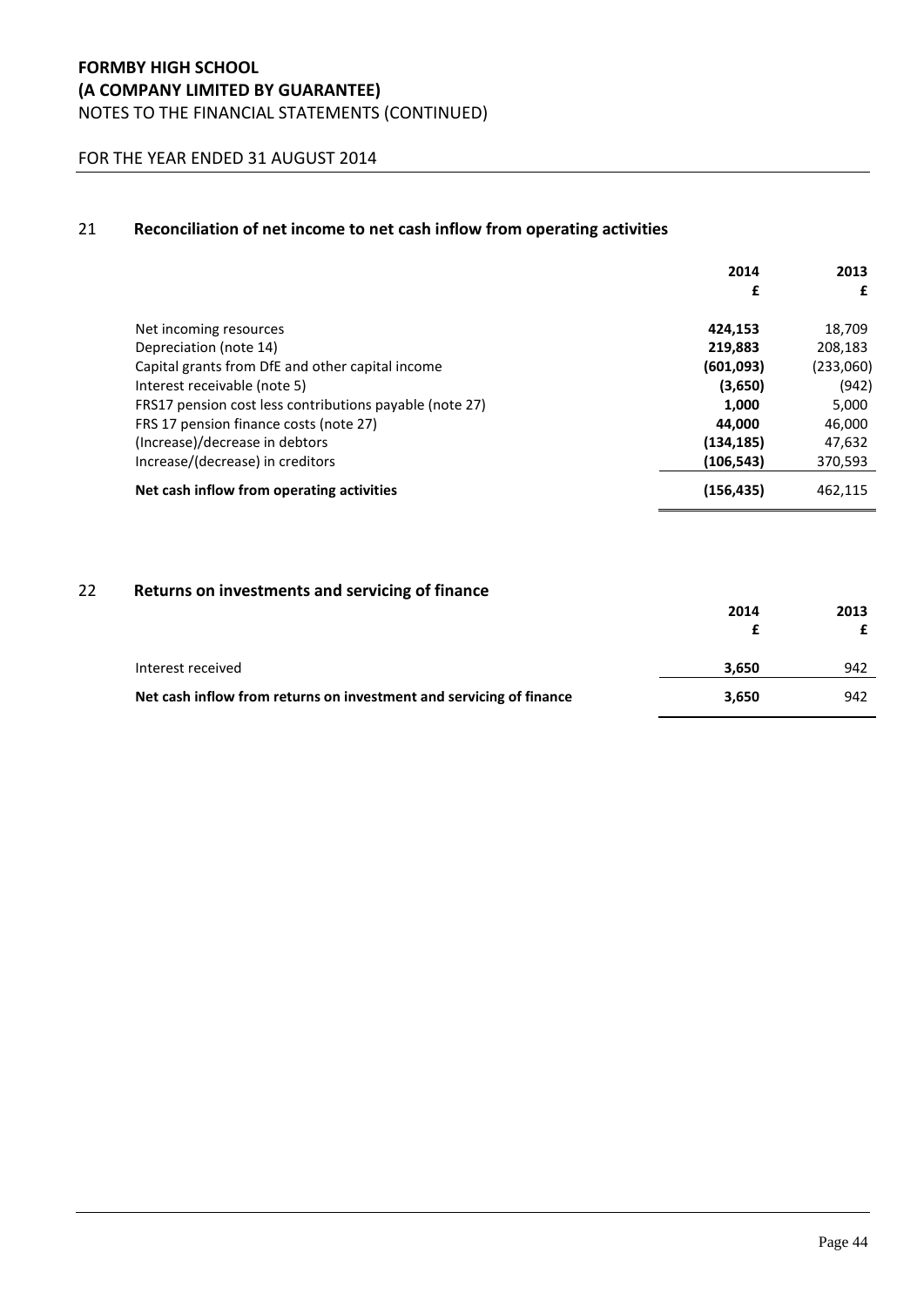### NOTES TO THE FINANCIAL STATEMENTS (CONTINUED)

### FOR THE YEAR ENDED 31 AUGUST 2014

| 23 | <b>Capital income and expenditure</b>                                    |           |              |          |
|----|--------------------------------------------------------------------------|-----------|--------------|----------|
|    |                                                                          |           | 2014         | 2013     |
|    |                                                                          |           | £            | £        |
|    | Purchase of tangible fixed assets                                        |           | (979, 744)   | (46,090) |
|    | Capital grants from DfE/EFA                                              |           | 601,093      | 233,060  |
|    | Net cash in/(outflow) from grants/(expenditure) and financial investment |           | (378, 651)   | 186,970  |
| 24 | Analysis of changes in net funds                                         |           |              |          |
|    |                                                                          | At 31     |              | At 31    |
|    |                                                                          | August    | Cash         | August   |
|    |                                                                          | 2013      | <b>Flows</b> | 2014     |
|    |                                                                          | £         | £            | £        |
|    | Cash in hand and at bank                                                 | 1,065,666 | (531, 436)   | 534,230  |

### 25 **Contingent liabilities**

There were no contingent liabilities at 31 August 2014 (2013: none).

#### 26 **Members' liability**

Each member of the charitable company undertakes to contribute to the assets of the company in the event of it being wound up while he/she is a member, or within one year after he/she ceases to be a member, such amount as may be required, not exceeding £10 for the debts and liabilities contracted before he/she ceases to be a member.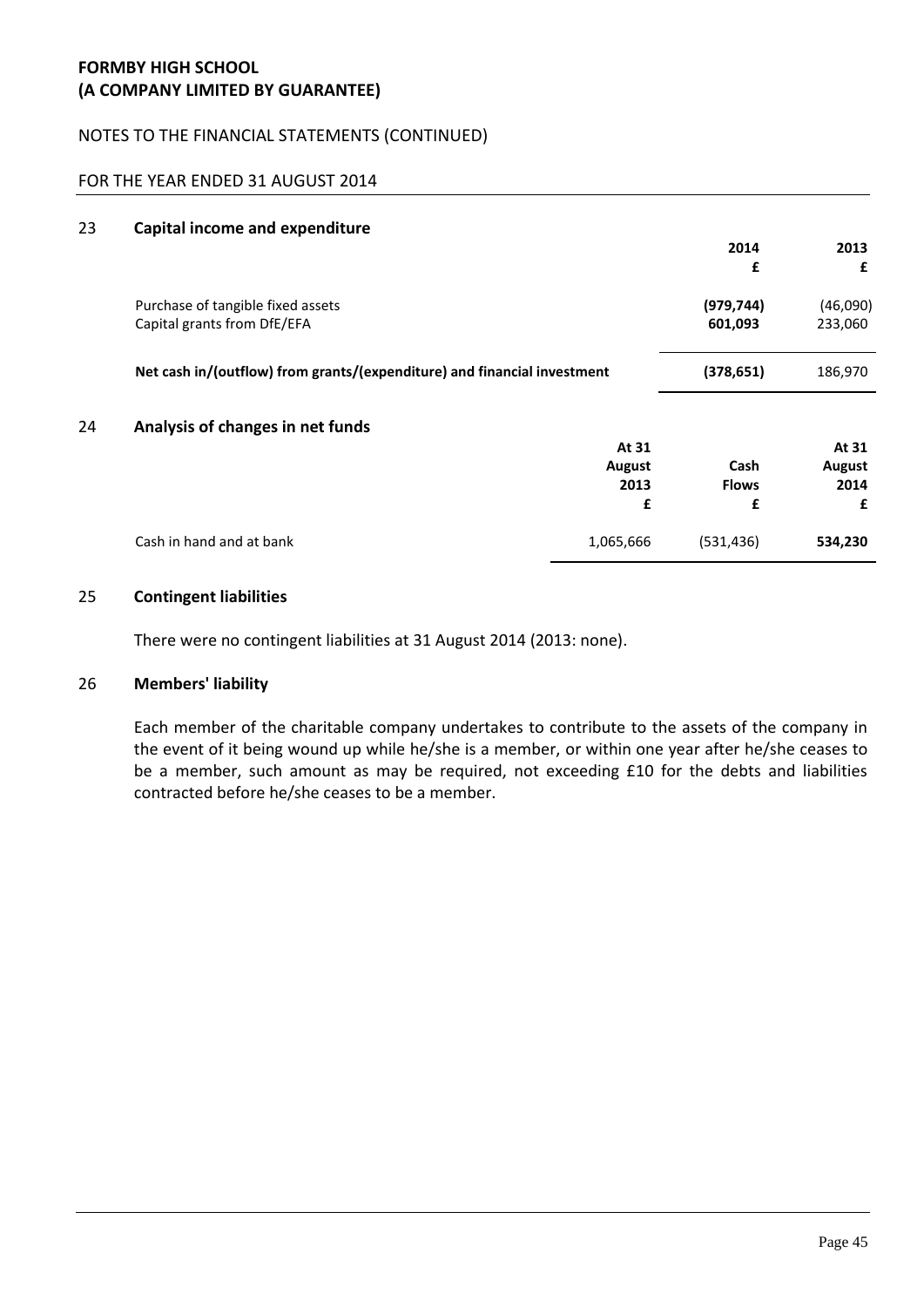### NOTES TO THE FINANCIAL STATEMENTS (CONTINUED)

### FOR THE YEAR ENDED 31 AUGUST 2014

### 27 **Pension and similar obligations**

The School's employees belong to two principal pension schemes: the Teachers' Pension Scheme England and Wales (TPS) for academic and related staff, and the Local Government Pension Scheme (LGPS) for non-teaching staff, which is managed by The Merseyside Pension Fund. Both are definedbenefit schemes.

The pension costs are assessed in accordance with the advice of independent qualified actuaries. The latest actuarial valuation of the TPS was 31 March 2004 and of the LGPS 31 March 2013.

There were no outstanding or prepaid contributions at either the beginning or the end of the financial period.

### **Teachers' Pension Scheme**

The Teachers' Pension Scheme (TPS) is a statutory, contributory, defined benefit scheme, governed by the Teachers' Pension Regulations (2010) and, from 1 April 2014, by the Teachers' Pension Scheme Regulations 2014. Membership is automatic for full-time teachers and lecturers and from 1 January 2007 automatic too for teachers and lecturers in part-time employment following appointment or a change of contract, although they are able to opt out.

The TPS is an unfunded scheme and members contribute on a 'pay as you go' basis  $-$  these contributions along with those made by employers are credited to the Exchequer. Retirement and other pension benefits are paid by public funds provided by Parliament.

The Teachers' Pensions Regulations require an annual account to be kept of receipts and expenditure (including the cost of pensions' increases). From 1 April 2001, the Account has been credited with a real rate of return which is equivalent to assuming that the balance in the Account is invested in notional investments that produce that real rate of return.

### **Valuation of the Teachers' Pension Scheme**

The latest actuarial valuation of the TPS was carried out as at 31 March 2012 and in accordance with the Public Service Pensions (Valuations and Employer Cost Cap) Directions 2014. The valuation report was published by the Department for Education on 9 June 2014.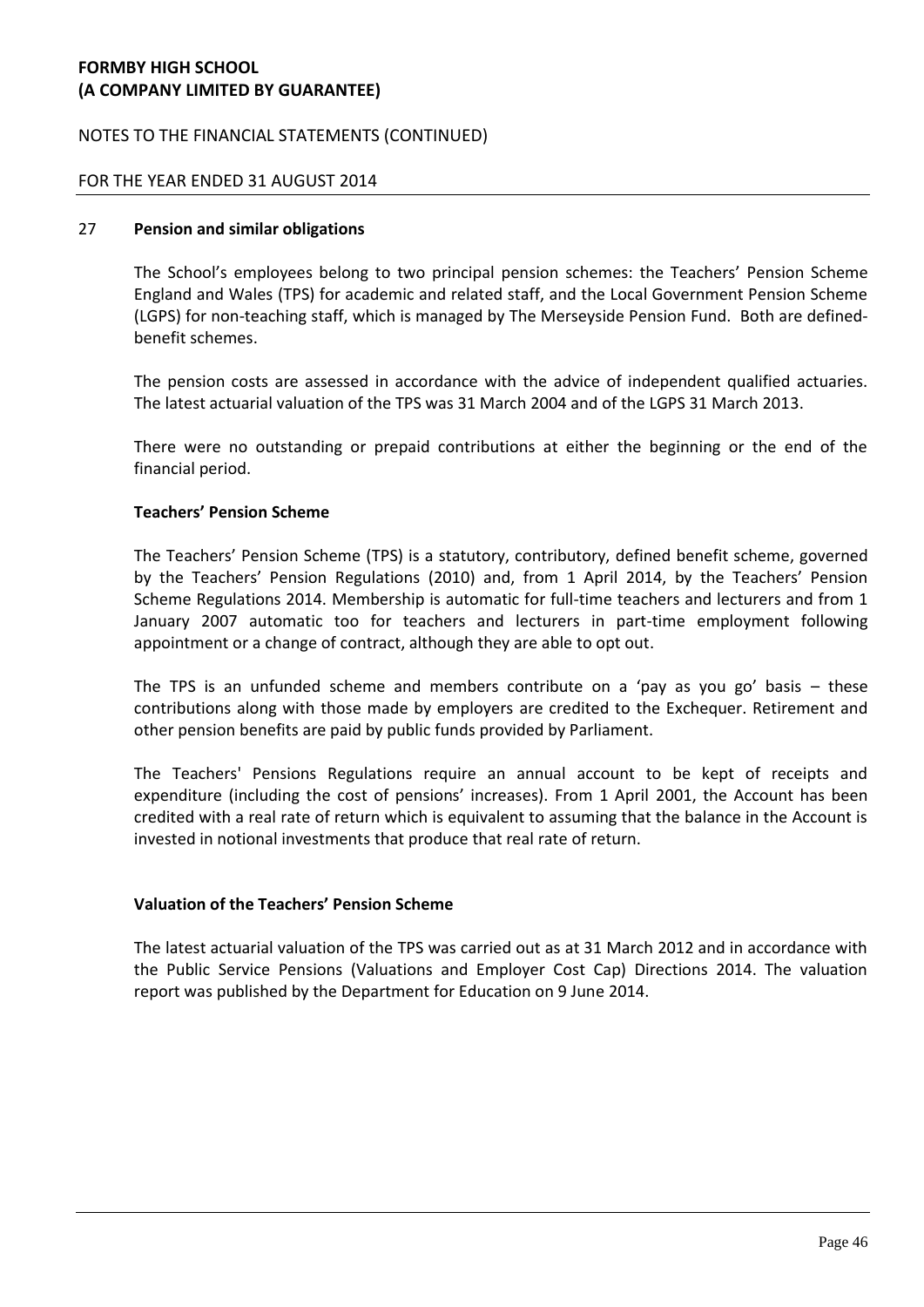# NOTES TO THE FINANCIAL STATEMENTS (CONTINUED)

### FOR THE YEAR ENDED 31 AUGUST 2014

### 27 **Pension and similar obligations (continued)**

The key elements of the valuation and subsequent consultation are:

- employer contribution rates set at 16.48% of pensionable pay (including a 0.08% employer administration charge (currently 14.1%);
- total scheme liabilities for service to the effective date of £191,500 million, and notional assets of £176,600 million, giving a notional past service deficit of £14,900 million; and
- an employer cost cap of 10.9% of pensionable pay will be applied to future valuations.

The new employer contribution rate is applicable from 1 April 2015 and will be implemented for the TPS from September 2015.

A copy of the valuation report and supporting documentation is on the [Teachers' Pensions website](https://www.teacherspensions.co.uk/news/employers/2014/06/publication-of-the-valuation-report.aspx).

### **Teachers' Pension Scheme Changes**

Lord Hutton made recommendations in 2011 about how pensions can be made sustainable and affordable, whilst remaining fair to the workforce and the taxpayer. The government accepted Lord Hutton's recommendations as the basis for consultation with trade unions and other representative bodies. In March 2012 the Department for Education published proposals for the design for a reformed TPS.

The key provisions of the reformed scheme include: a pension based on career average earnings; and accrual rate of  $1/57^{th}$ ; and a Normal Pension Age equal to State Pension Age, but with options to enable members to retire earlier of later than their Normal Pension Age. Pension benefits built up before 1 April 2015 will be fully protected.

In addition, the proposed final agreement includes a Government commitment that those within 10 years of normal pension age on 1 April 2012 will see no change to the age at which they can retire, and no decrease in the amount of pension they receive when they retire. There will also be further transitional protection, tapered over a three and a half year period, for people who would fall up to three and a half years outside of the 10 year protection.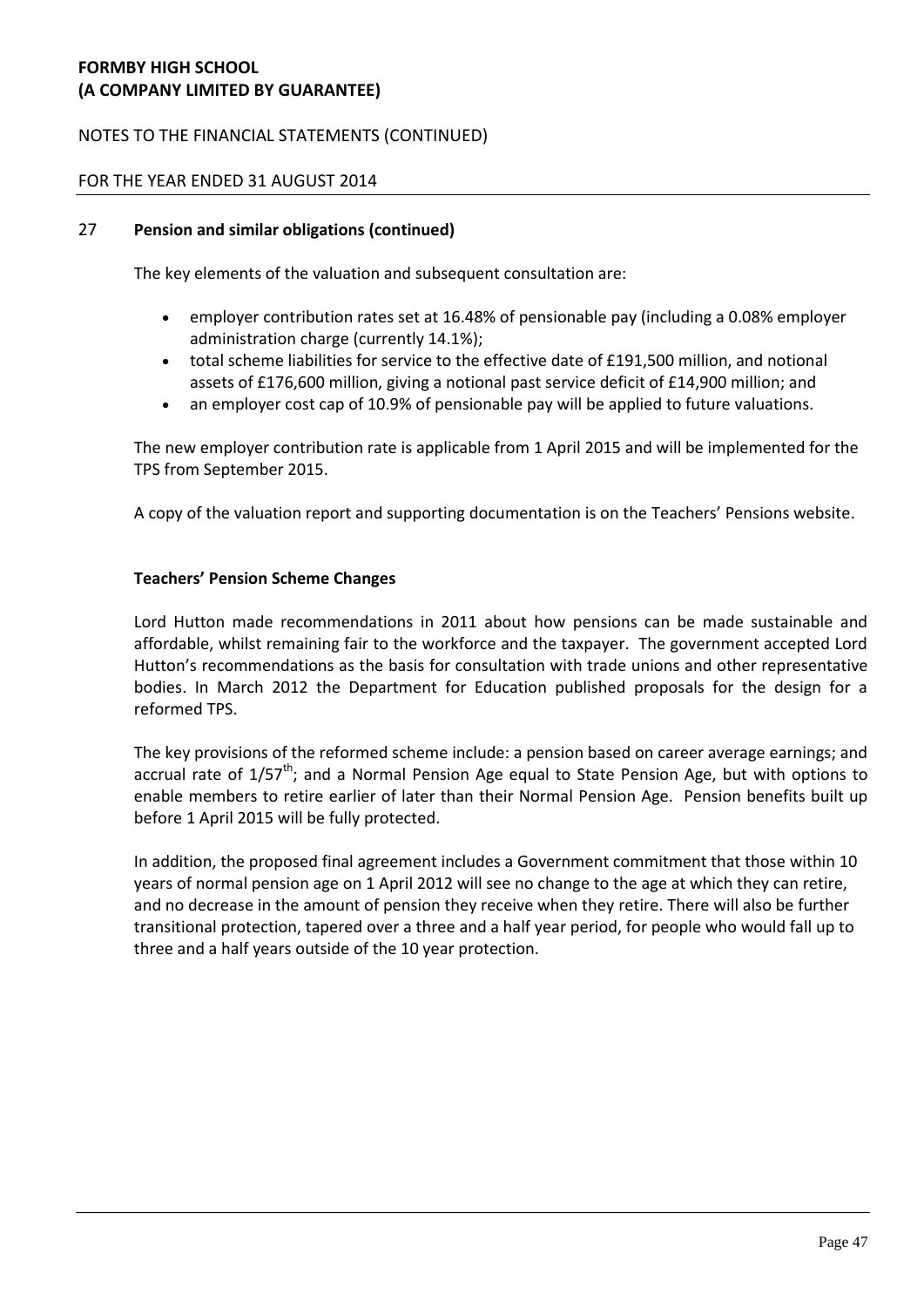### NOTES TO THE FINANCIAL STATEMENTS (CONTINUED)

### FOR THE YEAR ENDED 31 AUGUST 2014

### 27 **Pension and similar obligations (continued)**

In his interim report of October 2010, Lord Hutton recommended that short-term savings were also required, and that the only realistic way of achieving these was to increase member contributions. At the Spending review 2010 the Government announced an average increase of 3.2 percentage points on the contribution rates by  $2014 - 15$ . The increases were to be phased in from April 2013 on a 40:80:100% basis.

The Department for Education has continued to work closely with trade unions and other representative bodies to develop the reformatted Teachers' Pension Scheme and regulations giving effect to it came into force on 1 April 2014. Communications are being rolled out and the reformatted scheme will commence on 1 April 2015.

Under the definitions set out in Financial Reporting Standard (FRS 17) Retirement Benefits, the TPS is a multi-employer pension scheme. The School is unable to identify its share of the underlying assets and liabilities of the scheme. Accordingly, the School has taken advantage of the exemption in FRS 17 and has accounted for its contributions to the scheme as if it were a defined contribution scheme. The School has set out above the information available on the scheme.

### **Local government pension scheme**

The LGPS is a funded defined-benefit scheme, with the assets held in separate trustee-administered funds. The total contributions made for the year ended 31 August 2014 were £179**,**350 of which employer's contributions totalled £138,301 and employees' contributions totalled £41,049. The employer contributions included deficit contributions of £49,992.

The agreed normal contribution rates for future years are 14.7% for employers and  $5.5 - 6.8\%$  for employees. In addition, annual deficit contributions of £59,800 are to be paid in 2014/15. Based on the latest actuarial report these are due to increase at 4.1% per annum over the next 3 years. The deficit contributions will be reviewed following the next triennial valuation in 2016.

Parliament has agreed, at the request of the Secretary of State for Education, to guarantee that, in the event of academy closure, outstanding local government pension scheme liabilities would be met by the Department for Education. The guarantee came into force on 18 July 2013.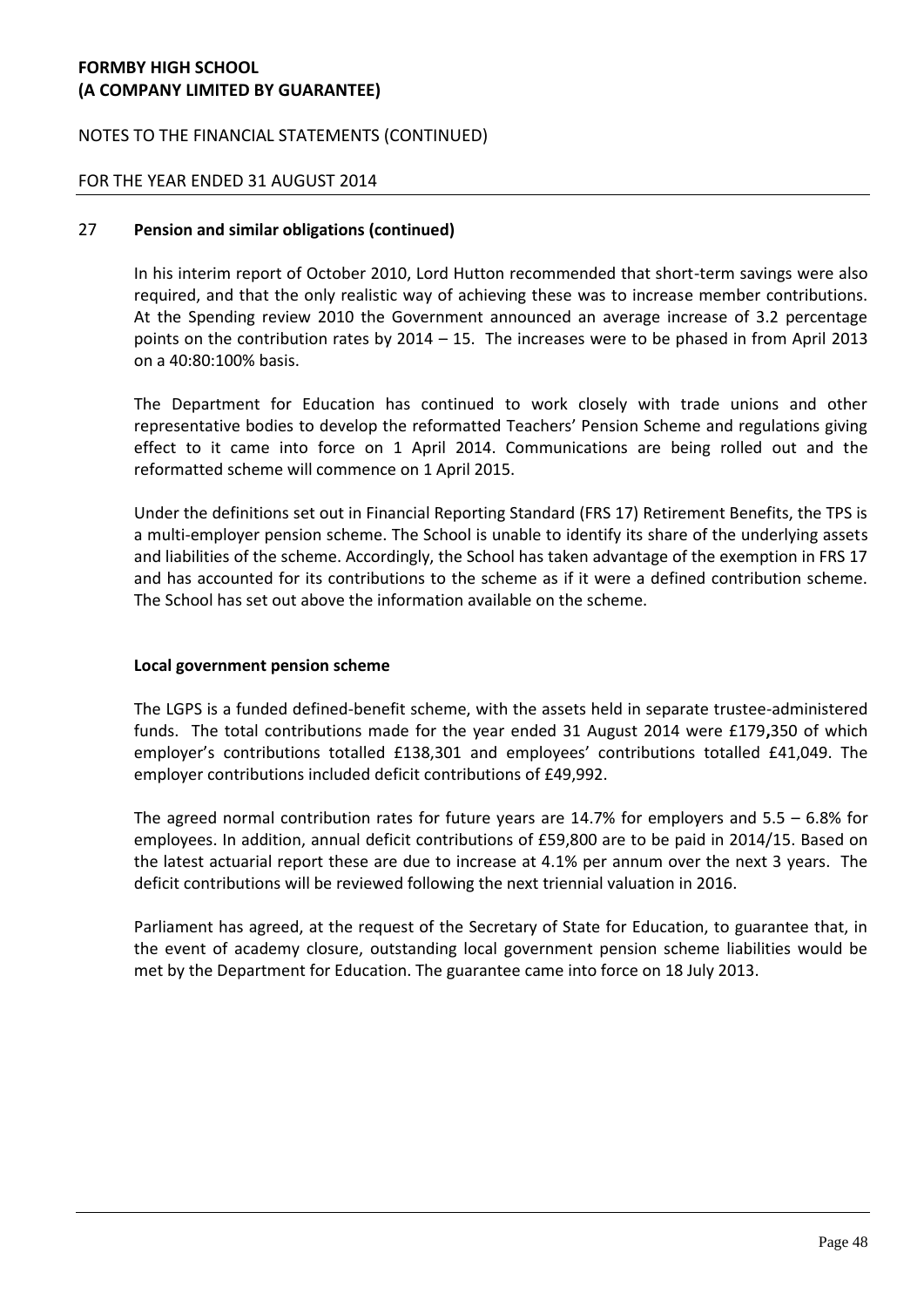# NOTES TO THE FINANCIAL STATEMENTS (CONTINUED)

### FOR THE YEAR ENDED 31 AUGUST 2014

#### 27 **Pension and similar obligations (continued)**

#### **Local government pension scheme**

|                                                   | At 31         | At 31  |
|---------------------------------------------------|---------------|--------|
| <b>Principal actuarial assumptions</b>            | <b>August</b> | August |
|                                                   | 2014          | 2013   |
|                                                   | %             | %      |
| Rate of increase in salaries                      | 3.7           | 3.9    |
| Rate of increase in pensions in payment/inflation | 2.2           | 2.4    |
| Discount for scheme liabilities                   | 4.0           | 4.6    |
| Inflation assumption (CPI)                        | 2.2           | 2.4    |

The sensitivity of the scheme liabilities, and therefore the net deficit, at 31 August 2014 to changes in the principal assumptions used to measure the scheme liabilities are as follows:

|             | As recognised<br>in accounts | Sensitivity 1 | <b>Sensitivity 2</b> | <b>Sensitivity 3</b> |
|-------------|------------------------------|---------------|----------------------|----------------------|
|             |                              | $+0.1\%p.a.$  | $+0.1\%p.a.$         | 1 year increase in   |
|             |                              | discount rate | inflation            | life expectancy      |
|             | £000                         | £000          | £000                 | £000                 |
| Liabilities | 2,168                        | 2,119         | 2,217                | 2,206                |
| Assets      | (711)                        | (711)         | (711)                | (711)                |
| Deficit     | 1,457                        | 1,408         | 1,506                | 1,495                |

The current mortality assumptions include sufficient allowance for future improvements in mortality rates. The assumed live expectations on retirement age 65 are:

|                      | At 31<br><b>August</b><br>2014 | At 31<br><b>August</b><br>2013 |
|----------------------|--------------------------------|--------------------------------|
|                      | %                              | %                              |
| Retiring today       |                                |                                |
| Males                | 22.3                           | 21.8                           |
| Females              | 25.2                           | 24.7                           |
| Retiring in 20 years |                                |                                |
| Males                | 24.7                           | 23.7                           |
| Females              | 28.0                           | 26.6                           |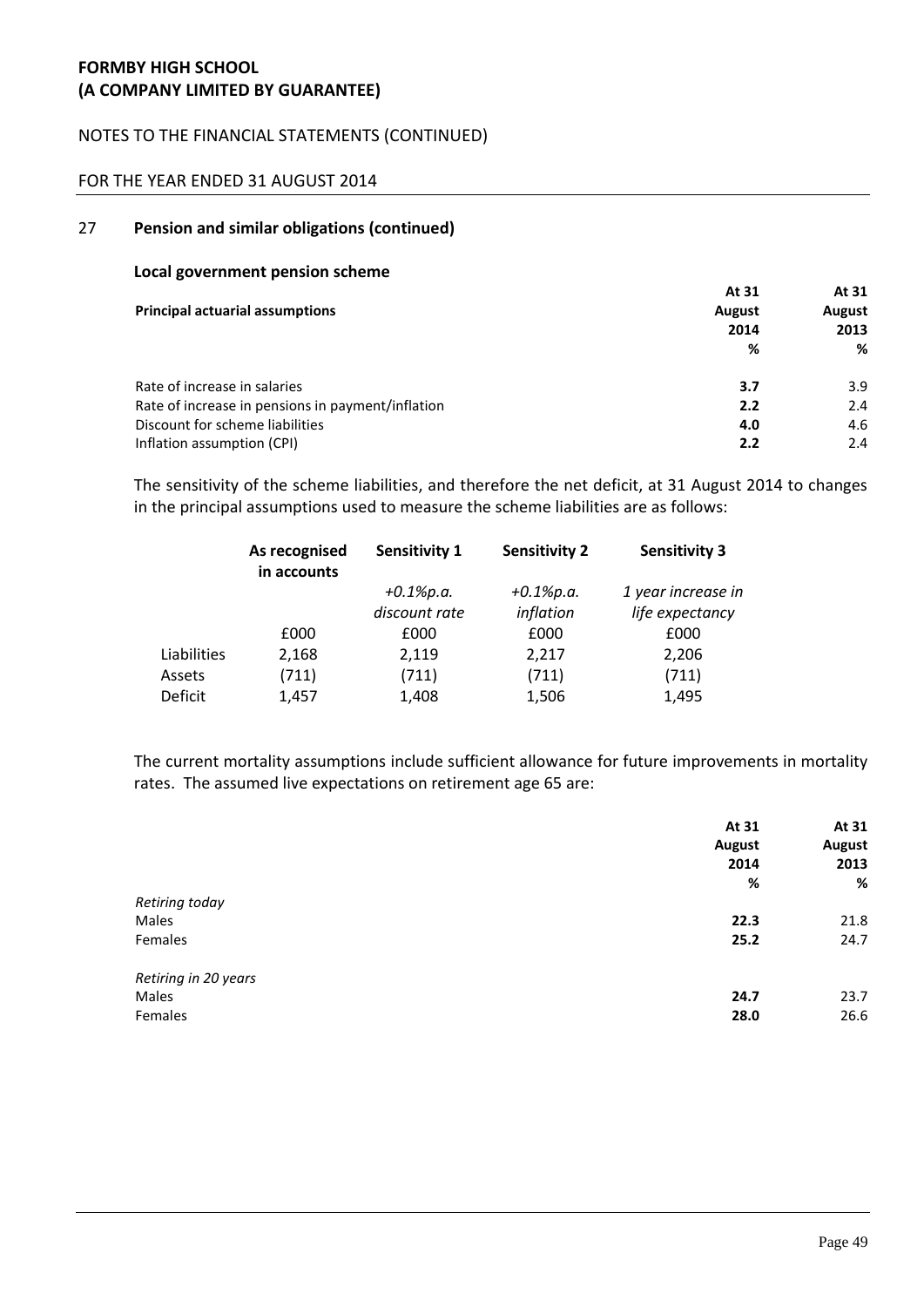### NOTES TO THE FINANCIAL STATEMENTS (CONTINUED)

# FOR THE YEAR ENDED 31 AUGUST 2014

#### 27 **Pension and similar obligations (continued)**

# **Local government pension scheme**

The School's share of the assets and liabilities in the scheme and the expected rates of return were:

|                                     | <b>Expected</b><br>return at<br>31 August<br>2014<br>% | <b>Fair value</b><br>at 31<br>August<br>2014<br>£000 | <b>Expected</b><br>return at<br>31 August<br>2013<br>% | <b>Fair value</b><br>at 31<br><b>August</b><br>2013<br>£000 |
|-------------------------------------|--------------------------------------------------------|------------------------------------------------------|--------------------------------------------------------|-------------------------------------------------------------|
| Equities                            | 7.0                                                    | 430                                                  | 7.0                                                    | 303                                                         |
| Government bonds                    | 2.9                                                    | 97                                                   | 3.4                                                    | 81                                                          |
| Other Bonds                         | 3.8                                                    | 16                                                   | 4.4                                                    | 14                                                          |
| Property                            | 6.2                                                    | 55                                                   | 5.7                                                    | 45                                                          |
| Cash                                | 0.5                                                    | 31                                                   | 0.5                                                    | 11                                                          |
| Other                               | 7.0                                                    | 82                                                   | 7.0                                                    | 79                                                          |
| <b>Total market value of assets</b> |                                                        | 711                                                  |                                                        | 533                                                         |
| Present value of scheme liabilities |                                                        |                                                      |                                                        |                                                             |
| funded                              |                                                        | (2, 168)                                             |                                                        | (1,671)                                                     |
| Deficit in the scheme               |                                                        | (1, 457)                                             |                                                        | (1, 138)                                                    |

The overall expected rate of return on major categories of scheme assets is 5.73%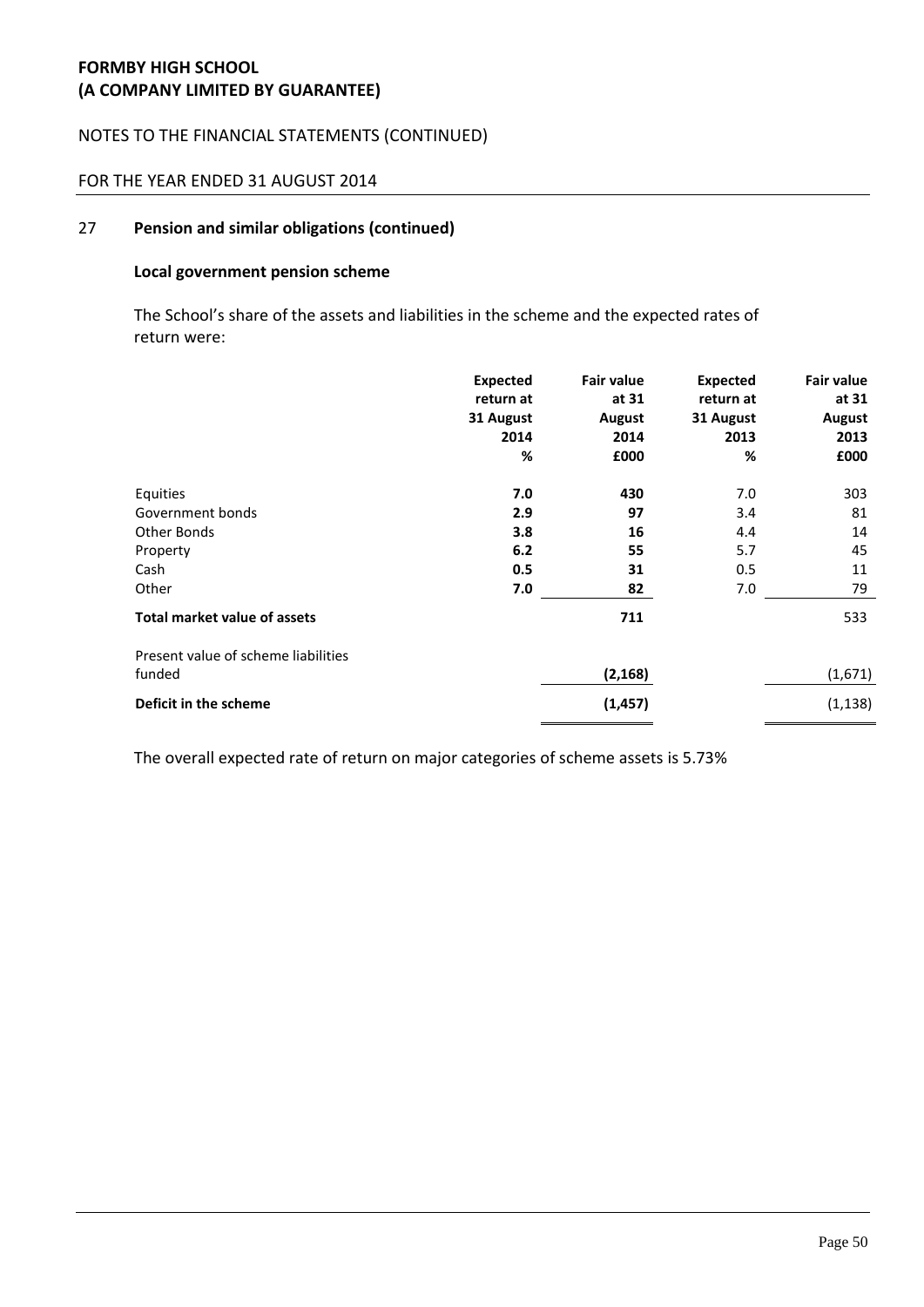### NOTES TO THE FINANCIAL STATEMENTS (CONTINUED)

### FOR THE YEAR ENDED 31 AUGUST 2014

### 27 **Pension and similar obligations (continued)**

#### **Local government pension scheme**

The actual return on scheme assets was £75,000 (2013: £54,000)

#### **Amounts recognised in the statement of financial activities**

|                                                                                                                           | 2014<br>£000 | 2013<br>£000 |
|---------------------------------------------------------------------------------------------------------------------------|--------------|--------------|
| Current service cost (net of employee contributions)                                                                      | 139          | 120          |
| <b>Total operating charge</b>                                                                                             | 139          | 120          |
| Analysis of pension finance income/(costs)<br>Expected return on pension scheme assets<br>Interest on pension liabilities | 38<br>(82)   | 23<br>(69)   |
| Net pension finance costs                                                                                                 | (44)         | (46)         |

The actual gains and losses for the current period are recognised in the statement of financial activities. The cumulative amount of actuarial gains and losses recognised in the statement of financial activities since the adoption of FRS 17 is a £68,000 loss (2013: £31,000 gain).

#### **Movements in the present value of defined benefit obligations were as follows:**

|                          | 2014  | 2013                         |
|--------------------------|-------|------------------------------|
|                          | £000  | £000                         |
| At beginning of period   | 1,671 | 1,444                        |
| Current service cost     | 139   | 120                          |
| Interest cost            | 82    | 69                           |
| Employee contributions   | 41    | 38                           |
| Actuarial (gain)/loss    | 206   | $\qquad \qquad \blacksquare$ |
| Benefits paid            | 29    |                              |
| <b>At 31 August 2014</b> | 2,168 | 1,671                        |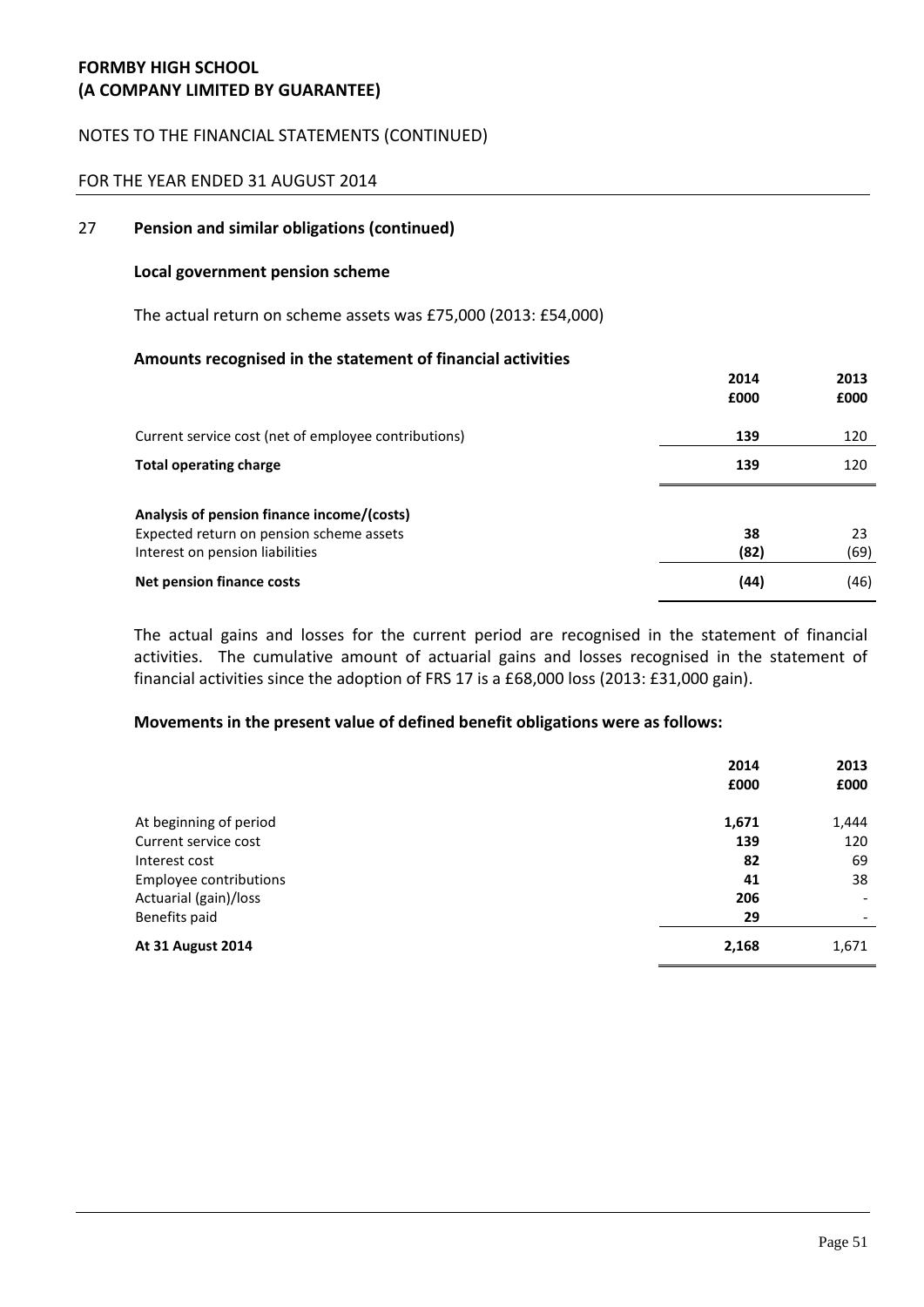### NOTES TO THE FINANCIAL STATEMENTS (CONTINUED)

### FOR THE YEAR ENDED 31 AUGUST 2014

#### 27 **Pension and similar obligations (continued)**

### **Local government pension scheme**

# **Movements in the fair value of School's share of scheme assets:**

|                               | 2014 | 2013 |
|-------------------------------|------|------|
|                               | £000 | £000 |
| At beginning of period        | 533  | 326  |
| Expected return on assets     | 38   | 23   |
| Actuarial gain/(loss)         | (68) | 31   |
| <b>Employer contributions</b> | 138  | 115  |
| Employee contributions        | 41   | 38   |
| Benefits paid                 | 29   |      |
| <b>At 31 August 2014</b>      | 711  | 533  |

The estimated value of employer contributions for the period ending 31 August 2015 is £160,000.

| The history of experience adjustments is as follows: |          |                          |          |
|------------------------------------------------------|----------|--------------------------|----------|
|                                                      | 2014     | 2013                     | 2012     |
|                                                      | £000     | £000                     | £000     |
| Present value of defined benefit obligations         | (2, 168) | (1,671)                  | (1, 444) |
| Fair value of share of scheme assets                 | 711      | 533                      | 326      |
| Deficit in the scheme                                | (1, 457) | (1, 138)                 | (1, 118) |
| Experience adjustments on share of scheme assets     | (68)     | 31                       | 4        |
| Experience adjustments on scheme liabilities         | 2        | $\overline{\phantom{a}}$ |          |

# **The history of experience adjustments is as follows:**